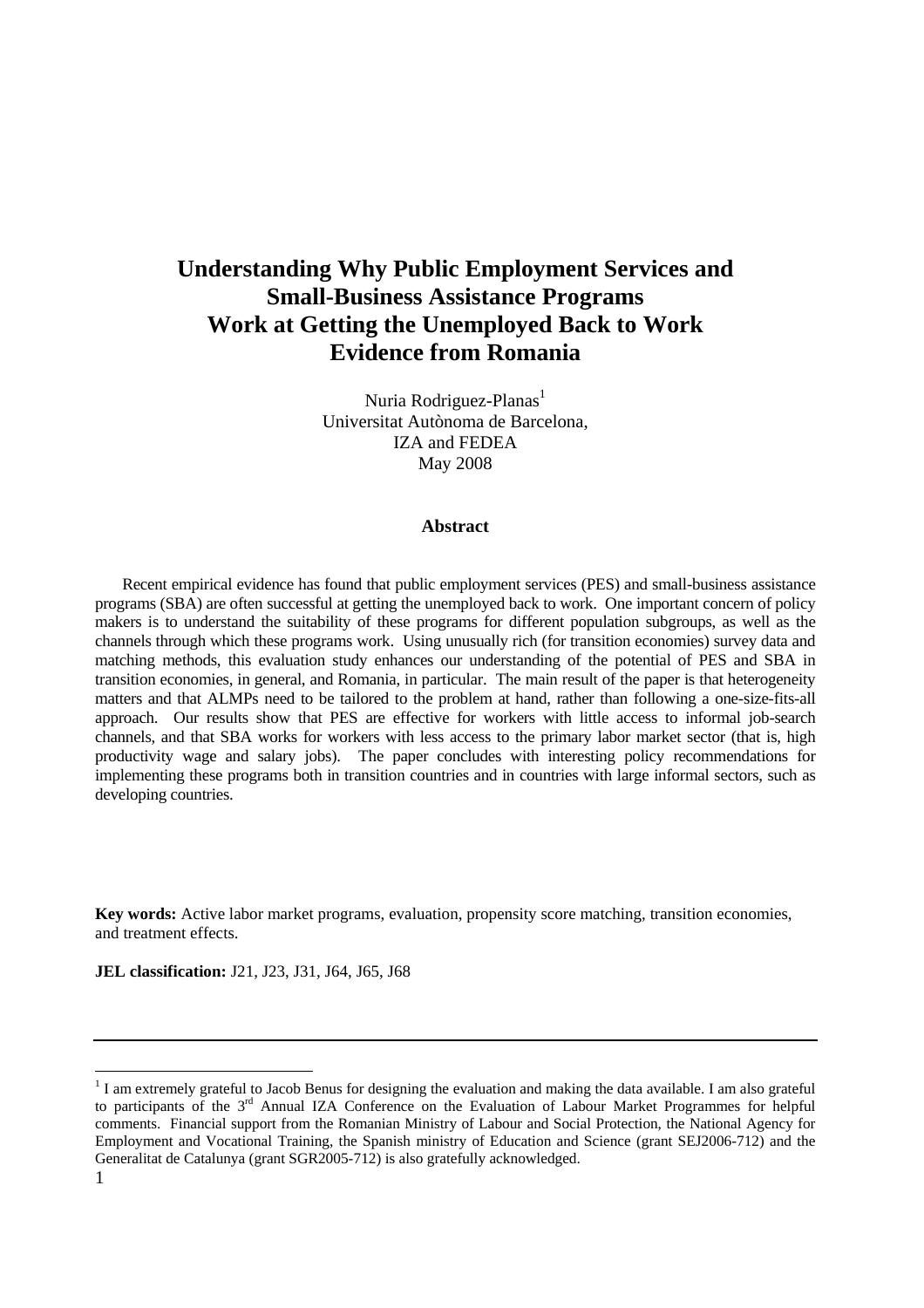### **I. Introduction**

In recent years, there has been a substantial increase in the empirical evidence on the effectiveness of active labor market programs (ALMPs) in developed, developing and transition economies.<sup>2</sup> This improvement can be explained by the increased availability of data, the improvements on data quality, the recent developments on evaluation methodology, and policy makers' increased interest in information on policy effectiveness. In this literature, two ALMPs have emerged as being particularly successful for getting the unemployed back to work: public employment services (PES), and smallbusiness assistance programs (SBA). According to Kluve, 2006, a consistent result for both Europe and the U.S. are the positive effects of PES and SBA. Martin and Grubb, 2001, also find that these programs are successful at getting the unemployed back to work in developed countries. In addition, Dar and Tzannatos, 1999, and Betcherman, Olivas and Dar, 2004, find that both of these programs tend to be successful in developing and transition countries.

 There are, however, considerable differences in the design of these two types of programs. On the one hand, PES include different types of measures aimed at improving job search efficiency. Among the different services offered, PES include: job clubs, job-search courses, counseling, testing, and assessment. In addition, their relative low costs make them one of the most cost-effective ALMP (Martin, 1998, Dar and Tzannatos, 1999, and Kluve, 2006, among others). On the other hand, SBA programs are usually intended to support the start-up and development of self-employment endeavors or micro-enterprises. They usually provide counseling and assistance in developing and implementing a business plan, and often include some form of financial assistance. Although the use of these programs has been limited compared to other ALMPs, their popularity—as well as the number of empirical evaluations available—has recently increased (Kluve, 2006; and Baumgartner and Caliendo, 2008).

Most previous evaluation studies focus on analyzing the average effects of these two ALMPs for the population of unemployed or for the specific population subgroups for which the program is targeted. However, few studies analyze the relative effectiveness of these programs across different subgroups of unemployed. While evaluating the average effects of ALMPs relative to non-participation is an interesting question per se, just as important is to understand the suitability of these programs for different population subgroups as well as the channels through which these programs work. Drawing on a rich individual-level data set and analyzing these data with matching methods, this evaluation study enhances our understanding of the potential of PES and SBA in transition economies, in general, and Romania, in particular. The main result of the paper is that heterogeneity matters. The paper carries forward the important insight that ALMPs need to be tailored to the problem at hand, rather than following a one-sizefits-all approach. The paper concludes with interesting policy recommendations for implementing these programs both in transition countries and in countries with large informal sectors, such as developing countries.

 When targeted to specific groups, PES seem to work best for women on welfare in the United States (Meyer, 1995, and Heckman et al., 1999) and the long-term unemployed in New Zealand (NZ DOL, 1995), Holland (OECD, 2003), and the United Kingdom (Dolton and O'Neil, 1996, and Van Reenen, 2003). In contrast, PES do not seem to be successful for young workers in Canada (HRDC, 1996) and Holland (OECD, 2003), or mass layoffs in Canada (HRDC, 1996). However, because these studies are evaluating PES targeted to a specific population subgroup, they are unable to analyze the relative effectiveness of the program across different subgroups. To identify the population subgroups that are most likely to benefit from a specific program, it is worthwhile estimating the relative impact of a program across subgroups. This approach reduces the sensitivity of the results to differences in labor

 2 See Katz, 1994, Fay, 1996, Martin, 1998, Dar and Tzannatos, 1999, Martin and Grubb, 2001, Betcherman, Olivas, and Dar, 2004, and Kluve, 2006, for good reviews of the literature.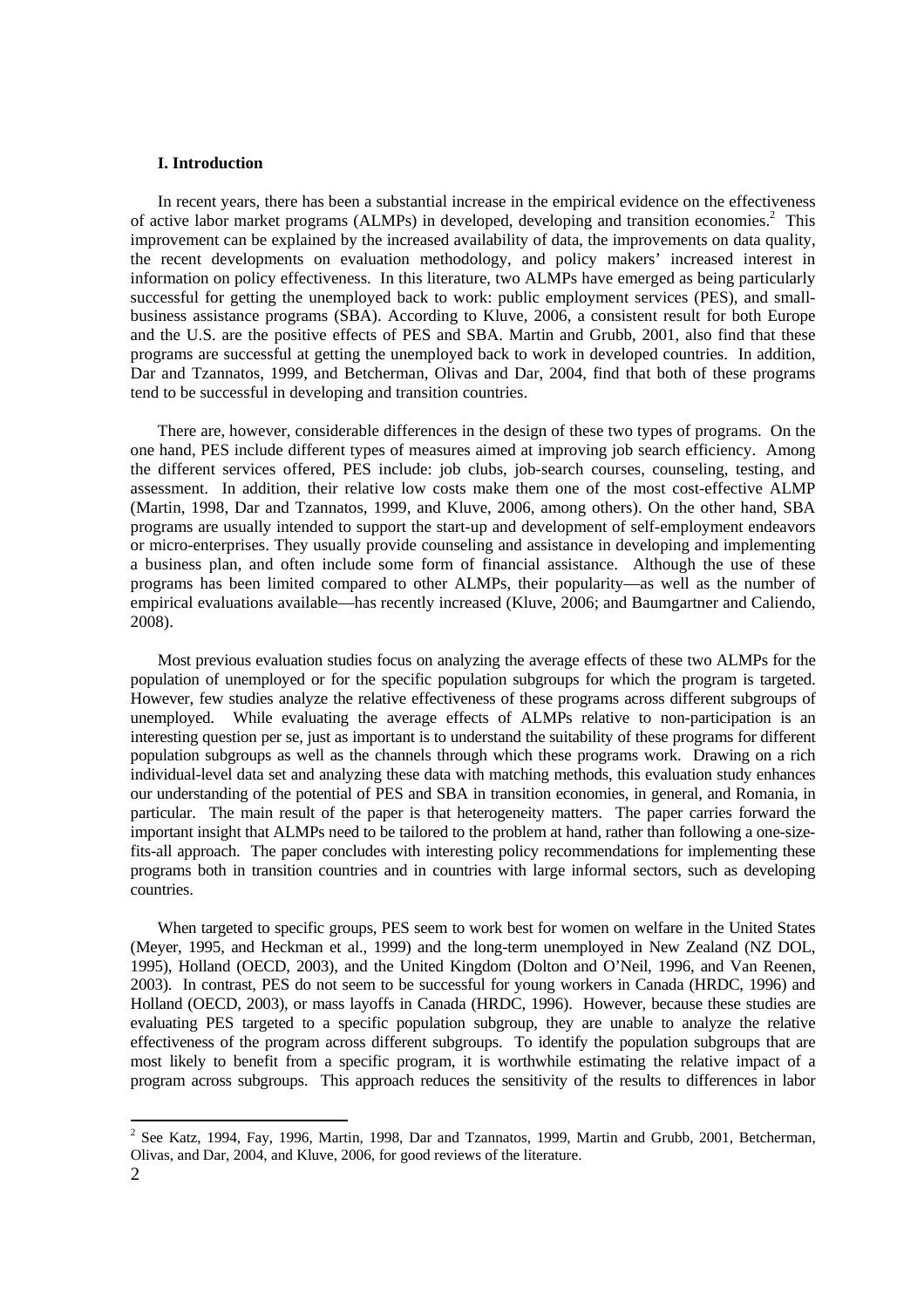market conditions, institutions, evaluation designs, availability of outcome variables, and time periods. When looking at studies that evaluate heterogeneity results, the results for PES are mixed. While there is some indication that PES mainly work for individuals with sufficient skills and better labor market prospects (Dar and Tzannatos, 1999, Weber and Hofer, 2004, Fawcett, 2001, and Kluve, 2006), some studies conclude that the opposite is the case (Fay, 1996, Fougère et al., 2005, Van der Berg and Van der Klaauw, 2006). In the case of SBA, the amount of evaluation studies that evaluate their average effectiveness is considerably smaller.<sup>3</sup> Of those evaluations that conduct some heterogeneity analysis, their results suggest that these programs work best for unemployed workers who have entrepreneurial skills and the motivation to survive in a competitive environment, such as, highly educated prime-aged males in developed countries (Fay, 1996, Wilson and Adams, 1994, Kosanovich and Fleck, 2001).

Despite the recent increase in the number of evaluation studies in transition countries, the evidence continues to be limited and has tended to concentrate on evaluations of training programs or public employment (or public works) programs, which have been the most popular programs to be implemented during early transition from central planning to market economy. Although many findings on PES and SBA effectiveness from OECD countries may well apply broadly to transition economies, there are common underlying specificities—such as, the important underground economy, the frequently used informal job-search channels, the administration's weak capacity and reduced resources to implement ALMPs, the major economic restructuring, and the surge of the small- and medium-enterprise sector—that may limit what some programs can achieve in terms of creating formal employment or increasing wages (see OEDC, 2000, Nesporova, 2002; Irac and Minoiu, 2006; and Vidovic, 2004, among others, for thorough discussion on the economic and institutional specificities of central and south-east European countries).

We argue that the analysis presented in this paper, although focusing on the Romanian case, is relevant to a larger set of transition countries, especially south-east European countries, as these countries experienced a slow transition process, and shared an underlying specificity of the rural sector and high poverty levels. Using unusually rich (for transition economies) survey data and matching methods, the analysis reveals that average effects for the population as a whole may hide statistically and economically significant differences across subgroups. We relate these differences to the different institutional set-ups and discuss theoretical implications, which are then empirically contrasted with the heterogeneity effects. The estimation of heterogeneity effects reveals that, compared to nonparticipation, PES are effective for workers with little access to informal job-search channels—such as young workers and those living in rural areas—and that SBA work best for workers with less access the primary labor market (that is, less access to high-productivity wage and salary jobs)—such as the less-qualified workers or those living in rural areas. These findings are compatible with improved job matching theory for PES, and segmented labor market theory for SBA. Finally, the findings in the paper suggest important policy implications since they provide some guidance on which populations would benefit from PES in economies with large informal job-search sectors, and which type of workers are most likely to succeed when participating in SBA in transition economies.

 The research presented in this paper is closest to Benus and Rodriguez-Planas, 2008, as it uses the same data set. The data used is drawn from a follow-up survey specifically designed and collected for this evaluation. The most important reasons for using survey data instead of administrative data were that the former allowed us to track individuals' earnings and employment status at different points in time over a four-year period, and provided us with good quality data on key variables—such as earnings for both the employed and the self-employed.<sup>4</sup> However, it should be noted that there are

 $3$  In their 2004 paper, Betcherman, Olivas, and Dar have identified 13 scientific evaluations of SBA. Since then, I have identified about half a dozen more.

<sup>&</sup>lt;sup>4</sup> While administrative data frequently report earnings for wage and salary workers, they usually lack of information on earnings for the self-employed. In the case of Romania, register data containing individuals' employment and earnings history was unavailable (see section III for more detailed information on the data used and the reasons for using these data).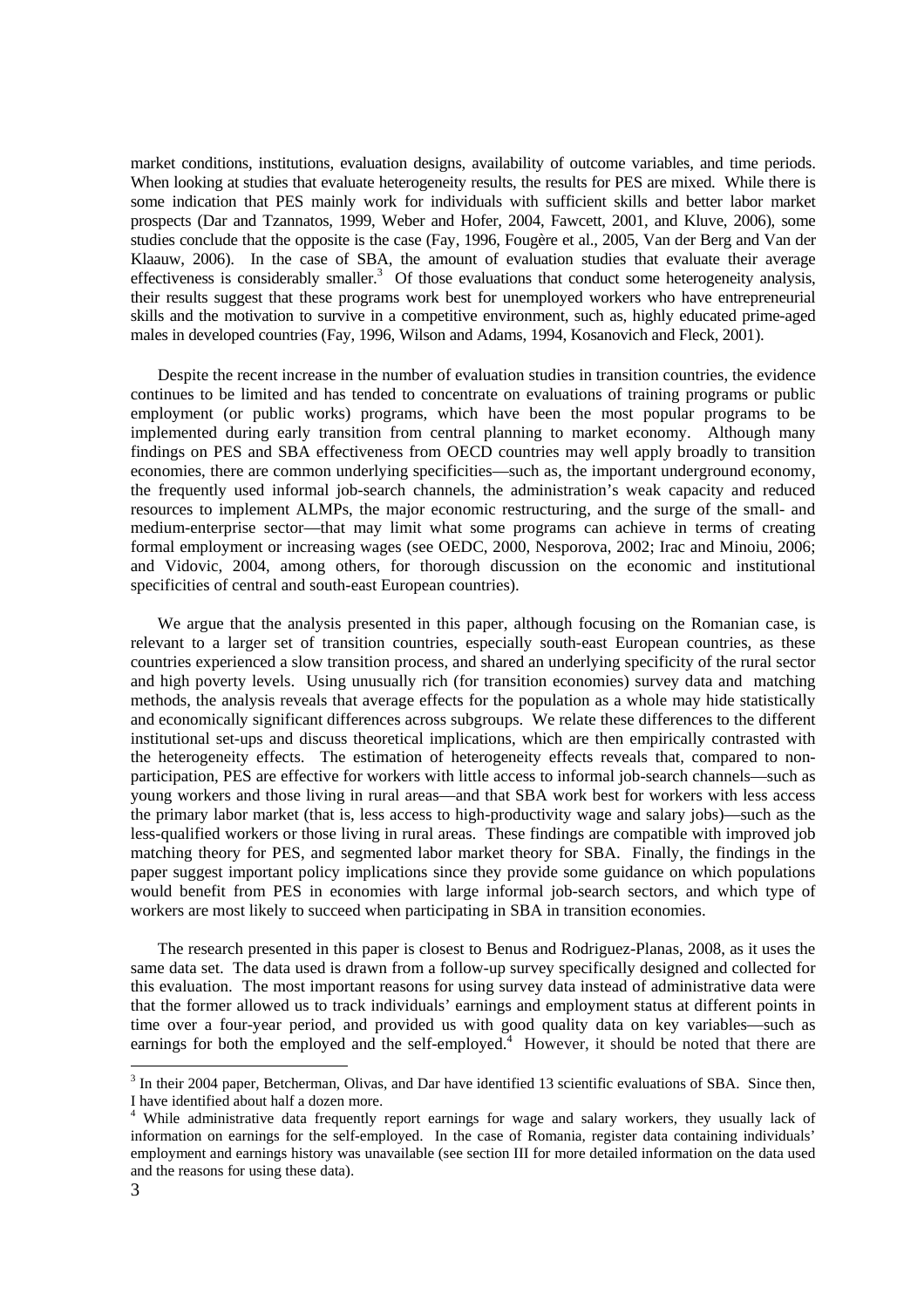also drawbacks with the survey data used such as, the limited sample size, the imperfect recall of the interviewed individuals for events that have occurred some time ago, and the possible misleading replies. Benus and Rodriguez-Planas, 2008, study focuses on the average effects of ALMPs relative to non-participation, and tests the sensitivity of their results to the availability of information on employment history and earnings before the treatment. Their paper documents that pre-treatment labor force and earnings information contain indispensable information regarding selection into treatment and that controlling for these variables can eliminate a large part of the overt bias between treated and comparison units. However, their paper does not address the heterogeneity effects of the different programs, and it does not discuss the programs' theoretical implications and empirically contrasts them with heterogeneity results.<sup>5</sup>

 This paper is organized as follows. The next section presents an overview of the Romanian labor market, focusing on self-employment, unemployment and the ALMPs under evaluation. Section 3 provides a theoretical discussion of the different channels through which these two programs might work, and relates these alternative theoretical explanations with previous empirical findings. Section 4 explains the methological approach to estimate the treatment effects and presents the data. Section 5 analyzes the results, and section 6 concludes with a discussion on policy implications. An additional appendix provides further information on the data and detailed empirical results.

#### **II. Economic and Institutional Background**

#### **II.1. The Economic Context**

Romania's transition to a market economy has been slow and painful partly as a result of its stopand-go approach to the restructuring process. Since the 1989 Revolution, successive governments have adopted a cautious approach to market-oriented reforms. This slow pace of reform—relative to some of its neighbors in Central Europe—delayed needed structural changes and added greater difficulties to the already unfavorable set of initial conditions inherited from the previous regime.

 After an initial economic contraction in the early 1990s due to the increase of external competition and the abolition of the Council of Mutual Economic Assistance, Romania applied a macro-stabilization program and experienced a partial economic recovery beginning in 1992, similar to the one observed in leading transition economies in Central Europe. In contrast with these leading economies, Romania lived a second period of economic decline beginning in 1996, which was mainly caused by the lack of enterprise restructuring. In the second half of 1996, Romania's authorities took a series of decisions with the aim of accelerating the privatization, restructuring and liquidation of unprofitable business. However, the recovery was slow and did not produce significant economic results until the year 2000. Since then the Romania economy has grown at an average of 4 or 5 % per year.

With the collapse in output, labor surplus soared and registered unemployment reached over 10 % of the labor force in 1994. The unemployment rate then fell temporarily during 1995 and 1996, only to rise rapidly thereafter, reaching 11.5 % in 1999. Since then, the registered unemployment rate has fallen gradually to 9 % of the labor force in 2001.

 However, data on registered unemployment in Romania understate the real problem with dislocated workers for at least the following two reasons. First, during the 1990s the increase in open unemployment was contained by Romania's policy approach of limiting job destruction by adjusting through real wages, combined with a series of early retirement programs. However, these two policies pushed workers out of the labor force and into low productivity jobs, primarily in subsistence agriculture and the urban underground economy—for instance, the share of agricultural employment (much of it being subsistence

<sup>&</sup>lt;sup>5</sup> Although the 2007 working paper version contains some brief heterogeneity analysis, this has been eliminated from the most updated version (available from the author upon request).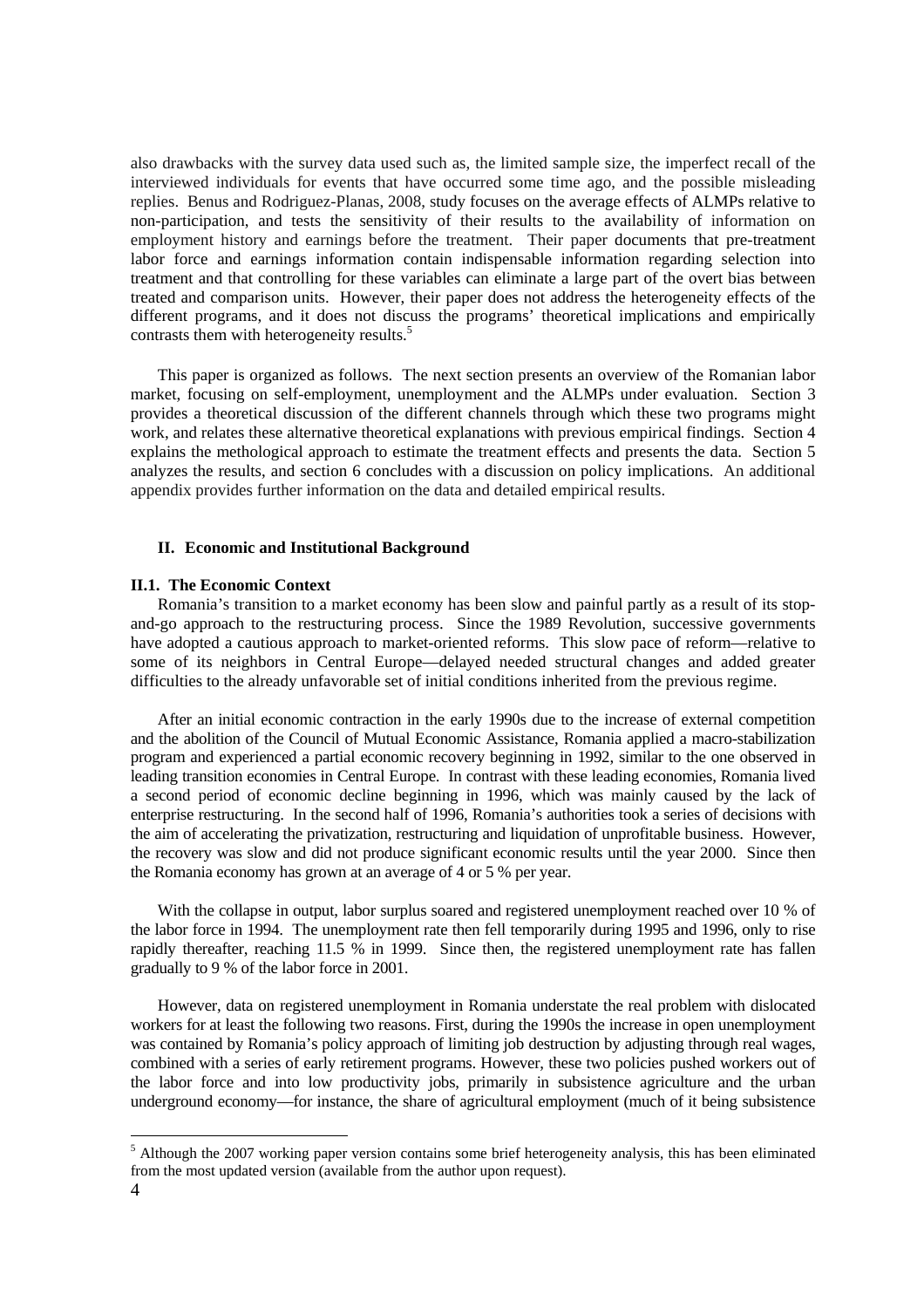agriculture) in Romania rose from 28 % in 1989 to 42 % in 2001. And second, the existence of borderline employment categories such as unpaid family helpers, involuntary part-timers, or people in "technical" unemployment or unpaid leave initiated by the employer to measure employment in Romania substantially overstates employment and influences key indicators of labor market performance.<sup>6</sup>

Despite the slow restructuring process, the Romanian small and medium enterprise (SME) sector has been dynamic, and its contribution to employment growth has surged. While SMEs accounted for 24% of total employment in 1995, they represented about 46.9% of total employment and 55.9% of total turnover in the economy by 2000. The private sector contribution to GDP has also grown considerably. From contributing 16.4% of GDP in 1990, its contribution almost tripled by 1995 and reached 65.5% in the year 2000.

In spite of the positive contribution of the SME sector to economic transformation, its relative size in Romania is still small compared with the other transition economies. Below, we list the most relevant factors explaining the slow development of Romanian SMEs' sector.<sup>7</sup> First, Romania lacked of private initiative or small firms prior to 1990. In contrast with other socialist countries where some entrepreneurial activities existed during the last years of the communist years, private enterprise was first legalized in Romania during 1990. Second, Romania's legislative framework for setting up SMEs has been complex, cluttered, and volatile, adding an additional source of uncertainty to entrepreneurship. Third, the taxation level of private entrepreneurs has been high, and additional taxation has been imposed by the "special funds contributions"—ad-hoc special purpose taxes levied directly by ministries or other public institutions. Fourth, there have been considerable social and political pressures against restructuring of state firms, which has led to a slow privatization process. Fifth, the entrepreneurial tradition has been very weak in Romania, since the communist regime forced the artisans to merge into the state productive structures, breaking the chain of familiar handicraft tradition. Finally, SMEs' financing has been expensive due to the high and variable inflation rates, and access to bank loans has been limited to SMEs and when available, they were generally shortterm, small and required collateral.

#### **II.2. The Institutional Environment**

 As early as 1991, Romania adopted passive labor programs, including *unemployment benefits*, *allowance for vocational integration* and *support allowance*. To be eligible for these benefits, unemployed individuals had to: be registered at the local employment office; be aged eighteen and over; have an income less than half of the indexed national minimum wage; and be in one of the following two covered groups: (1) employees having worked for at least 6 months during the last 12 months; or (2) be a recent graduate from school or university unable to find suitable employment. Unemployment benefits were paid for a maximum duration of 9 months. The level of these benefits ranged from 50 to 60 % of the average monthly salary during the last 3 months of employment for displaced workers. For new entrants, benefits varied by the level of education and years of experience for those with prior work experience. After exhausting unemployment benefits, those who remained unemployed received a support allowance (of 60 % of the indexed minimum wage) for a maximum period of  $18$  months.<sup>8</sup>

Like in other countries with large rural population and important underground economy, the administration of unemployment benefits has been a relatively difficult task in Romania because the employment status of individuals in rural areas is often unclear, and there is frequently no reliable documentation of incomes for workers in subsistence agriculture or the urban informal sector. A consequence of this is that effective targeting of benefits on the unemployed is not very precise in

<sup>&</sup>lt;sup>6</sup> See Brown et al., 2006, for a careful study on nonstandard forms and measures of employment and unemployment in Romania.

<sup>7</sup> For thorough studies on the development of SMEs during the transition in Romania, see Ahrend and Martins, 2003, Dochia, 2000, Ferrari, 1999, Mitrut and Constantin, 2006, Nagarajan and Meyer, 1997a, among others.

<sup>&</sup>lt;sup>8</sup> See Earle and Pauna, 1998, for a detailed description and thorough analysis of this program in Romania.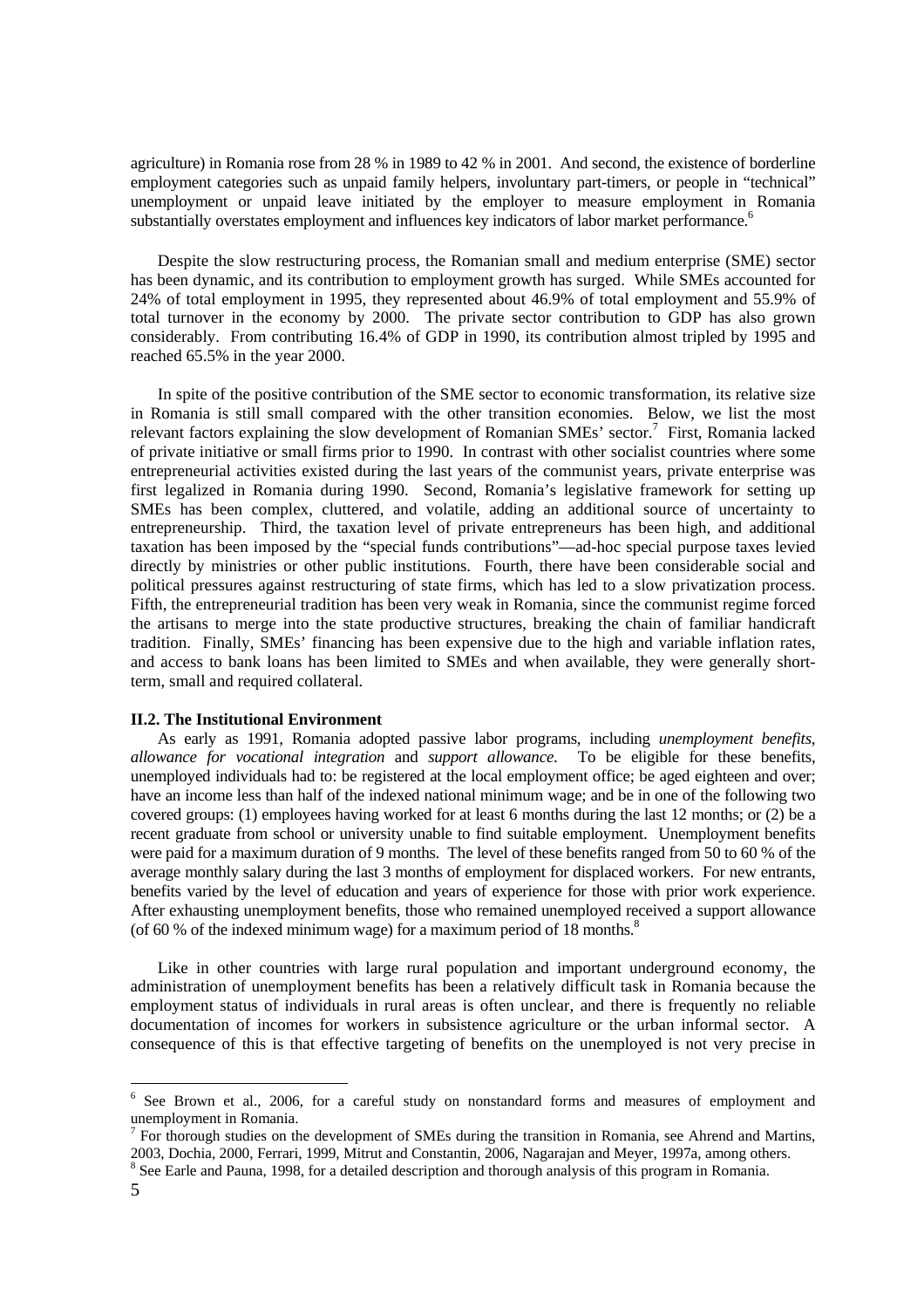Romania, as reflected by the fact that approximately one-third of all persons whom the Labor Force Survey (LFS) counts as unemployed are usually not registered as unemployed at the local employment office, while close to half of the registered unemployed are not LFS unemployed (OECD, 2000).

In addition, while in many countries unemployed workers receive some form of public employment services, during most of the 1990s, the Romanian Ministry of Labor and Social Protection devoted most of its staff and resources to strengthen the capacity of local employment offices to administer the claims for unemployment benefits. Thus, even though registration in the local office was compulsory to receive unemployment benefits and had to be renewed monthly by a personal visit to the employment office, it only involved a simple signing-up procedure, that is, there was no initial interview before being registered as unemployed for the first time, nor were there regular counseling interviews.

 In 1997, the Romanian government launched the real start of active programs on a significant scale by signing a loan agreement with the World Bank. The two major programs offered were (1) PES, and (2) SBA. Altogether, these two programs served more than 80% of the unemployed who received some kind of ALMP in Romania during that period. Although these programs were designed and implemented by county level Agencies for Employment and Vocational Training, the services were not provided by the county agencies themselves, but were contracted out to public or private service providers. Contracts to service providers were awarded with built-in incentives to improve labor market impact such as negotiated levels of job placement and business start-up, with financial incentives to meet objectives and disincentives if objectives were not met. Thus, service providers were likely to select those unemployed individuals most likely to succeed in completing their program and accessing employment.

 The two programs were clearly different program types as evident from the description of their key characteristics described below:

- **Public Employment Services (PES).** Clients eligible for this service were offered a variety of employment services, including job and social counseling, labor market information, job search assistance, job placement services, and relocation assistance. Notice that PES focused on counseling but did not include monitoring or sanctioning eligible workers who did not comply with the job search planning. The duration of these services was limited to 9 months per individual. The program also offered up to 2 months of salary at the minimum wage. Service providers had to agree to a negotiated job placement rate of at least 10 %.
- **Small-Business Assistance (SBA).** Provision of these services included initial assessment of the aptitude and skills of unemployed persons to start businesses, developing business plans, advising on legal, accounting, financial, marketing and sales services issues, assistance in the dialogue with local authorities, short-term entrepreneurial courses and training and other consulting services to unemployed workers who intended to start a business. There were also provisions for short-term working capital loans of up to \$25,000 U.S. dollars to program participants. Service providers had to agree to a negotiated business start-up rate of at least 5 % of clients initially contacted. Maximum length of initial contract was 12 months.

 As indicated in Table 1, between PES and SBA, there were 180 contracts completed as of September  $1<sup>st</sup>$ , 2001, and close to 52,000 clients served. The placement rate among these contracts was close to one fifth. PES provided assistance to 31,679 individuals at an average cost of only 123.74 thousand lei per client (about 12 U.S. dollars per client). In contrast, SBA served a smaller number of clients (20,293 clients) and the cost per client for this program was 179.15 thousand lei per client (about 17 U.S. dollars per client).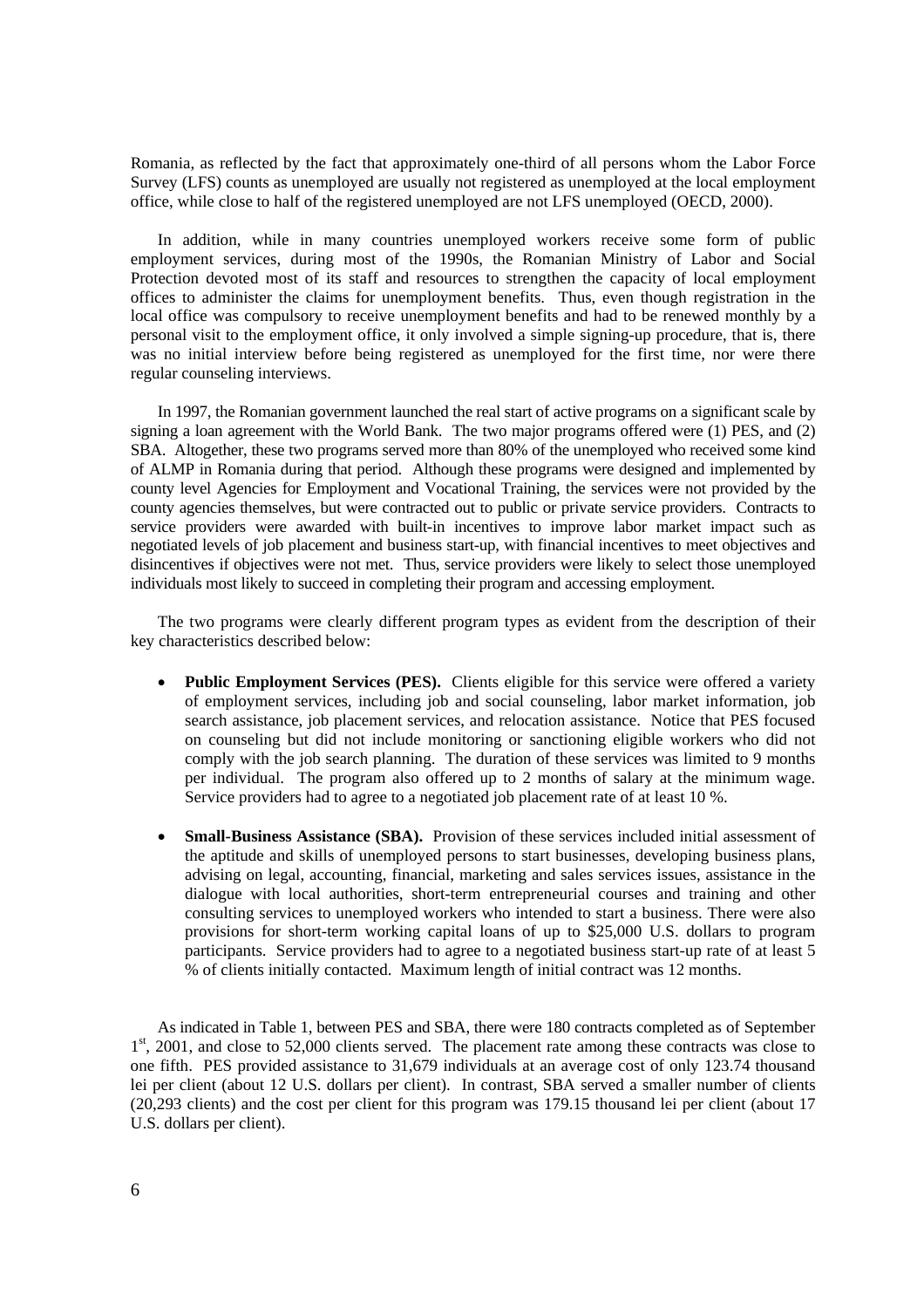|            | <b>Number</b><br>of<br>contracts | <b>Clients</b><br>served | <b>Clients</b><br>placed | Placement<br>rate | <b>Total cost</b><br>(Lei) | Cost per<br>client<br>(Lei) | Cost per<br>placement<br>(Lei) |
|------------|----------------------------------|--------------------------|--------------------------|-------------------|----------------------------|-----------------------------|--------------------------------|
| <b>SBA</b> | 92                               | 20,293.00                | 3.568                    | 17.58%            | 3,635,562,636.30           | 179.153.53                  | 1,018,935.72                   |
| <b>PES</b> | 88                               | 31,679.00                | 6.610                    | 20.87%            | 3,920,060,312.43           | 123,743.18                  | 593,049.97                     |

**Table 1 Completed ALMP contracts as of September 1, 2001** 

Costs figures have been deflated using 1998 deflator.

Source: USDOL Technical Assistance Support Team.

## **III. Theoretical Considerations and Previous Empirical Findings**

 This section presents a theoretical discussion of the different channels through which these two programs might work, and discusses previous empirical findings consistent with these theoretical explanations.<sup>9</sup> The competing theories discussed are: (1) improved job matching; (2) segmented labor markets; (3) human capital; and (4) signaling. Although it is not possible to derive strict tests for the relative importance of these explanations, systematic heterogeneity of the effects between different groups of unemployed will provide evidence consistent with one theory but not with another (this follows the strategy used by Gerfin et al., 2005). Section V presents separate treatment effects for PES and SBA compared to non-participation in any program (that is, non-participation is considered a benchmark given that the theoretical effects of the programs discussed below will not take place.)

## *Improved Job Matching*

 Both PES and SBA may improve job matching for different reasons. On the one hand, the main objective of PES is to improve job search efficiency by increasing the information available to potential employers on the amount and quality of the applicants, and by improving unemployed workers' knowledge about potential new employers and new occupations. On the other hand, SBA offers networks and contacts to unemployed workers that could (and sometimes does) result in wage and salary job offers. For instance, Kosanovich and Fleck, 2001, find that more than 45% of participants of a self-employment assistance program in New Jersey ended up working in wage and salary jobs. They find similar results in Maine and New York, where close to 60% of participants of self-employment programs ended up working in wage and salary jobs. Their study also reports that most of these wage and salary jobs were full-time jobs and, often, in the same industries as those in which participants initially became self-employed.

A priori, one would think that PES should be more efficient at improving job search then SBA since the job matching mechanism for the latter program is the result of an indirect, and thus, secondary effect of the program. However, theoretical models on the effect of PES find that the efficiency of PES alone (that is, without monitoring) is seriously questionable. More specifically, the theoretical discussions highlight the importance of distinguishing between two search channels: the *formal* one, which refers to formalized search methods, such as PES, and the *informal* channel, which occurs when workers receive job offers through referrals by an employed worker, a family member, or a friend. For instance, Van der Berg and Van der Klaauvw, 2006, show that in an endogenous job search model with formal and informal search channels, job search programs without monitoring are useless. In their model, only job search programs with monitoring increase unemployed workers' exit rate to work. This increase is merely explained by the effect the program has on individuals with unfavorable labor market prospects (individual or macro-economic). Since these individuals have

 $\overline{a}$ 

<sup>&</sup>lt;sup>9</sup> See Betcherman, Olivas, and Dar, 2004, and Kluve, 2006, for recent good reviews of the literature on PES and SBA in developed, developing and transition countries. In addition, Baumgartner and Caliendo, 2008, present a thorough review of previous empirical findings on self-employment programs.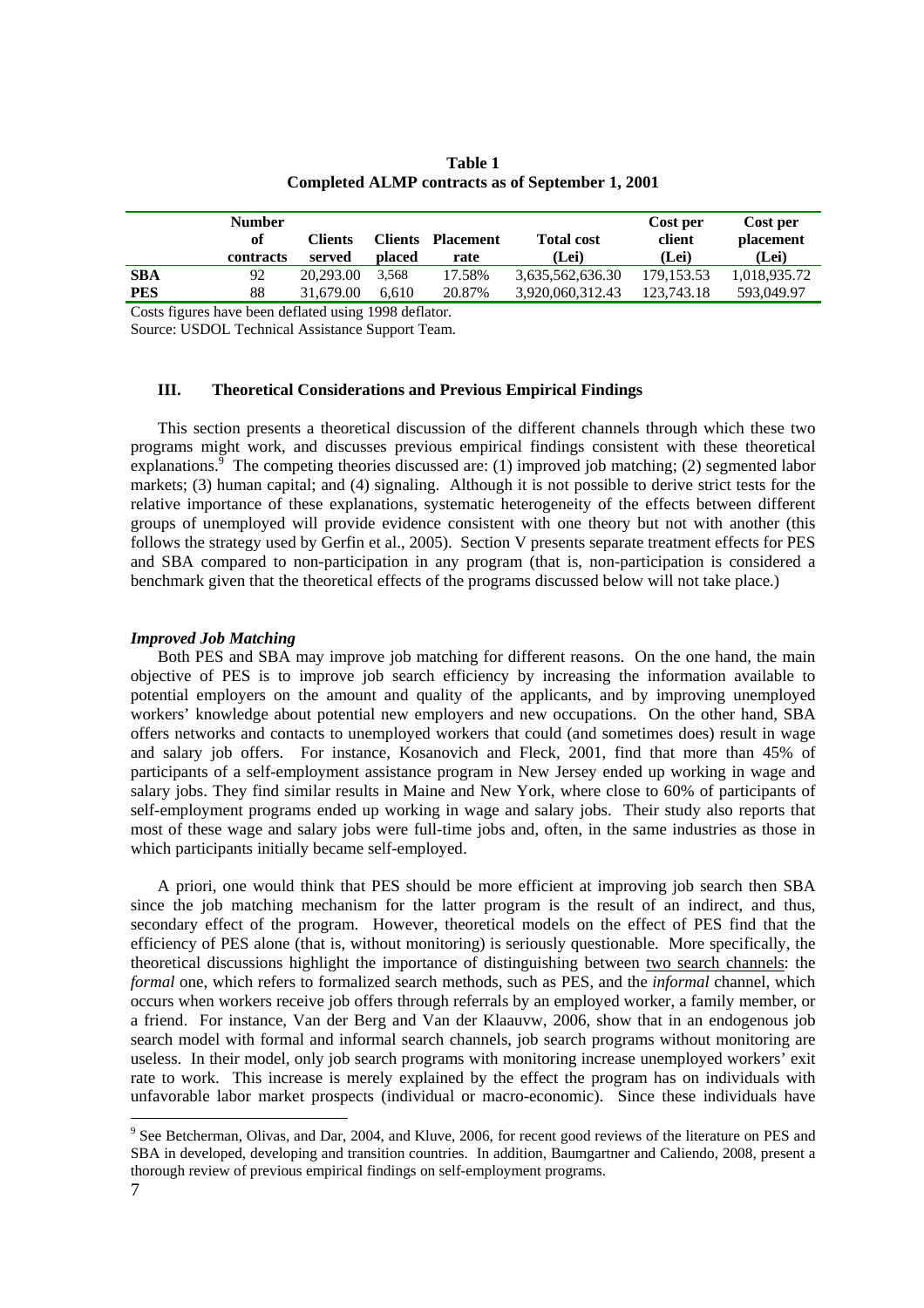little access to the informal search channel, monitoring of their formal search leads to an increase in their exit rate to work. In contrasts, individuals with relatively favorable prospects, and thus, with access to informal search channels, monitoring is inefficient since it only leads to substitution of informal search channels to formal ones.

 Consistent with this theoretical discussion, empirical evidence on PES in countries with large informal search sectors, such as developing countries, have shown that these services may have limited reach as workers may prefer other channels of job search (Woltermann, 2002). In addition, the empirical literature on the use of different search channels indicates that workers with characteristics such that their chances to find a job are low because of little access to informal search channels (such as young workers) or workers for whom their informal search channels have dried up (such as workers living in depressed areas) rely to a relatively large extent on formal search channels (Van der Berg and Van der Klaauw, 2006, Abbring et al., 2005, Keeley and Robins, 1985). Because PES facilitate job finding through the formal channel, we would expect it to have stronger effects for these type of workers than for those with access to informal search channels (such as older workers and workers living in more dynamic areas).

#### *Segmented Labor Markets*

The dualistic view perceives the labor market in developing and transition countries as segmented by two sectors: the *primary* (or modern) labor market, characterized by jobs with high-productivity growth and good benefits, and the *secondary* labor market, where more traditional and less productive jobs are found. This dualistic view easily applies to Romanian labor market, as reflected by OECD's conclusion that *Romania's central labor market problem is not so much unemployment as a prevalence of employment in low-productive activities, which often correspond badly to the needs of the households and to those of their country* (OECD, 2000). According to the OECD report, many of those who cannot find employment in the primary labor market do not become unemployed because they engage in alternative types of activity in the subsistence agricultural sector or the urban underground economy.

This view argues that individuals working in the unregulated self-employed sectors are frequently seen as the disadvantaged segment of the labor force rationed out of salaried employment (Fajnzylber et al., 2006). In other words, workers with little access to the primary labor market enter selfemployment while queuing for wage and salary jobs. This phenomenon is seen as particularly tied to transition countries, as indicated by Köllõ and Vincze, 1999: *Many interpret the substantial rise in the number of entrepreneurs in Central and Eastern Europe as a temporary response to the 'transformational recession': during the hard times many people started a business temporarily and 'unwillingly' because it was difficult to find wage work.* 

This segmented labor market view predicts that SBA ought to have stronger effects on individuals with little access to the primary labor market (such as, younger workers, less educated workers, and those living in more distressed areas), because it will give its participants a comparative advantage relative to other individuals who enter self-employment without any assistance. In contrast, individuals with access to the primary labor market—and thus, to high-productivity wage and salary jobs with work benefits—are likely to be little interested in entering self-employment, implying that offering them SBA ought to be quite ineffective.

#### *Human Capital Theory*

 The impact of PES on human capital is likely to be small since the program does not incorporate explicit training. In contrast, SBA offers some training through the form of advising on legal, accounting, financial, marketing and sales services issues, and some short-term entrepreneurial courses. Consistent with this, there is some empirical evidence that business-training programs improved participants' business knowledge and productivity, measured by revenues, repayment, and client retention rates (see for example, Karlan and Valdivia, 2006).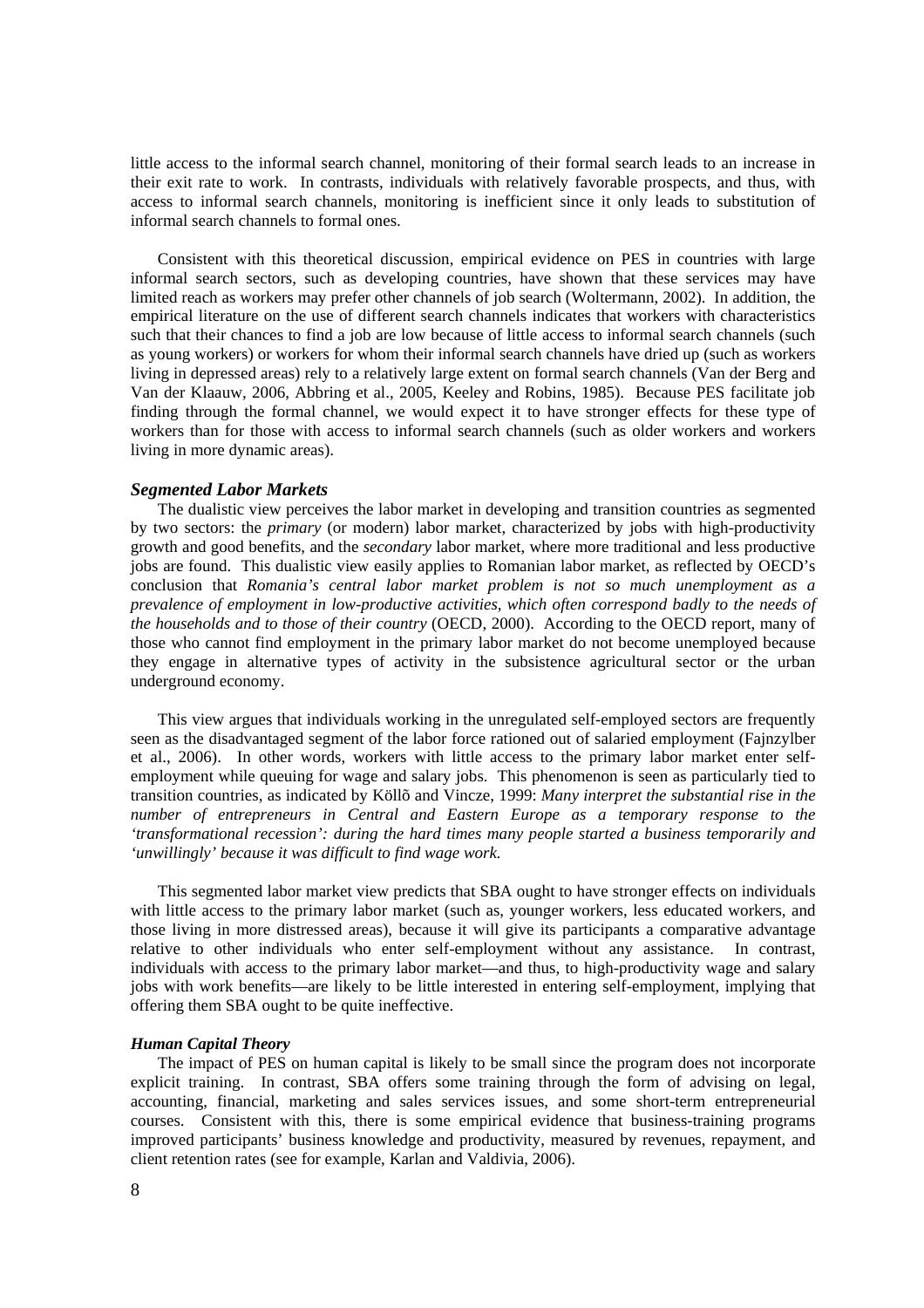Assuming that human capital may be a complement to managerial activity (as argued by Rees and Shah, 1986, and Cressy, 1996), SBA will work best for more educated workers. This is consistent with empirical evidence from the U.S. that finds that the probability of survival of SME is positively related to the level of education of their owners (Bates, 1999). In addition, if individuals acquire more capital, knowledge of business opportunities, and managerial ability while working, SBA ought to also have more of an impact with older and therefore more experienced workers. Not surprisingly, the empirical evidence suggests that SBA programs work best for unemployed workers who have entrepreneurial skills and the motivation to survive in a competitive environment, such as, highly educated prime-aged men (Fay, 1996, and Wilson and Adams, 1994), or young educated workers and those for whom self-employment was related to some ongoing activity (Almeida and Galasso, 2007).

#### *Signaling Theory*

 Participating in SBA may also have a signaling value to prospective clients and contractors. Given the little entrepreneurial tradition in Romania, it is likely that prospective clients and contractors conclude that individuals who have participated in SBA are better and more reliable entrepreneurs since they have institutional support compared to those who did not participate in SBA. Moreover, in order to be a credible signal, participating in SBA must be more costly for less productive workers than PES. Given that SBA involves entrepreneurial courses, and writing a business plan, it is likely that participating in SBA is more costly for less capable workers than PES.

 According to this view, SBA should be more effective for those workers for whom the costs of participating in SBA would be lower. Because older workers are likely to have more networks and contacts than younger ones, this should lower their costs of starting a business compared to those of younger workers. A similar prediction would hold for more educated workers since they have lower costs of acquiring entrepreneurial skills than less educated ones. For instance, according to Costariol, 1993, in the case of Romania, where two generations of artisan tradition were lost during communism, *the typical private entrepreneur is a first-generation person, middle-aged, mainly with previous experience in a managerial position with large scale state-owned companies or, if he is young, usually with a university education*. This description of the typical Romanian entrepreneur indicates that being more experienced and educated facilitates access to entrepreneurial activities. Thus, if signaling is important, I expect SBA to have more of an impact compared to non-participation for older and more qualified workers.

## **IV. Methodological Approach and Data**

#### **IV.1. Identification**

We follow the potential–outcome–approach to causality (Roy 1951; Rubin 1974) and base our analysis on comparing the outcomes of two alternative strategies available to displaced workers: to participate in a particular ALMP, or to continue searching for a job as openly unemployed.<sup>10</sup>

The two potential outcomes are  $Y^1$  (individual receives treatment,  $D_i = 1$ ) and  $Y^0$  (individual does not receive treatment,  $D_i = 0$ ). However, the observed outcome for any individual *i* can be written as:  $Y_i = D_i \cdot Y_i^1 + (1 - D_i) \cdot Y_i^0$ . The treatment effect for each individual *i* is then defined as the difference between her potential outcomes:  $\tau_i = Y_i^1 - Y_i^0$ . As we can never observe both potential outcomes for the same individual at the same time, the fundamental evaluation problem arises. We focus our analysis on the average treatment effect on the treated (ATT), that is, the differential impact

 $\overline{a}$ 

<sup>&</sup>lt;sup>10</sup> We considered basing our analysis on the "multiple treatments" model. However, the socio-economic differences across the different treatments combined with the relative modest samples, lead to large losses of observations due to the common support requirement, and poor matching.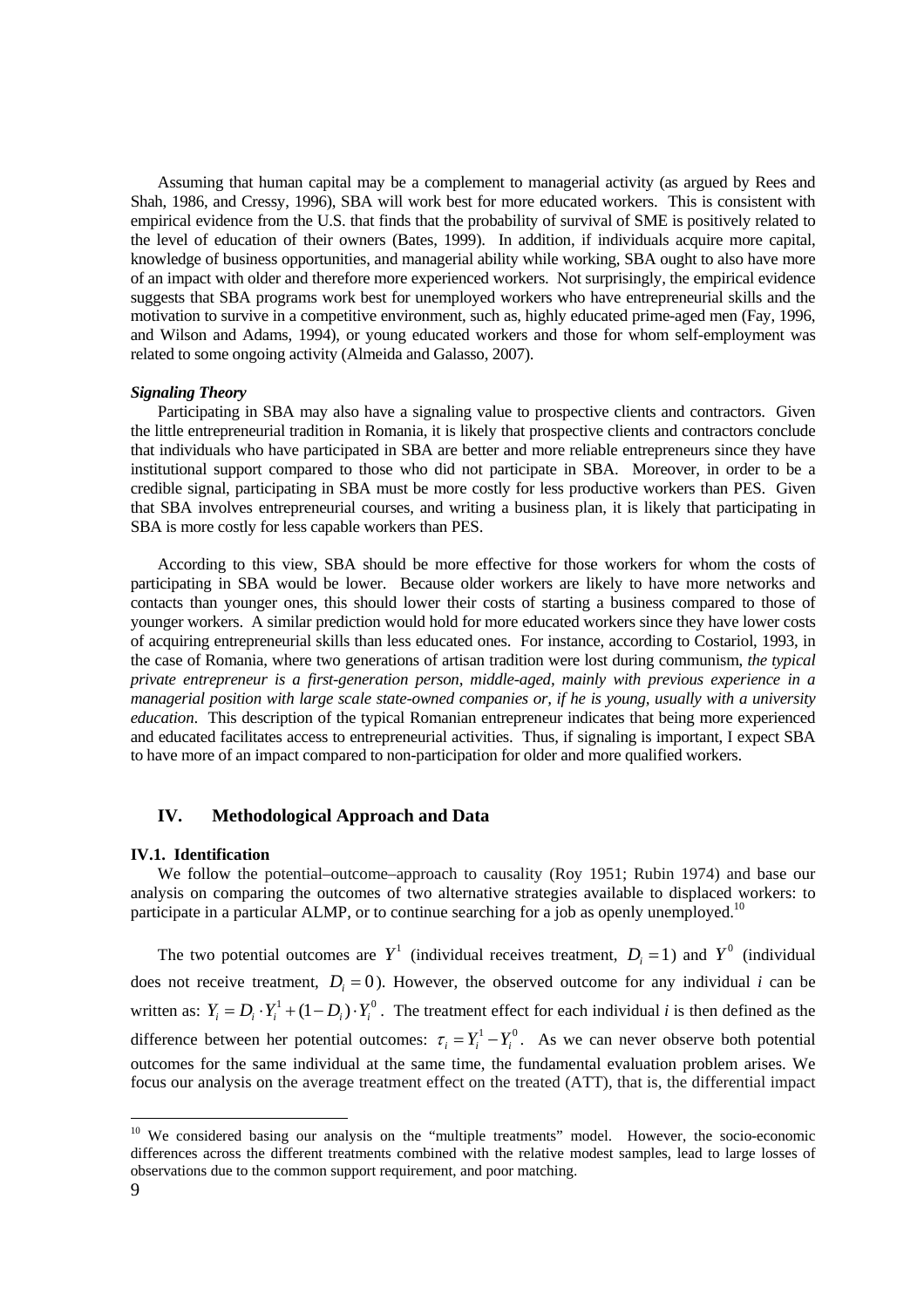the treatment shows for those individuals who actually participate in a program. The ATT is given by:

$$
\Delta = E(Y^1 | D = 1) - E(Y^0 | D = 1)
$$
 (1)

Given equation (1), the problem of selection bias arises as the second term on the right-hand side,  $E(Y^0 | D = 1)$ , that is, the hypothetical outcome without treatment for those persons who received the treatment, is unobservable. Since the data is non-experimental, the condition  $E(Y^0 | D=1) = E(Y^0 | D=0)$  is usually not satisfied, and estimating ATT based on equation (1) will lead to a selection bias. This bias arises because participants and non-participants are selected groups that would have different outcomes, even in the absence of the program.

To correct for possible selection bias, we use matching, which intends to mimic a randomized experiment *ex post* by balancing the distribution of covariates in the treatment group and the matched comparison group.<sup>11</sup> This strategy is feasible if there is only "overt bias" (Rosenbaum 1995), that is, treatment and comparison group differ prior to treatment only in observable variables that matter for the outcome under study. Let  $X$  denote the vector of observed pre-treatment variables, or covariates. Then the concept of "selection on observables" is formalized in the following *conditional identifying assumption (CIA)*: The assignment mechanism *D* is independent of the potential outcomes  $(Y^1, Y^0)$  conditional on *X* (Rubin 1974, 1977). This assumption is commonly referred to as *unconfoundedness.* As we are interested in ATT only, we only need to assume that  $Y^0$  is independent of *D* conditional on *X* (that is,  $Y^0 \perp D \mid X$ , where  $\perp$  denotes independence) because the moments of the distribution of  $Y^1$  for the treatment group are directly estimable. Clearly, this assumption may be a very strong one and has to be justified on a case-by-case basis, as the researcher needs to observe all variables that simultaneously influence participation and outcomes. In section IV.3., we discuss the plausibility of this assumption for our evaluation. Additionally, it has to be assumed that there is *weak overlap*:  $Pr(D=1|X) < 1$ , for all X. This implies that there is a positive probability for all X of not participating, that is, that there are no perfect predictors which determine participation. These assumptions are sufficient for identification of the ATT, which can be written as:

$$
\Delta^{MATCHING} = E\left(Y^1 \mid D=1\right) - E_x\left[E\left(Y^0 \mid X, D=0\right) \mid D=1\right] \tag{2}
$$

where the first term can be estimated from the treatment group and the second term from the mean outcomes of the matched comparison group. The outer expectation is taken over the distribution of *X* in the treatment group. As matching on *X* can become hazardous when *X* is of high dimension (*curse of dimensionality*), Rosenbaum and Rubin (1983) suggest the use of balancing scores  $b(X)$ . These are functions of the relevant observed covariates  $X$  such that the conditional distribution of X given  $b(X)$  is independent of the assignment to treatment. The propensity score,  $P(X)$ , also known as the probability of participating in a program, is one possible balancing score. For participants and non-participants with the same balancing score, the distributions of the covariates X are the same, that is, they are balanced across the groups. Hence, the assumption of *unconfoundedness* can be re-written as  $Y^0 \perp D \mid P(X)$ , where  $\perp$  denotes independence, and the new *overlap condition* is given by  $Pr(D=1 | P(X)) < 1$ .

 10  $11$  See Imbens (2004) or Smith and Todd (2005) for recent overviews regarding matching methods.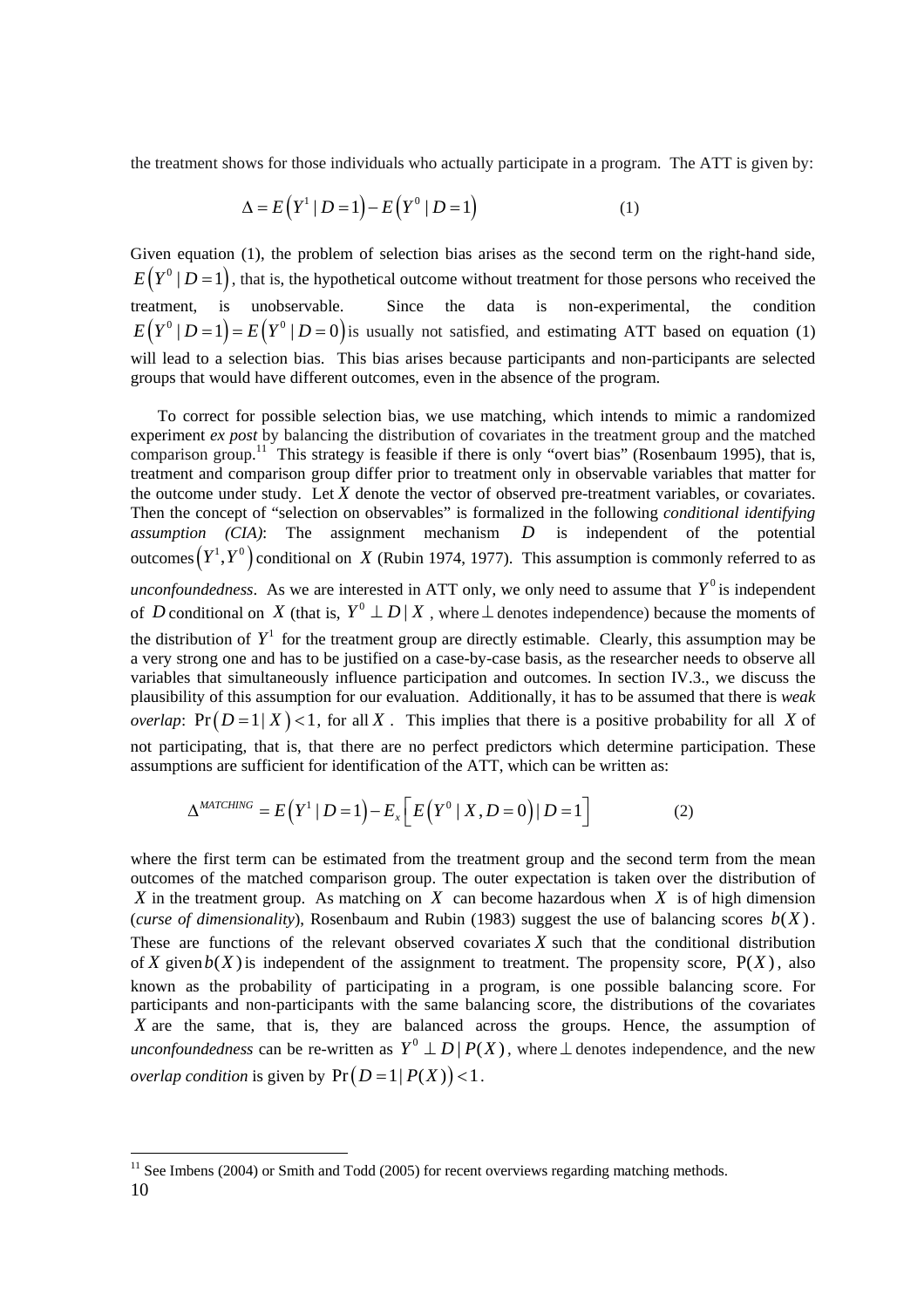#### **IV.2. Data and Descriptive Statistics**

One of the biggest challenges when evaluating ALMPs in transition economies is the quality and quantity of data—see Kluve et al., 1999, or Earle and Pauna, 1996, among others, for discussion on the poor quality of ALMPs' data in transition economies. In the case of Romania, we were unable to use the Labor Force Survey because it is cross-section and it is missing several important variables, such as earnings, ALMPs participation, or retrospective questions on labor market history. Unfortunately, we were also unable to use the official unemployment data because the available information reports total number of unemployed and the number in a few basic categories (such as sex, age groups, counties (*judets*), broad educational groups, and ALMPs), but does not report individual characteristics and experiences of the unemployed.

For these reasons, we collected survey data from computer-assisted telephone interview.<sup>12</sup> To do so, from each program, we randomly drew participants whose ALMP contract began in 1999. As we wanted to compare them with non-participants, we had to choose a potential comparison group.<sup>13</sup> We restricted this comparison group to those who were registered at the Employment Bureau around the same time and in the same *judet* (county) than participants but who did *not* participate in an ALMP during 1999. Additionally, participants and non-participants received the same questionnaire.

 To select non-participants, we first determined, the number of participants that were selected for the participant sample in each of the *judet*. Next, in each *judet*, we selected an equal number of nonparticipants from the same Employment Bureau register list. Participants and non-participants were interviewed during January and February of 2002, and asked questions on employment and earnings: (1) at the time of the survey, (2) during the years 2000 and 2001, and (3) during the year 1998, that is, the year before participating in the ALMPs. Restriction that all data be available led to a sample of 2,610 individuals. Of these 1,109 had participated in either in PES or SBA during 1999, and 1,501 were non-participants during the same year. We refer to the Benus and Rodriguez-Planas 2007 working paper for a thorough discussion of the sample design and the survey effort. In addition, Table A.1. in the appendix displays information on survey and item non-response, which, as is common in this type of studies, were slightly lower for participants than for non-participants. All the results presented below are robust to using all of the observations available for each of the different outcome variables. However, in order to work with the same sample in the whole paper we restricted our sample to having all data available. Table A.2. in the appendix provides sample mean values for the completed interviews—columns (1)—and for the final sample, that is, after applying the restriction that all data be available—columns (2)—, by treatment status. The differences between sample means in columns (1) and (2) are minor for all treatment status. In addition, we could not reject the null hypothesis that each of the sample means from columns (1) and (2) were equal at the 95% confidence level.

 Compared with available administrative data, our survey provides detailed information on: (1) individual labor market histories and earnings prior to 1999 unemployment spell (such as, the level of experience, usual monthly earnings, unemployment history, and any prior participation in a training program); (2) individual socio-demographic information (such as, age, gender, family composition and

<sup>&</sup>lt;sup>12</sup> The practice of collecting survey data specifically designed for the evaluation of ALMPs in transition countries is quite common (see, Terrell and Sorm, 1999; Earle and Pauna, 1996 and 1998; Benus et al., 2001, O'Leary et al., 1998, Baumgartner and Caliendo, 2008, among others). Some exceptions include, Kluve et al., 2008, which were able to exploit retrospective individual labor market behavior from a supplementary questionnaire to the Polish Labor Force Survey, and evaluations of ALMPs in East Germany, which used unique recently available integrated data set from various administrative sources.<br><sup>13</sup> The recent evaluation literature has thoroughly discussed how this potential comparison group should be

chosen. For instance, comparing participants with individuals who never participate is inadequate, as it can be assumed that the latter group is particularly selective (see discussion in Sianesi, 2004). In addition, it may invalidate the conditional independence assumption due to conditioning on future outcomes (see discussion in Fredriksson and Johansson, 2004).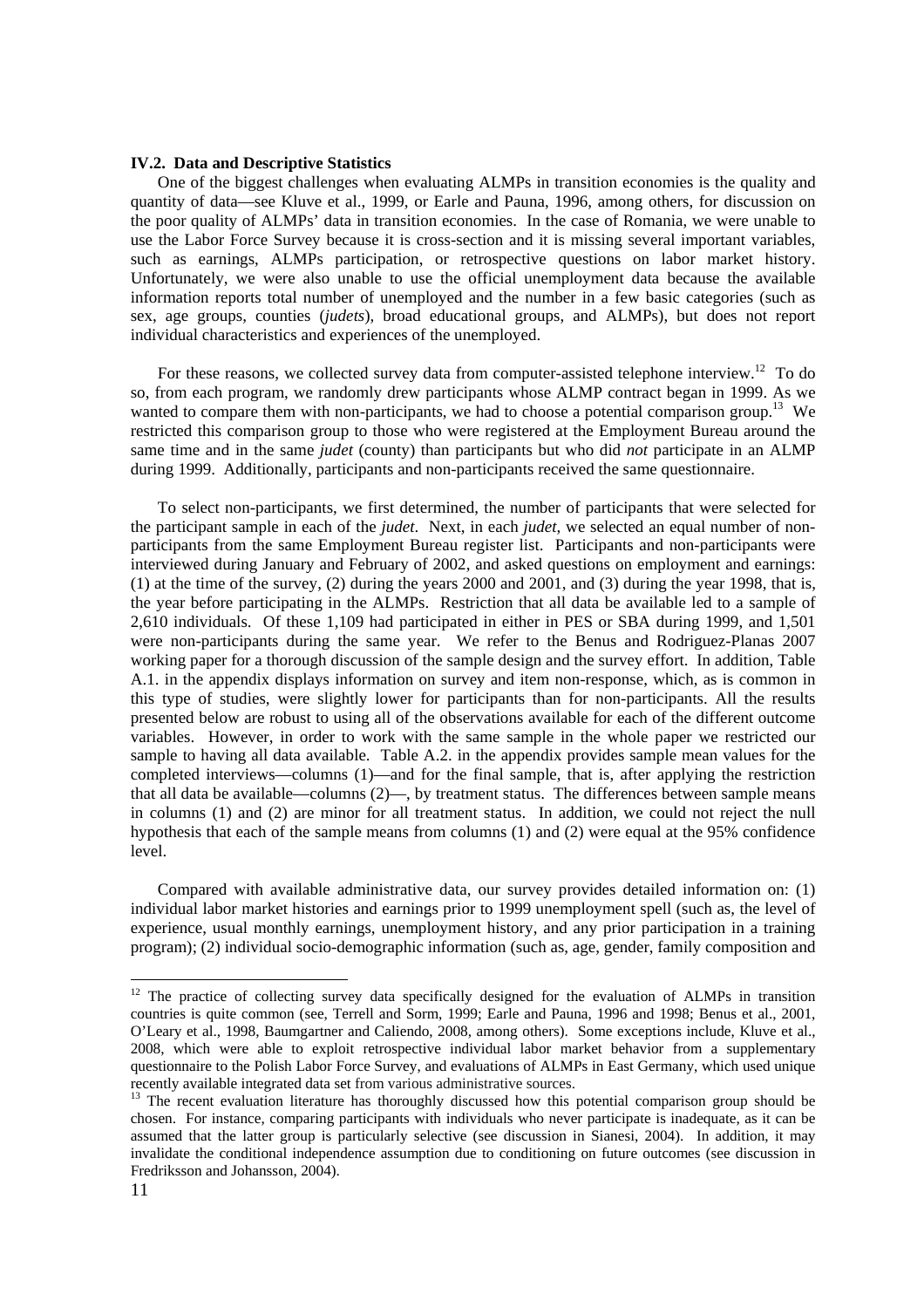whether the person is the family's main wage earner); and (3) information on individuals' employments and earnings at least 24 months after the program started. We combined these data with data capturing the local labor market conditions. Table 2 contains sample mean values of the most relevant variables (a full list of the sample mean values for all available variables can be found in Table A.3. in the Appendix).

There are drawbacks with the survey data used. One of the biggest concerns with these data is the possibility that recall bias for events that have occurred some time ago may affect our estimates. Empirical evidence has shown that unemployment that occurred some time ago tends to be underreported in relation to more recent unemployment (see, for example, Jürges (2005) for a thorough study on retrospective errors and inconsistencies in the unemployment information using survey data.). Similarly, there is evidence that unemployed workers tend to comparatively underreport unemployment and wage losses when these are associated with less salient events (Oyer, 2004; and Song, 2006, among others.) That said, for recall bias to be affecting our estimates, the size and direction of the recall bias would need to differ between the treatment and control groups. This could easily occur if there are compositional differences between the two groups. However, the matching methodology used to calculate our estimates balances the distribution of covariates in the treatment group and the matched comparison group and thus aims to reduce the compositional differences between the two groups—a thorough discussion on the methodology used and the quality of the match can be found in the section IV.3. below. We argue that although recall bias is likely to occur with our survey data, the odds that it affects our estimates are considerably reduced by the methodology and the rich data used.

It is also important to highlight that our sample contains information only on individuals who are registered unemployed, excluding all of those who might be unemployed according to a standard labor force survey definition, but who, for whatever reasons, have failed to register at the local office.<sup>14</sup> In addition, we need to be kept in mind that the sample of non-participants selected does not represent a random sample of registered unemployed, as they were selected to match the distribution of age, gender, education and region of our sample of participants. Although this does not affect our estimation and interpretation strategy, it should be kept in mind when interpreting the differences between groups.

Table 2 displays selected descriptive statistics for socio-economic variables for participants of PES or SBA, and for non-participants. We restricted the data to the 25 to 55 years old in order to rule out periods of formal education or vocational training as well as early retirement. The descriptive statistics conform to our expectations that different types of displaced workers participated in the different ALMPs. The results are summarized below.

As we saw in Section II, PES and SBA are quite different program types, and not surprisingly, they do not naturally serve the same population among the unemployed. Whereas one would think , for instance, that PES are rather broadly applicable and useful for all unemployed individuals, perhaps even more so the more disadvantaged, SBA programs conceivably seem to cater the more advantaged among the unemployed, who a priori would be though to have better prospects of succeeding with their own business. This is reflected by the distribution of educational attainment among the two groups, as well as by their employment history during 1998: SBA participants were more educated, employed for a longer share of the year and worked in better paid jobs than PES participants. Another difference is that PES participants were more likely to live in large urban areas than SBA participants.

 $\overline{a}$ 

<sup>&</sup>lt;sup>14</sup> Registered unemployment in Romania is measured according to national legislation and differs considerably from unemployment as recorded by the Labor Force Survey. For instance, part of the registered unemployed are classified as employed in the Labor Force Survey and vice-versa (Earle and Pauna, 1996, OECD, 2000; and Romania National Institute of Statistics, 2006, among others).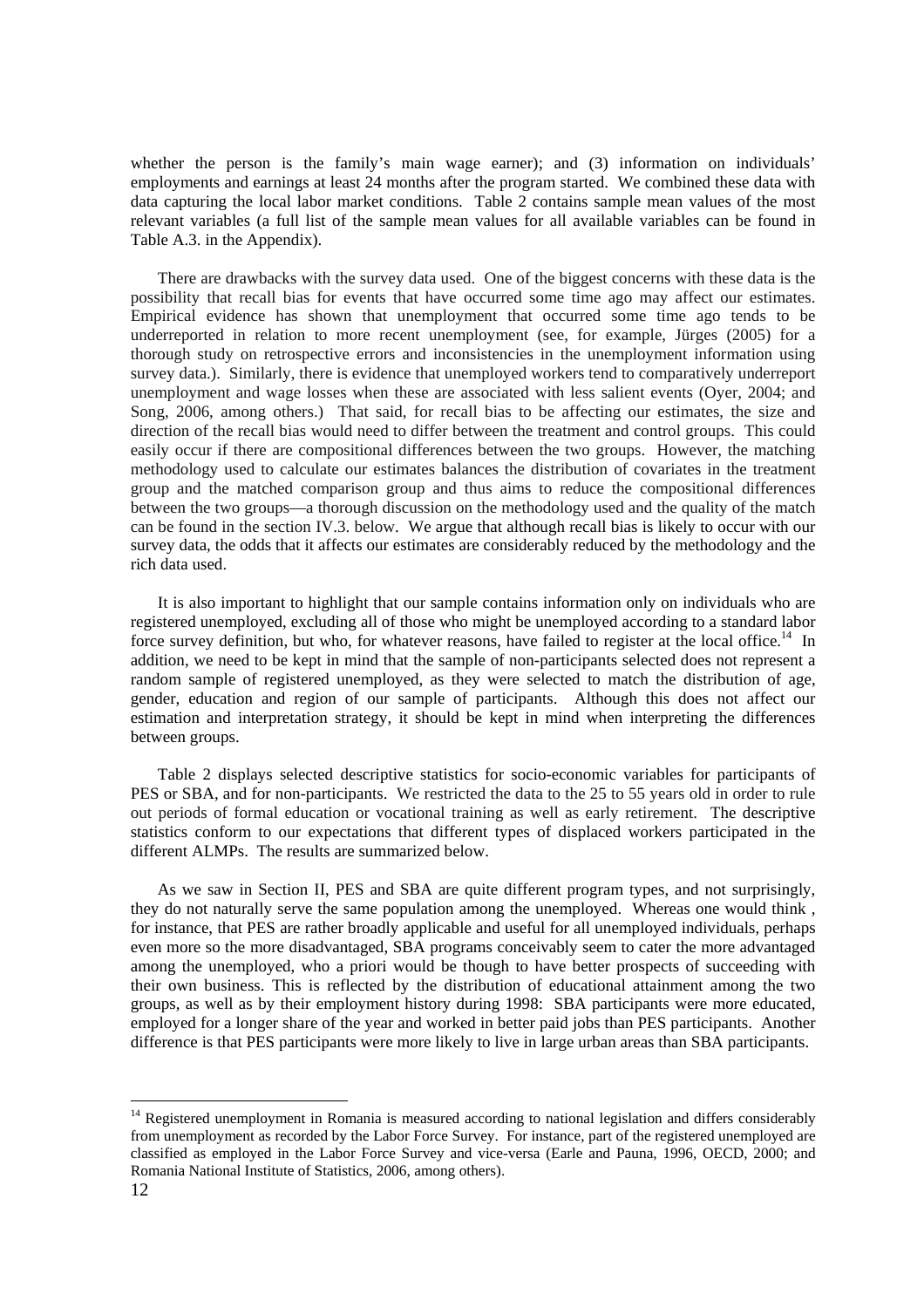|                                                      | (Percentages except where noted) |            |                         |
|------------------------------------------------------|----------------------------------|------------|-------------------------|
|                                                      | <b>PES</b>                       | <b>SBA</b> | <b>Non-Participants</b> |
| Characteristics                                      | (1)                              | (2)        | (3)                     |
| <b>Pre-program Characteristics</b>                   |                                  |            |                         |
| Male                                                 | 45.92                            | 50.69      | 63.82                   |
| <b>Education</b> completed                           |                                  |            |                         |
| Primary school                                       | 13.25                            | 9.97       | 14.86                   |
| Secondary school                                     | 45.92                            | 32.41      | 44.30                   |
| High school                                          | 28.65                            | 37.67      | 29.31                   |
| University                                           | 12.82                            | 19.45      | 11.26                   |
| Region                                               |                                  |            |                         |
| Rural                                                | 11.24                            | 5.82       | 17.92                   |
| Urban with less than 20 thousand inhabitants         | 18.34                            | 35.46      | 18.45                   |
| Urban with 20 - 79 thousand inhabitants              | 20.08                            | 14.13      | 28.11                   |
| Urban with 80 - 199 thousand inhabitants             | 39.89                            | 27.15      | 25.98                   |
| Urban with 200 thousand inhabitants                  | 10.44                            | 17.45      | 9.53                    |
| Judet's unemployment rate                            | 11.86                            | 11.37      | 13.12                   |
|                                                      | 23.99                            | 22.99      | 23.63                   |
| Work experience (years)                              | (8.28)                           | (8.04)     | (8.91)                  |
| Not employed in 1998                                 | 22.36                            | 23.82      | 19.19                   |
| Employed in 1998                                     | 77.64                            | 76.18      | 80.81                   |
| Employed between 1 and 3 months in 1998              | 4.42                             | 1.39       | 2.53                    |
| Employed between 4 and 6 months in 1998              | 8.70                             | 6.37       | 7.40                    |
| Employed between 7 and 9 months in 1998              | 10.71                            | 3.05       | 5.53                    |
| Employed between 9 and 12 months in 1998             | 53.82                            | 65.37      | 65.36                   |
| 1998 usual monthly earnings                          | 758.07                           | 881.72     | 926.60                  |
| (in thousand lei)                                    | (618.68)                         | (756.83)   | (719.77)                |
|                                                      | 3.90                             | 3.38       | 2.99                    |
| Average unemployment length during 1998 (months)     | (4.70)                           | (4.87)     | (4.56)                  |
| Received training during 1998                        | 6.69                             | 8.86       | 3.13                    |
| <b>Post-program Outcomes</b>                         |                                  |            |                         |
| <b>Current experience (January or February 2002)</b> |                                  |            |                         |
| Employed or self-employed                            | 51.28                            | 50.86      | 39.24                   |
| Employed                                             | 48.99                            | 44.73      | 35.38                   |
| Self-employed                                        | 2.28                             | 6.35       | 3.40                    |
| Average monthly earnings (in thousand lei)           | 309.64                           | 303.28     | 232.62                  |
|                                                      | (485.19)                         | (384.02)   | (389.45)                |
| During the two year period 2000-2001                 |                                  |            |                         |
| Employed for at least 6 months                       | 78.87                            | 78.86      | 68.22                   |
| Employed for at least 12 months                      | 63.39                            | 59.71      | 51.97                   |
| Average monthly earnings (in thousand lei)           | 394.34                           | 398.60     | 322.42                  |
|                                                      | (426.58)                         | (475.21)   | (357.41)                |
| Months unemployed                                    | 9.45                             | 10.36      | 12.14                   |
|                                                      | (9.39)                           | (9.43)     | (9.78)                  |
| Months receiving UB payments                         | 0.79                             | 1.44       | 1.79                    |
|                                                      | (3.03)                           | (4.70)     | (5.05)                  |
| Sample size                                          | 747                              | 362        | 1,501                   |

**Table 2 Selected Characteristics of ALMP Participants and Non-Participants** 

Standard deviation in parenthesis for continuous variables

## **IV.3. Validity of the CIA**

The CIA is in general a very strong assumption and the applicability of the matching estimator depends crucially on its plausibility. Only variables that influence the participation decision and the outcome variable simultaneously should be included in the matching procedure (Caliendo and Kopeinig, 2008). Hence, economic theory, a sound knowledge of previous research, and information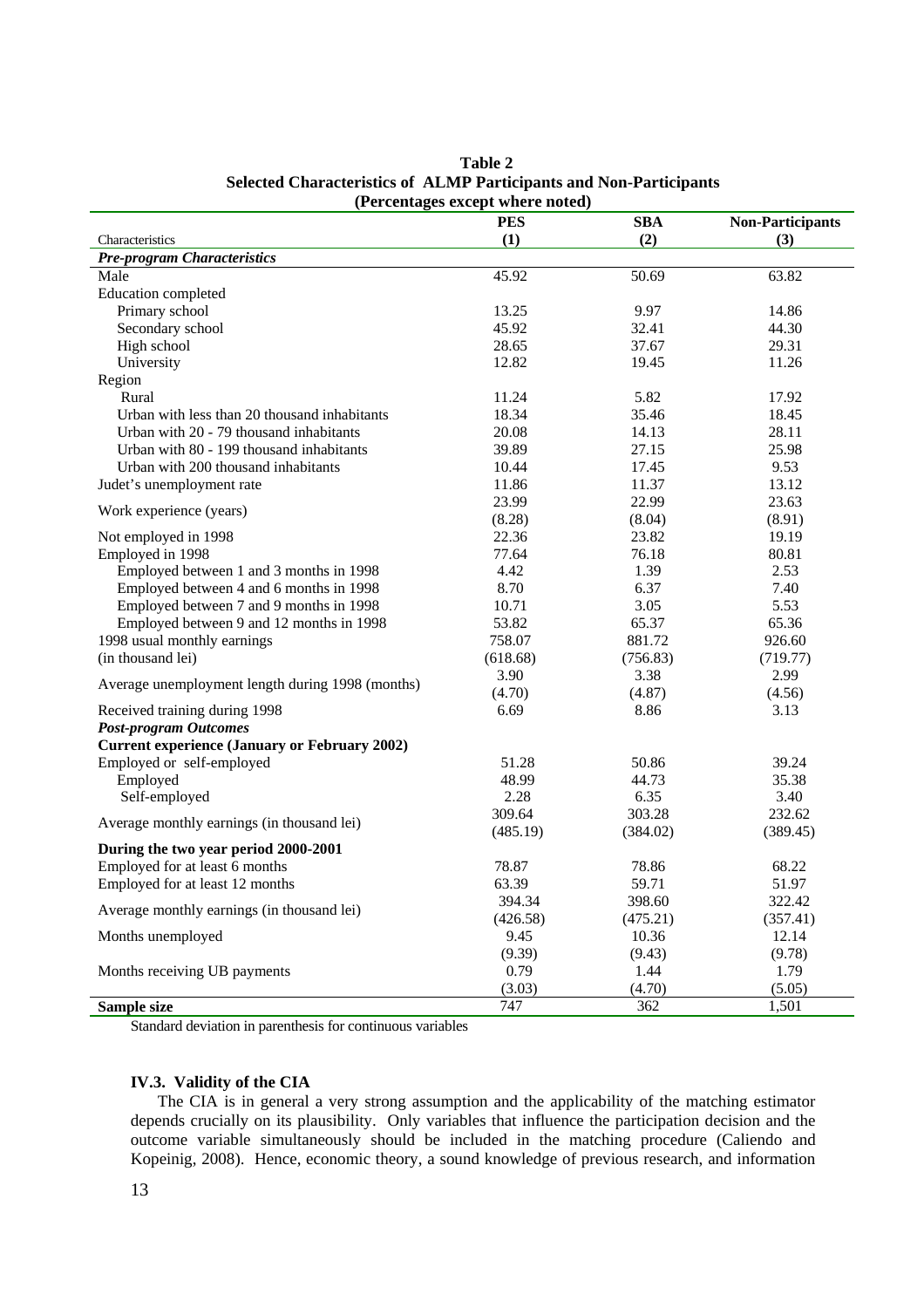about the institutional setting should guide the researcher in specifying the model (see Smith and Todd, 2005 or Sianesi, 2004, among others). In this section we discuss the plausibility of such an assumption for the current evaluation study.

Even though our survey data is unusually rich for studies conducted in transition economies, it is comparatively less informative than most data available for developed countries. Nevertheless, we argue that the most important variables affecting program participation are available in our data, and that the CIA holds in our application.

Many have argued that program participation probability depends upon the variables determining re-employment prospects once unemployment began (Heckman and Smith, 1999, Sianesi, 2004, and Fitzenberger and Speckesser, 2006, among others). Following these authors, we argue that the level of previous earnings, and some information about pre-program unemployment history are important factors in determining whether an individual will participate in any program, as well as in which of the programs. In addition, these variables are also likely to influence the future labor market outcomes, and thus, in order for CIA to be plausible, they should be included in the estimation of the propensities.15 Finally, previous earnings are also a good proxy for workers' pre-displacement job characteristics and workers' motivation, ability and soft skills.

We also included in the propensity score estimation socio-demographic and human capital variables. Among the first group of variables, we have information on age, and gender, as well as family composition and whether the person is the family's main wage earner. Among the second group of variables, we included information on the individual's education level, her experience prior to participation, and whether she had participated in any training program during 1998 and the duration of that program. Both economic theory and previous empirical evaluation studies have highlighted the importance of these human capital variables in determining the program participation as well as future labor market prospects.

Finally, we also include variables that capture the local labor market conditions. These variables measure the different employment opportunities in the *judets*. In addition, since differences in labor market conditions may favor a different mix of program and unemployment policies, these variables are also a proxy for different policy approaches across *judets*. Finally, we include county dummies to capture unobserved local aspects that are likely to be correlated with program implementation, utilization, and delivery, or local offices' placement policies, and thus relevant for program-joining decisions and individuals' potential labor market performance.

#### **IV.4. Estimation of the Propensity Score and Matching Details**

We selected two comparison groups (one for each of the two groups of ALMPs participants) from the sample of potential comparison group members. We used propensity scores to select comparison groups for *each* treatment group, according to the following three steps.

First, we estimated binary conditional probabilities for each of the programs vs. non-participation. The results of the two probit estimations can be found in Table A.4 in the Appendix, which also provides the reader with a more exact description of the variables used in the analysis.<sup>16</sup> Second, we used the output from these selection models to estimate choice probabilities conditional on *X* –the socalled propensity scores,  $P(X)$  –for each treatment and potential comparison group member. We then imposed the common-support requirement to guarantee that there is an overlap between the propensity

<sup>&</sup>lt;sup>15</sup> While it is true that we only have information on unemployment history for the year prior to becoming unemployed, Fitzenberger and Speckesser, 2007, have recently find that the omission of the employment history beyond 12 months before the beginning of the unemployment spell does not invalidate their main results for West Germany (no data beyond 12 months was available for East Germany).

 $^{16}$  To ensure comparability between the estimates we chose the same covariates for each combination.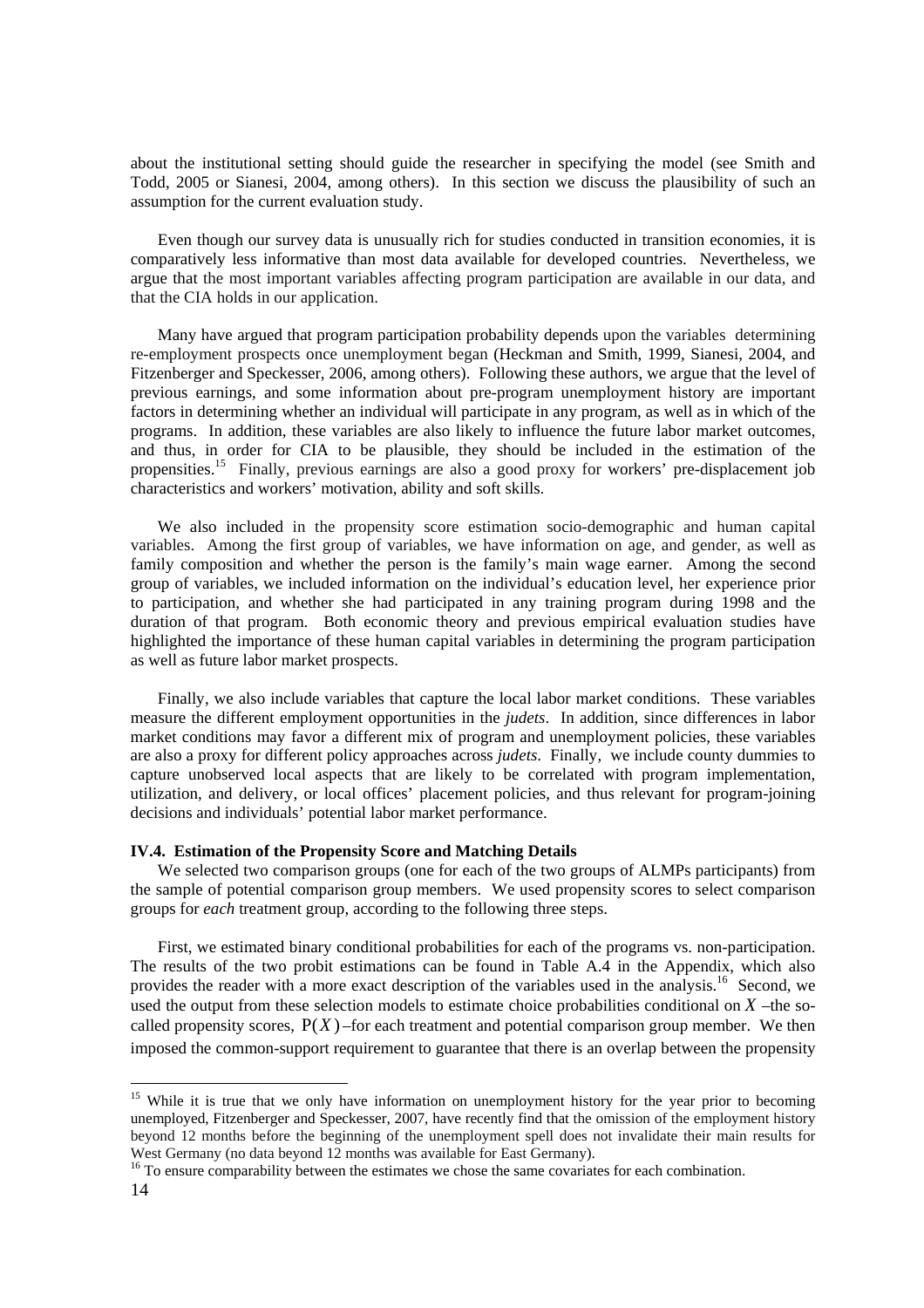scores for each pair (few treated observations were dropped overall, as illustrated in column 9 of Table 3). Third, for each treatment group member, we selected potential comparison group members based on their propensity scores and their *judet*. The selection process was done with replacement, so that a potential comparison group member could have been matched to more than one treatment group member.<sup>17</sup> In addition, the selection method used was kernel-based matching, which uses all of the comparison units within a predefined propensity score radius (or "caliper of 1%"). Kernel matching assigns positive weight to comparison observations with propensity scores similar to that of each treated observation, where the weights decrease with the propensity score distance. Formally, the matching estimators have the general form:

$$
\Delta^{MATCHING} = \frac{1}{N_1} \sum_{i \in \{D_i = 1\}} \left[ Y_i^1 - \sum_{j \in \{D_j = 0\}} w_{N_0}(i, j) Y_j^0 \right]
$$

where  $N_1$  denotes the number of participants *i* in the treatment ( $D = 1$  observations), and  $N_0$  denotes the number of non-participants  $j$  ( $D = 0$  observations). In the case of kernel-based matching, the weight function  $w_{N_0}(i, j)$  is calculated as follows:

$$
w_{N_0}(i, j) = \frac{G\left(\frac{P_i(X) - P_j(X)}{a_n}\right)}{\sum_{k \in \{D_j = 0\}} G\left(\frac{P_i(X) - P_j(X)}{a_n}\right)}
$$

where G denotes a kernel function and  $a_n$  denotes an appropriately chosen bandwidth.<sup>18</sup>

 One major advantage of kernel-based matching is the lower variance which is achieved compared to other possible alternatives, such as, the nearest-neighbor matching, because more information is used for constructing counterfactual outcomes. As our treatment and comparison groups are rather small, we prefer this method over the nearest-neighbor matching.<sup>19</sup> When there were multiple matches, each non-participant received a weight that reflects the number of successful matches within the caliper range.<sup>20</sup> To adjust for the additional sources of variability introduced by the estimation of the propensity score as well as by the matching process itself, bootstrapped confidence intervals have been calculated based on  $1,000$  re-samples.<sup>21 22</sup>

l

 $17$  Matching with replacement minimizes the propensity-score distance between the matched comparison units and the treatment unit: each treatment unit can be matched to the nearest comparison unit, even if a comparison unit is matched more than once. This is beneficial in terms of bias reduction, but may reduce the precision of the estimates. An additional advantage of matching with replacement instead of without replacement is that the results are not sensitive to the order in which the treatment units are matched (Rosenbaum, 1995).

<sup>18</sup> We used Epanechnikov kernel.

<sup>&</sup>lt;sup>19</sup> In addition, Plesca and Smith, 2007, have found results that highlight the relatively poor performance of the widely used single nearest neighbor matching estimator.

 $^{20}$  By using more comparison units, one increases the precision of the estimates, but at the cost of increased bias.

<sup>&</sup>lt;sup>21</sup> Heckman et al., 1997, derive the asymptotic distribution of kernel-based matching estimators and show that bootstrapping is valid to draw inference. This is an additional advantage of this matching method compared to alternative methods, such as nearest-neighbor matching, since it allows circumventing the issues regarding nearest-neighbor matching raised by Abadie and Imbens, 2006.

<sup>&</sup>lt;sup>22</sup> Estimations are done using the PSMATCH2 Stata ado-package by Leuven and Sianesi (2003).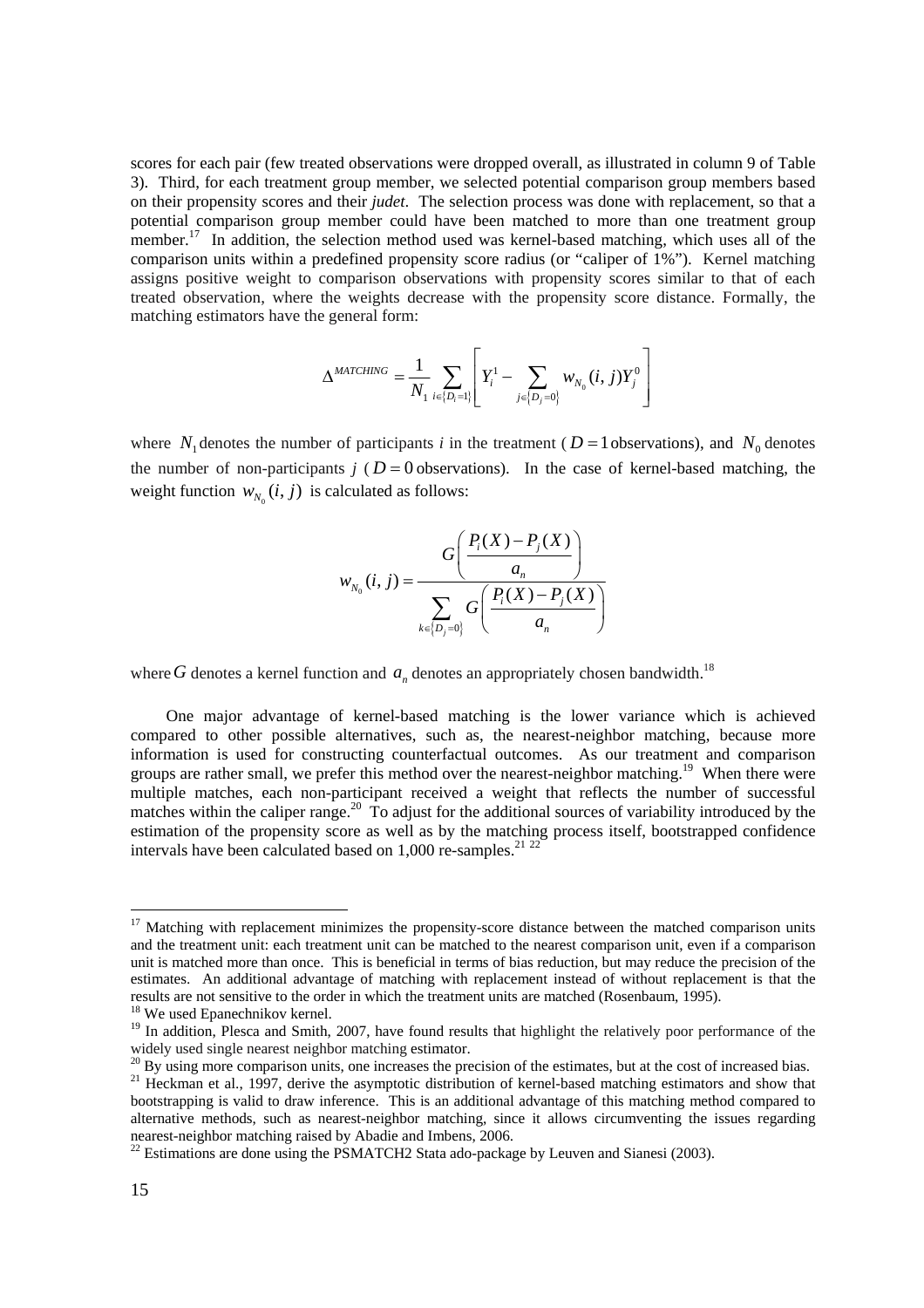|                          |                     |                     | Treated as a |               |               |            |             |             | Number of<br>treated lost |
|--------------------------|---------------------|---------------------|--------------|---------------|---------------|------------|-------------|-------------|---------------------------|
|                          |                     |                     | percentage   |               |               |            |             |             |                           |
|                          | Number of           | Number of           | οt           | Probit        | Probit        |            |             |             | to common                 |
|                          | treated             | nontreated          | nontreated   | pseudo- $R^2$ | pseudo- $R^2$ | $Pr > X^2$ | Median bias | Median bias | support                   |
|                          | before <sup>a</sup> | before <sup>a</sup> | before       | before        | after         | After      | before      | after       | after                     |
|                          |                     | (2)                 | (3)          | (4)           | (5)           | (6)        |             | (8)         | (9)                       |
| ES vs. No participation  | 747                 | ,028                | 72.67%       | 0.174         | 0.017         | 0.533      | 9.36        | 2.88        |                           |
| SBA vs. No participation | 362                 | 964                 | 37.55%       | 0.162         | 0.013         | 0.985      | 11.31       | 2.29        | 12                        |

**Table 3 Indicators on the quality of the match, by ALMP** 

<sup>a</sup>The difference in the number of treated and non-treated in the different rows is explained by the fact that I restricted the sample to have treated and non-treated units come from the same local area (judet) and the two ALMPs under study were *not* implemented in all of the same judets.

(1) Number of treated, that is, joining an ALMP program in 1999.

(2) Number of potential comparisons, that is, persons who had registered at the Employment Bureau in 1999 but did not participate in an ALMP.

(3) Treated as a percentage of potential comparisons.

(4) Pseudo- $R^2$  from probit estimation of the joining probability on *X*, giving an indication of how well the regressors *X* explain the participants' probability.

(5), (6), (7), and (10) are postmatching indicators on kernel-based matching (1 % caliper).

(5) Pseudo- $R^2$  from probit estimation of the joining probability on *X* on the matched samples.

 $(6)$  P-value of the likelihood ratio test after matching. After matching, the joint significance of the regressors is always rejected. Before matching, , the joint significance of the regressors was never rejected at any significance level, with  $Pr > X^2 = 0.0000$ .

(7), and (8) Median absolute standardized bias before and after matching, median taken over all regressors *X*. Following Rosembaum and Rubin, 1983, for a given covariate *X*, the standardized difference *before* matching is the difference of the sample means in the full treated and nontreated subsamples as a percentage of the square root of the average of the sample variances in the full treated and nontreated groups. The standardized difference *after* matching is the difference of the sample means in the matched treated, that is, the common support, and matched nontreated subsamples as a percentage of the square root of the average of the sample variances in the full nontreated groups:

$$
B_{before}(X) = 100. \frac{\overline{X}_1 - \overline{X}_0}{\sqrt{[V_1(X) + V_0(X)]/2}} \text{ and } B_{after}(X) = 100. \frac{\overline{X}_{1M} - \overline{X}_{0M}}{\sqrt{[V_1(X) + V_0(X)]/2}}
$$

Note that the standardization allows comparisons between variables *X* and, for a given *X*, comparisons before and after matching.

(9) Number of treated individuals falling outside of the common support (based on a caliper of 1 %).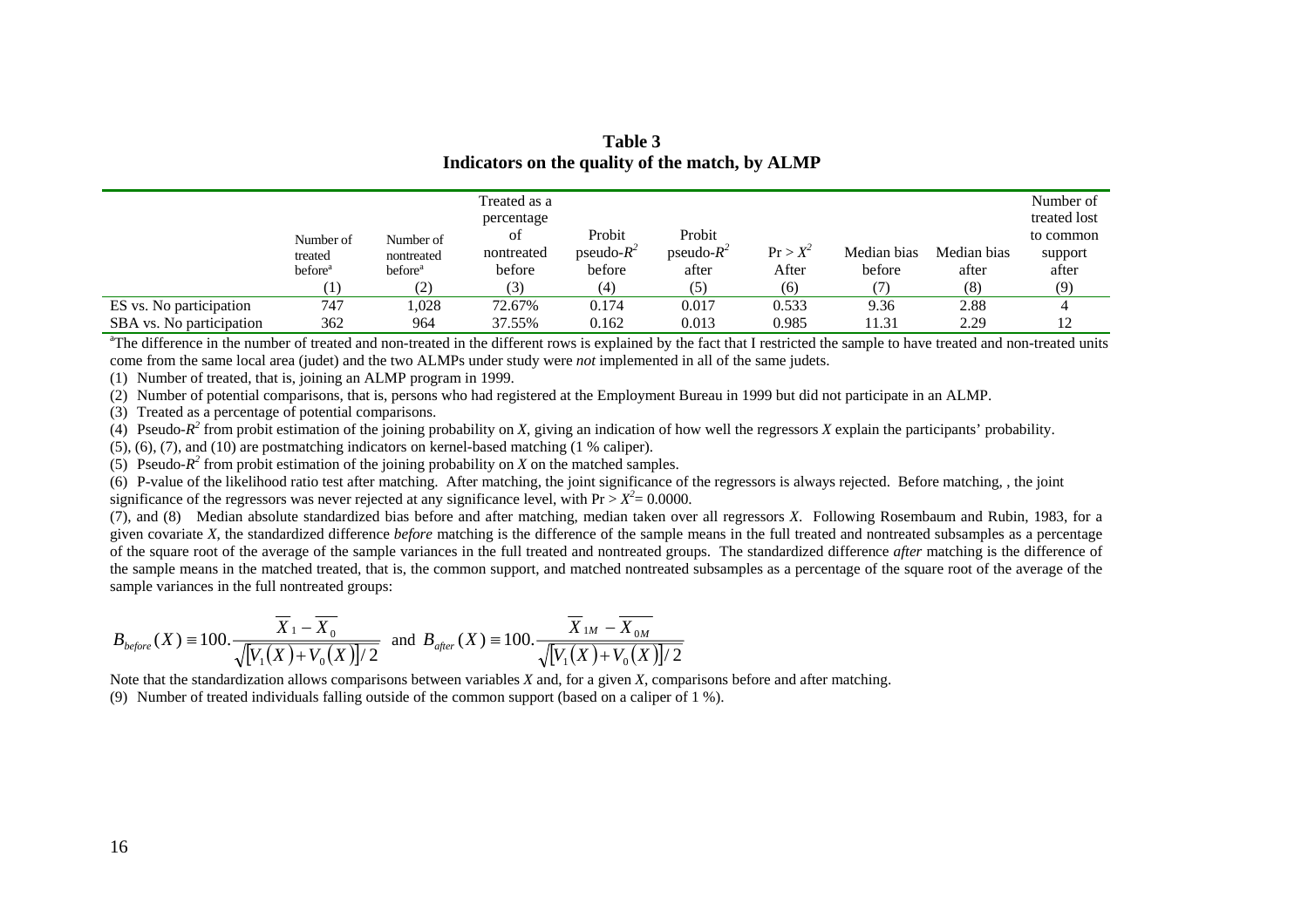Our goal was to select, for each of the four groups, a well-matched comparison group. A comparison group is well matched to a treatment if the estimated propensity score and the collection of available baseline characteristics are not significantly different across the two groups. Overall, results in Table 3 show that matching on the estimated propensity score balances the *X* 's in the matched samples extremely well (and better than the other versions of matching we experimented with).

To test if the matching procedure is able to balance all the covariates, we estimated the median absolute standardized bias before and after the matching (Rosembaum and Rubin, 1985). This indicator assesses the distance in marginal distributions of the *X* -variables, and is commonly used to evaluate the validity of the match (Sianesi, 2004, Caliendo et al., 2005, among others). Columns 7 and 8 of Table 3 show the median standardized difference over all covariates before and after the matching took place. The matching procedure balances the distribution of covariates very well: for PES, the median absolute standardized bias dropped from 9.36 % before the matching to 2.88 % after the match; and for SBA, the median absolute standardized bias dropped from 11.31 % before the matching to 2.29 % after the match. In addition, following Sianesi´s (2004) suggestion, we re-estimated the propensity score on the matched sample (that is, on the participants and matched non-participants) and compared the pseudo- $R^2$  values before and after matching (columns 4 and 5 of Table 3). We find fairly low pseudo-*R<sup>2</sup>* values after matching, indicating that, after matching, there are no systematic differences in the distribution of the covariates between the two groups. Finally, the P-value of the likelihood test after the matching rejects joint

## **V. Empirical Results**

#### **V.1. Measurement of Labor Market Outcomes**

Because the primary objective of these policies is to get displaced workers back to work in jobs, at least implicitly, as good as the previous one, the analysis focuses in two types of outcomes: those that measure workers' reemployment probabilities (in paid or self-employed jobs), and those that measure workers' earnings at the new job.<sup>23</sup> Moreover, since our survey included retrospective questions, I measure these outcomes at two different points in time: at the time of the survey, and during the two-year period prior to the survey, that is, during the years 2000 and 2001. Measuring employment experience with employment for a period of at least 6 and 12 months, respectively, during the years 2000 and 2001 provides additional information on workers' reemployment experiences over the two-year period prior to the survey, and informs us on the workers' employment attachment over that period. I also include average usual monthly earnings during the two-year period prior to the survey as a proxy for worker's productivity. Finally, I include accumulated months of unemployment within the two-year period 2000-2001 to get a measure on how many months of unemployment program participation could save. I also computed accumulated months receiving unemployment benefits (UB) during the two-year period 2000-2001. The outcomes by treatment status are summarized at the bottom of Table 2.

#### **V.2. Average Results**

 Impacts were estimated as the difference in average outcomes between the treatment and the comparison group. ATT estimates and their bootstrapped 95 percent confidence intervals are

 $^{23}$  All earnings variables are deflated by gross domestic product (base=1998), and coded as zero if the person is reported not working. This measure of earnings is one of realized earnings and is frequently used in the literature, despite being a crude measure of productivity—since earnings are only observed for employed individuals. Recently, Lechner and Melly, 2007, have proposed consistent nonparametric estimators of individuals' earnings capacity as an alternative measure to realized earnings.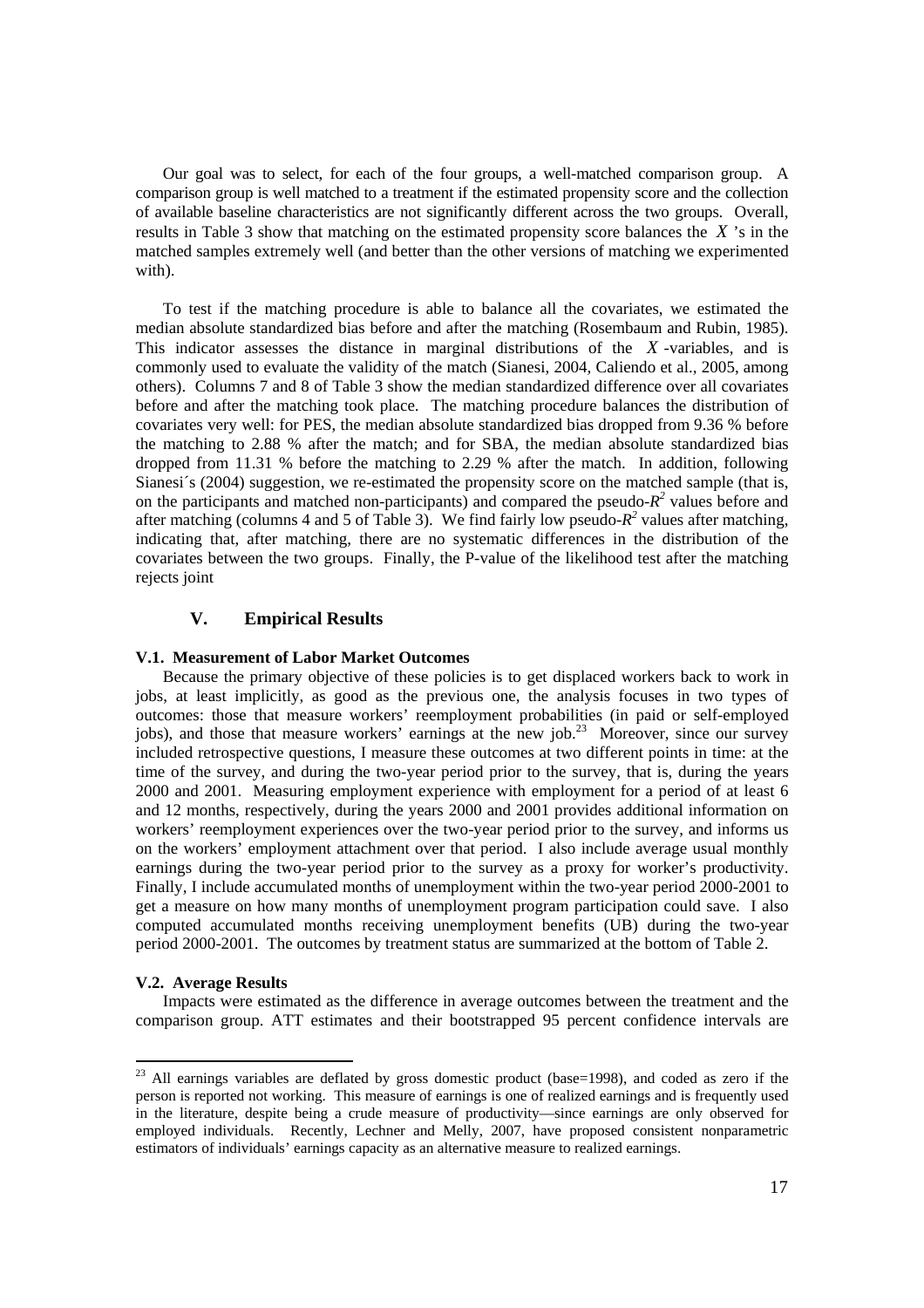shown in Table 3. The main results are summarized below.

 Overall PES were found to be successful in improving participants' economic outcomes compared to non-participants in all dimensions. PES had a positive impact both on employment at the time of the survey and on employment during the two-year period 2000-2001. For instance, it increased the probability of being employed at the time of the survey by 8.45 percentage points, which represents a 19.73% increase in the likelihood of being employed at the time of the survey—this employment effect is explained by higher likelihood of being employed in a wage and salary job.<sup>24</sup> Similarly, PES improved by 6.22 percentage points (or  $8.56\%$ ) and 7.65 percentage points (or 13.72%) the likelihood of being employed for at least 6 and 12 months during the two-year period 2000-2001, respectively. The program also reduced the accumulated number of months participants were, on average, unemployed compared to non-participants by almost two months (or 16.74%), and the number of months receiving UB payments by almost one month (or 48.37%). Finally, PES had a positive impact on earnings: it increased average current monthly earnings by 57 thousand lei (or 22.49%) and average monthly earnings during 2000- 2001 by 87 thousand lei (or 28.44%) compared to the earnings of non-participants.

 I also find that SBA improved its participants' employment prospects. More specifically, SBA increased by 8.38 percentage points (or 11.89%) the likelihood of being employed for 6 months during the two-year period 2000-2001. This program also reduced the accumulated number of months participants were unemployed and receiving UB payments by 14.94% and 34.25%, respectively. However, I did not find that SBA increased the average monthly earnings of its participants relative to non-participants. This lack of result could be explained by the fact that entrepreneurs are more likely to under-report their earnings than wage and salary workers.

| (Percentage points except where noted)     |                                   |                               |  |  |  |
|--------------------------------------------|-----------------------------------|-------------------------------|--|--|--|
|                                            | PES vs.<br>No participation       | SBA vs.<br>No participation   |  |  |  |
| <b>OUTCOMES</b>                            |                                   |                               |  |  |  |
| Current experience                         |                                   |                               |  |  |  |
| Employed or self-employed                  | 8.45<br>(3.19; 13.90)             | 6.14<br>$(-0.44 \quad 12.29)$ |  |  |  |
| Employed                                   | 9.72<br>(4.17; 15.12)             | 2.8<br>$(-3.93; 9.55)$        |  |  |  |
| Self-employed                              | $-1.17$<br>$(-3.75 \; ; \; 0.65)$ | 2.37<br>$(-1.01; 5.30)$       |  |  |  |
| Average monthly earnings (in thousand lei) | 56.86<br>$(1\ 0.49; 109.51)$      | 37.58<br>$(-13.25; 80.12)$    |  |  |  |
| During the two year period 2000-2001       |                                   |                               |  |  |  |
| Employed for at least 6 months             | 6.22<br>(2.35; 13.52)             | 8.38<br>(2.29; 14.13)         |  |  |  |
| Employed for at least 12 months            | 7.65<br>(2.11; 13.73)             | 7.97<br>$(-0.20; 14.40)$      |  |  |  |
| Average monthly earnings (in thousand lei) | 87.32<br>(56.99; 130.21)          | 43.08<br>$(-9.48; 87.58)$     |  |  |  |

| Table 3 |                                                 |  |  |  |  |  |
|---------|-------------------------------------------------|--|--|--|--|--|
|         | <b>Average Treatment Effects of PES and SBA</b> |  |  |  |  |  |
|         |                                                 |  |  |  |  |  |

 $24$  This result is calculated by dividing the ATET estimate (in this case, 8.45) by the percent of matched non-participants employed at the time of the survey, which is 42.83 percent.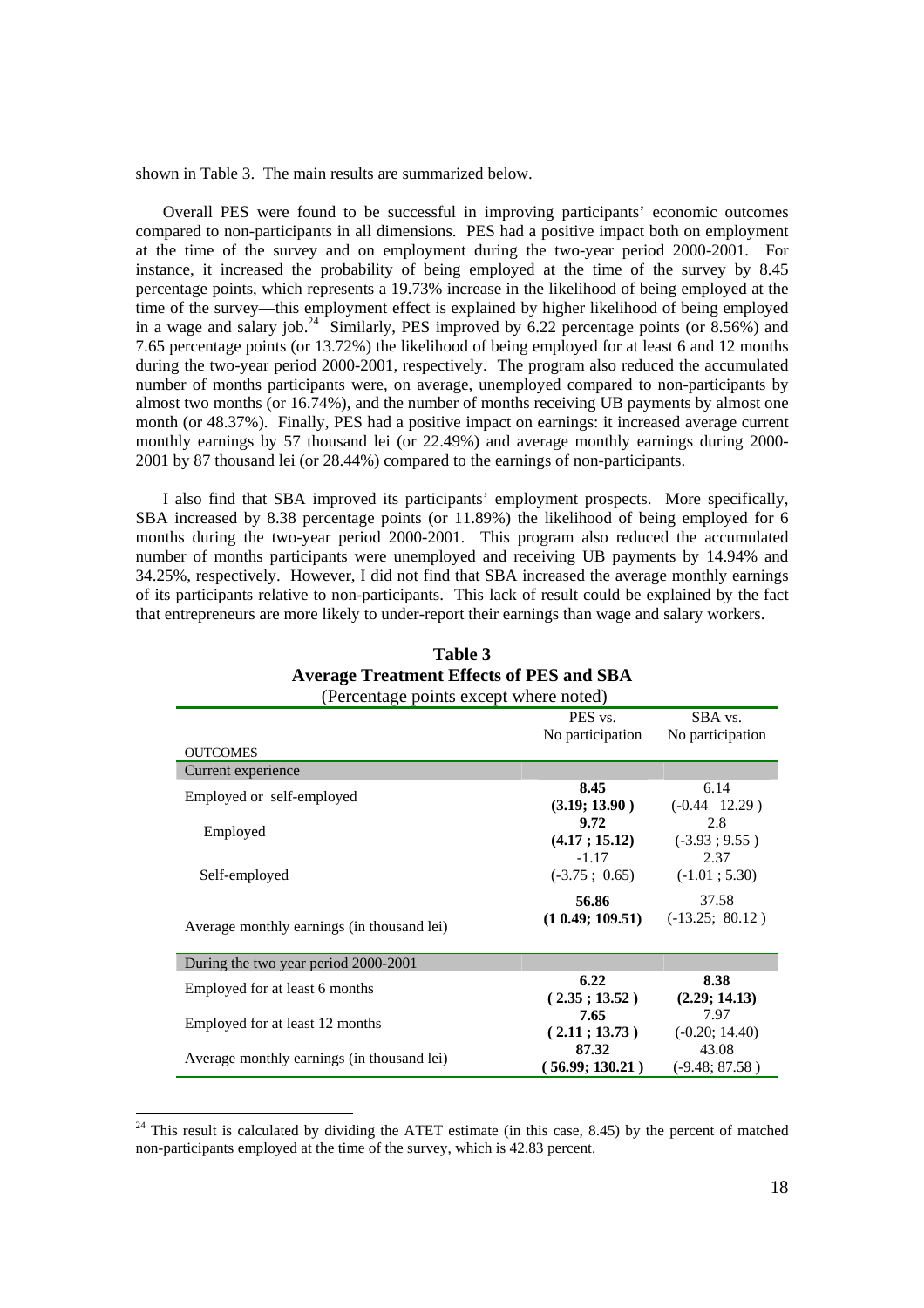| Months unemployed            | -1.90                                           | $-1.82$                                         |
|------------------------------|-------------------------------------------------|-------------------------------------------------|
| Months receiving UB payments | $(-3.15; -0.92)$<br>$-0.74$<br>$(-1.18; -0.29)$ | $(-3.00 - 0.54)$<br>$-0.75$<br>$(-1.50; -0.05)$ |
| Sample size                  | 1.748                                           | 1.311                                           |
| Size of treatment group      | 743                                             | 350                                             |
| Size of comparison group     | 1,005                                           | 961                                             |

Monthly earnings have been deflated using 1998 deflator. Bold numbers indicate significance at the 5% level (two-sided test).

#### **V.3. Heterogeneity among Individuals**

 So far, we have considered the average effects for the participants in the different programs. However, this average analysis does not provide any guidance on why the two ALMPs work, nor does it explore whether the impacts vary with the socio-economic characteristics of its participants. Section III provided some guidance on the different channels through which these two programs might work. In this section, we explore the compatibility of the estimated heterogeneity effects with the discussed theories.

 The theoretical discussion in section III indicates that alternative theories may be consistent with differential ATT effects between different subgroups. Two of the theories—job search theory, and segmented labor markets—point to a higher effectiveness of ALMPs for the most disadvantaged workers. In the case of job search theory, workers with little access to informal search channels (such as young workers or those living in distressed areas) are more likely to benefit from PES than those with access to informal search channels. In the case of the dualistic view, unemployed workers crowded out of the primary labor market will have a comparative advantage in the secondary market if they participate in SBA. In contrast, the other two theories—human capital theory and signaling—are consistent with SBA being more effective for more qualified and experienced workers.

 Although it is not possible to derive strict tests for the relative importance of these explanations, systematic heterogeneity of the effects between different groups of unemployed will provide evidence consistent with one theory but not with another. Tables 4 through 6 show subgroup impact estimates by age, type of region and education. These estimates have been estimated following the methodology described in section IV. However, we have previously stratified the sample along the dimensions age, type of region, and education, and subsequently matched within strata. Additional heterogeneity analysis by gender and prior-unemployment duration can be found in the Appendix (Tables A.5 and A.6)

 Table 4 considers the effect of heterogeneity with respect to age. These estimates show that PES are more effective for younger workers than for older ones, and thus provide evidence that PES improve job matching. For instance, we find that younger PES participants had 26.20 percentage points (or 61.02%) higher likelihood of being employed for at least 12 months within the two-year period 2000-2001 than non-participants. In the case of older workers, the effectiveness of PES was more modest and not statistically significant. This finding is partly explained by considerably higher likelihood of employment for older non-participants (57.58%) compared to younger ones (42.94%), suggesting that the latter may find it more difficult to find work through alternative job search channels. When comparing SBA participants to nonparticipants, we find that the impact estimates on current employment and earnings are larger for older than younger workers—although the differences between the two subgroups are not statistically significant. This result would be consistent with the human capital and signaling view.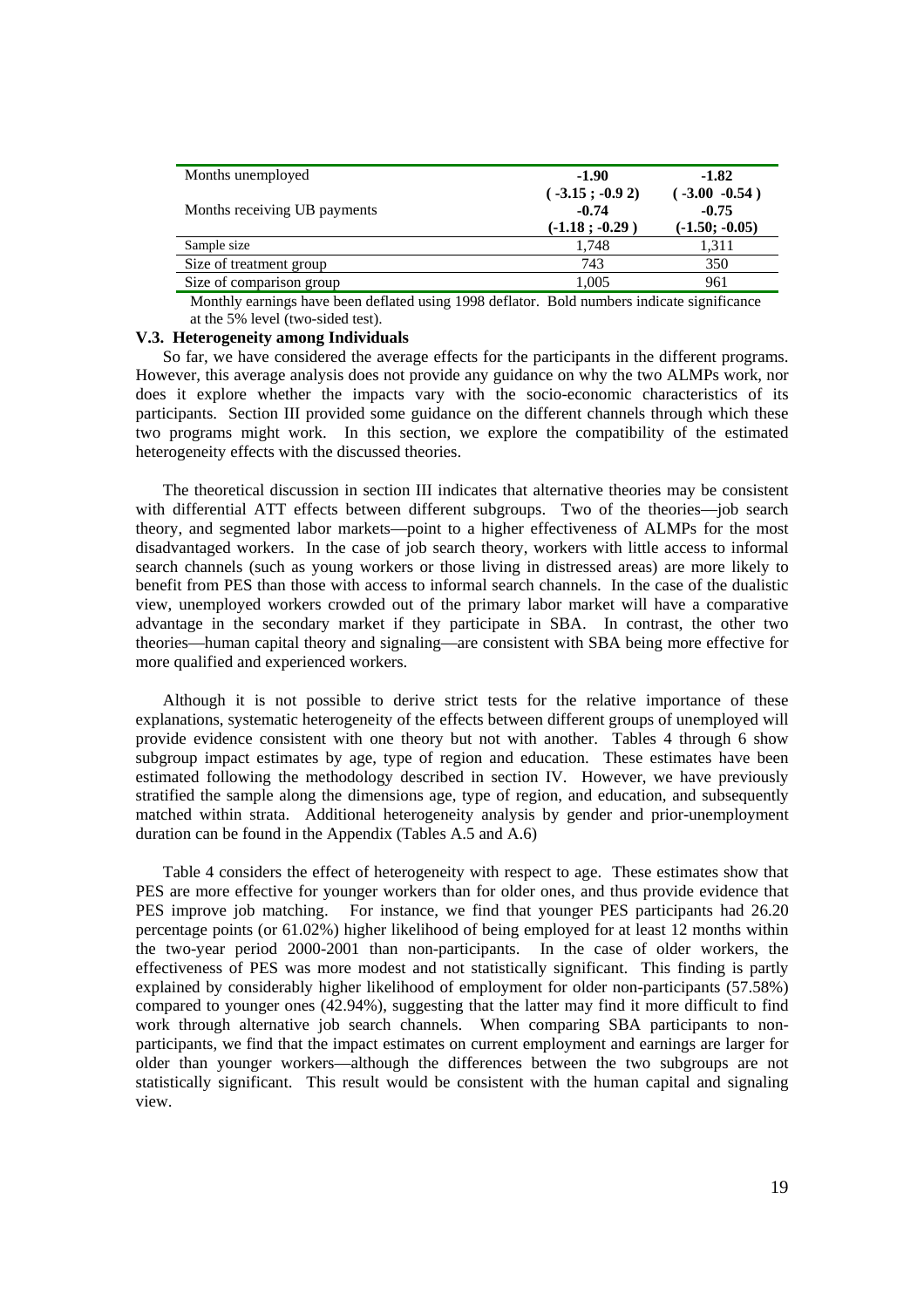| Table 4                                    |
|--------------------------------------------|
| Average Treatment Effects according to Age |
| (Percentage points except where noted)     |

|                                         | PES vs. No participation |                  |             | SBA vs. No participation |
|-----------------------------------------|--------------------------|------------------|-------------|--------------------------|
| <b>OUTCOMES</b>                         | $<36$ years              | $>35$ years      | $<36$ years | $>35$ years              |
| Current experience                      |                          |                  |             |                          |
| Employed or self-employed               | 16.89                    | 6.73             | $-2.83$     | 9.01                     |
| Employed                                | 19.28                    | 6.96             | $-1.14$     | 5.04                     |
| Self-employed                           | $-2.39$                  | $-0.19$          | 0.24        | 2.87                     |
| Average wage                            | 65.73                    | 60.67            | $-51.40$    | 58.01                    |
| (in thousand lei)                       |                          |                  |             |                          |
| During the two year period<br>2000-2001 |                          |                  |             |                          |
| Employed for at least 6<br>months       | $17.78\checkmark$        | $3.96\check{v}$  | 9.35        | 8.31                     |
| Employed for at least 12<br>months      | $26.20\checkmark$        | $4.12\checkmark$ | 12.89       | 10.76                    |
| Average wage<br>(in thousand lei)       | 116.62                   | 82.81            | 5.11        | 43.27                    |
| Months unemployment                     | $-4.62\sqrt{ }$          | $-1.21$          | $-2.50$     | $-2.22$                  |
| Months<br>receiving<br>UB               | $-0.66$                  | $-0.76$          | $-0.71$     | $-0.75$                  |
| payments                                |                          |                  |             |                          |
| Sample size                             | 362                      | 1,365            | 273         | 955                      |
| Size of treatment group                 | 159                      | 577              | 97          | 254                      |
| Size of comparison group                | 203                      | 788              | 176         | 701                      |

Monthly earnings have been deflated using 1998 deflator. Bold numbers indicate significance at the 5% level (two-sided test).

 $\checkmark$  indicates that the difference of the two estimated effects is significant at the 5% level.

 In Romania in the late 1990s, rural areas tended to be more economically depressed than urban areas. Therefore to test the predictions on more versus less distressed areas we compare the impact of both programs in rural versus urban areas (see Table 5). The evidence is, again, consistent with PES being more effective at improving job matching for those participants living in more distressed areas. For example, PES significantly increased average wages of participants living in rural areas by 144.24 thousand lei over the period 2000-2001, and reduced their unemployment spell by almost 5 months over the period 2000-2001 (these effects for participants living in urban areas were considerably smaller and not statistically significant).

Table 5 also shows results compatible with the segmented labor markets theory for SBA. We find that SBA is more successful for workers living in rural areas where individuals have less access to high-productivity wage and salary jobs than those living in urban ones. For instance, participating in SBA increased the likelihood of employment for at least 12 months of the twoyear period 2000-2001 by 19.06 percentage points (or 49.16%) and reduced the accumulated spell of UB receipt by 3.61 months (or 86.57%) for workers living in rural areas (no significant effects were found for SBA participants living in urban areas).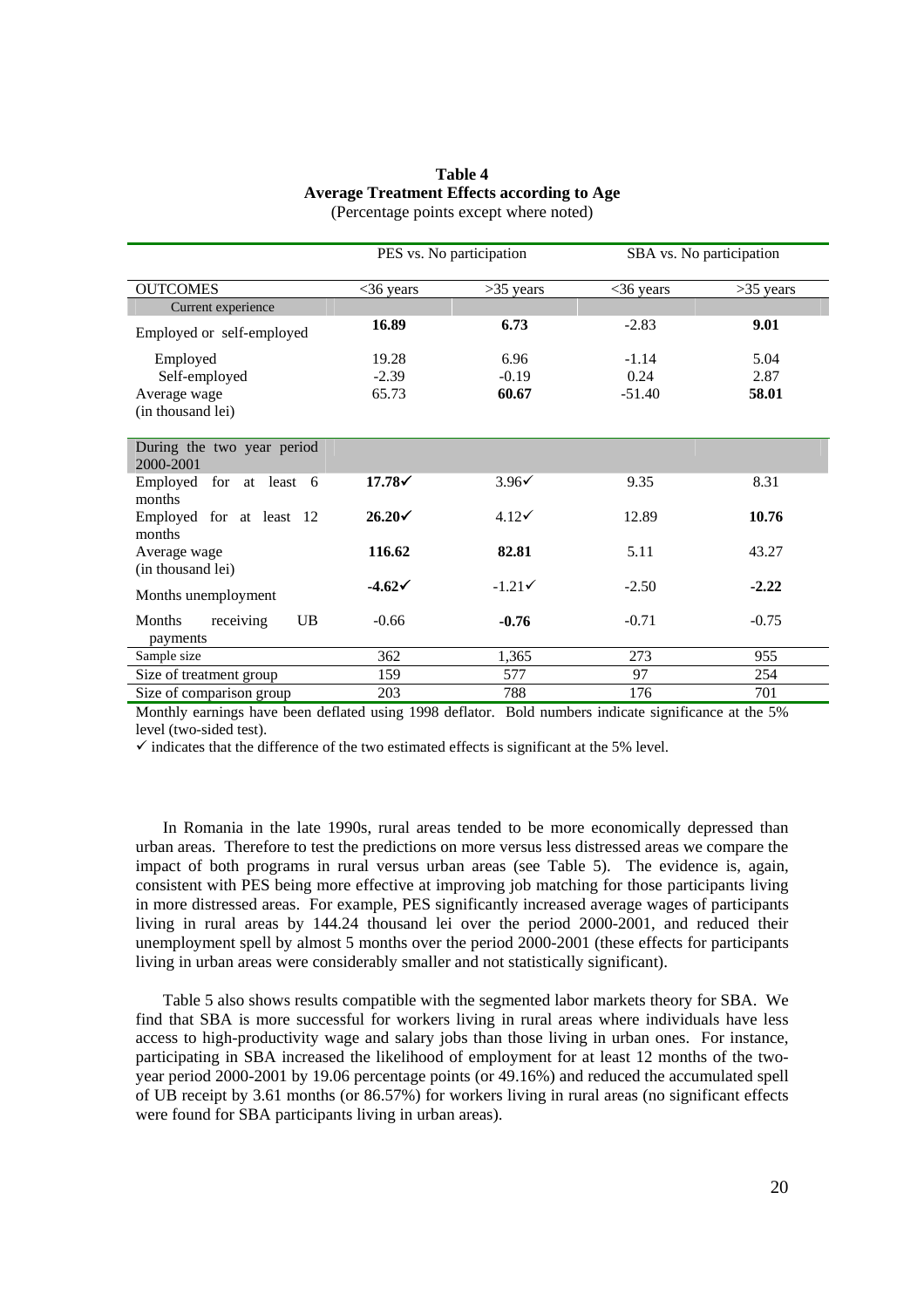## **Table 5 Average Treatment Effects according to Type of Region**

|                                         | PES vs. No participation |                   | SBA vs. No participation |                   |
|-----------------------------------------|--------------------------|-------------------|--------------------------|-------------------|
| <b>OUTCOMES</b>                         | Rural areas              | Urban areas       | Rural areas              | Urban areas       |
| Current experience                      |                          |                   |                          |                   |
| Employed or self-employed               | 17.93                    | 6.13              | 9.90                     | 4.00              |
| Employed                                | 17.60                    | 8.19              | 6.82                     | 0.27              |
| Self-employed                           | 0.33                     | $-1.65$           | 3.30                     | 2.31              |
| Average wage                            | 91.54                    | 47.19             | 36.90                    | 42.54             |
| (in thousand lei)                       |                          |                   |                          |                   |
|                                         |                          |                   |                          |                   |
| During the two year period<br>2000-2001 |                          |                   |                          |                   |
| for at least 6<br>Employed<br>months    | 7.73                     | 3.68              | $19.89\checkmark$        | $0.06\checkmark$  |
| Employed for at least 12<br>months      | 17.25                    | 5.09              | $19.06\checkmark$        | $5.38\checkmark$  |
| Average wage<br>(in thousand lei)       |                          | $50.42\checkmark$ | 10.28                    | 34.48             |
| Months unemployment                     | $-4.87\checkmark$        | $-0.96\checkmark$ | $-3.642$                 | $-1.20\checkmark$ |
| Months<br>UB<br>receiving               | $-1.57$                  | $-0.50$           | $-3.61\checkmark$        | $0.36\checkmark$  |
| payments                                |                          |                   |                          |                   |
| Sample size                             | 454                      | 1,177             | 427                      | 774               |
| Size of treatment group                 | 189                      | 531               | 142                      | 210               |
| Size of comparison group                | 265                      | 646               | 285                      | 564               |
|                                         |                          |                   |                          |                   |

(Percentage points except where noted)

Monthly earnings have been deflated using 1998 deflator. Bold numbers indicate significance at the 5% level (two-sided test).

 $\checkmark$  indicates that the difference of the two estimated effects is significant at the 5% level.

 The estimates in Table 6 show ATT effects according to education level. As a measure of skill we have used whether the worker has a high-school degree or not.<sup>25</sup> The results are consistent with the segmented labor market view and contrast with the human capital and signaling hypothesis, as reflected by the findings that SBA is beneficial for workers without a high-school diploma (no significant results are obtained for high-school graduates). For instance, we find that SBA increased the probability of being employed for at least 12 months within the two-year period 2000-2001 by 19.35 percentage points (or 48.51%) for the lower educated subgroup—compared to a non-statistically significant increase of 1.45 percentage points (or 2.44%) for the higher educated one. This large difference seems to be explained by the scarce employment chances among the group of less educated workers, as illustrated by a considerably lower average employment likelihood for the lower educated workers' comparison group (of 40%) as compared to the one for the higher educated group of non-participants (60%), and indicative of less skilled workers having less chances in the primary labor market.

 $25$  Unfortunately, limited sample sizes does not allow us to do the analysis for multiple education groups (such as, high-school dropouts, high-school graduates, and college graduates or more).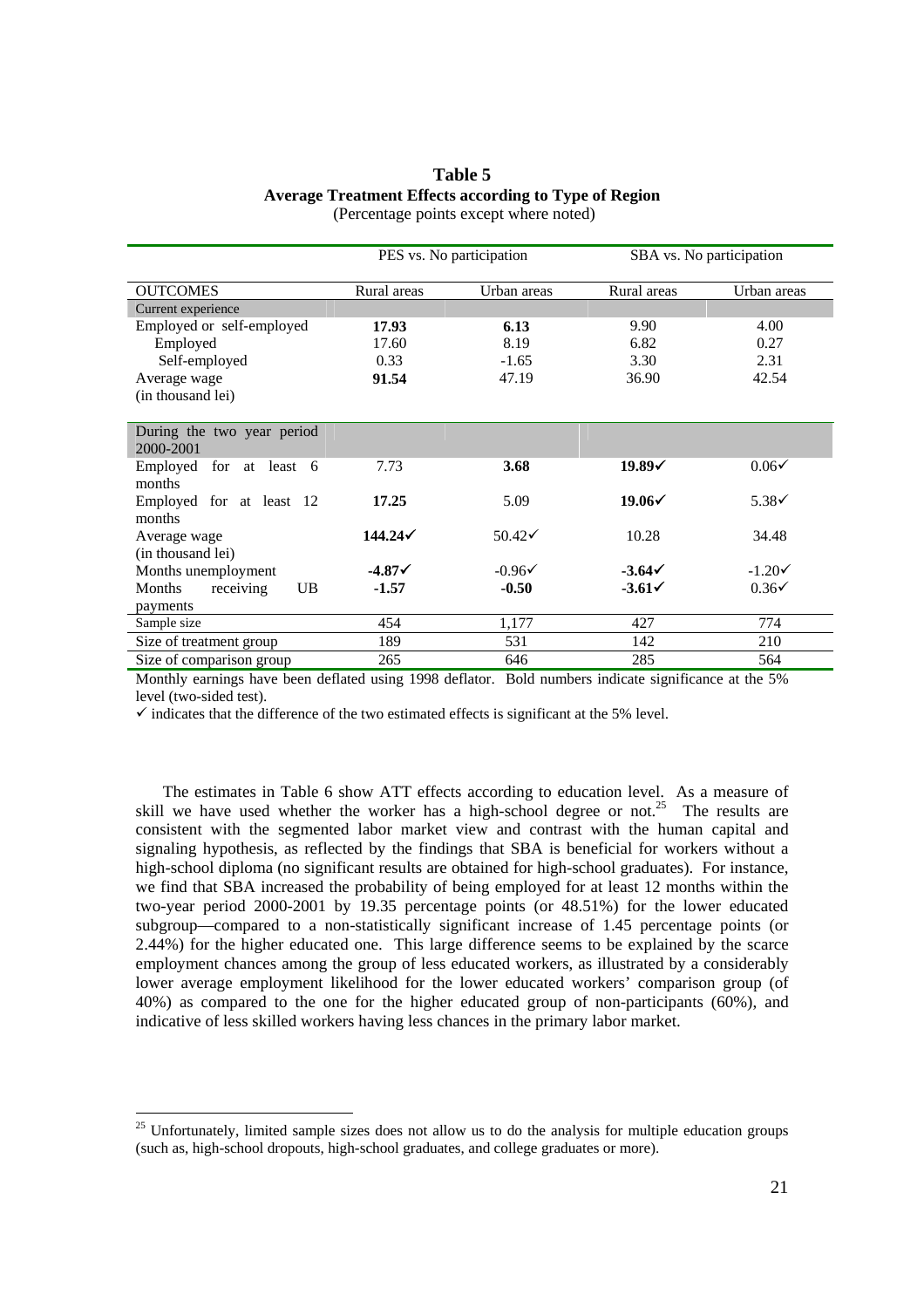| Table 6                                                             |
|---------------------------------------------------------------------|
| <b>Average Treatment Effects according to Education Achievement</b> |
| (Percentage points except where noted)                              |

PES vs. No participation SBA vs. No participation

| <b>OUTCOMES</b>                         | No HS diploma | HS diploma or more | No HS diploma     | HS diploma or more |
|-----------------------------------------|---------------|--------------------|-------------------|--------------------|
| Current experience                      |               |                    |                   |                    |
| Employed or self-employed               | 5.86          | 11.28              | 5.48              | 5.15               |
| Employed                                | 8.52          | 11.09              | 3.47              | 0.70               |
| Self-employed                           | $-1.92$       | $-0.04$            | 1.00              | 3.44               |
| Average wage                            | 73.48         | 55.11              | 20.34             | 41.30              |
| (in thousand lei)                       |               |                    |                   |                    |
| During the two year period<br>2000-2001 |               |                    |                   |                    |
| Employed for at least 6 months          | 3.87          | 6.47               | 13.45             | 4.89               |
| Employed for at least 12<br>months      | 5.39          | 9.13               | $19.35\checkmark$ | $1.45\checkmark$   |
| Average wage<br>(in thousand lei)       | 60.08         | 97.01              | 47.95             | 14.68              |
| Months unemployment                     | $-1.40$       | $-1.96$            | $-3.61\checkmark$ | $-0.57\checkmark$  |
| Months receiving UB payments            | $-0.83$       | $-0.76$            | $-1.93$           | 0.61               |
| Sample size                             | 977           | 725                | 595               | 687                |
| Size of treatment group                 | 438           | 296                | <b>200</b>        | 150                |
| Size of comparison group                | 539           | 429                | 395               | 537                |

Monthly earnings have been deflated using 1998 deflator. Bold numbers indicate significance at the 5% level (two-sided test).

 $\checkmark$  indicates that the difference of the two estimated effects is significant at the 5% level.

#### **VI. Conclusion**

Recent empirical evidence has found that PES and SBA are useful active labor market programs to help get the unemployed back to work. Most of these evaluation studies have focused in studying the effectiveness of these programs in developed countries, and in analyzing the average effects of these programs on the population of unemployed or on the population subgroups for which the programs have been targeted. However, relatively few studies have studied the relative effectiveness of these programs across population subgroups and the channels through which these programs operate (especially in transition economies).

 Using unusually rich (for transition economies) survey data and matching methods, this paper broadens our knowledge of the effectiveness of PES and SBA in transition countries, in general, and in Romania, in particular. More specifically, this evaluation study aims to understand the suitability of these programs for different population subgroups, as well as the channels through which these programs work. The analysis reveals that average effects for the population as a whole may hide statistically and economically significant differences across subgroups. We relate these differences to the different institutional set-ups and discuss theoretical implications, which are then empirically contrasted with the heterogeneity effects.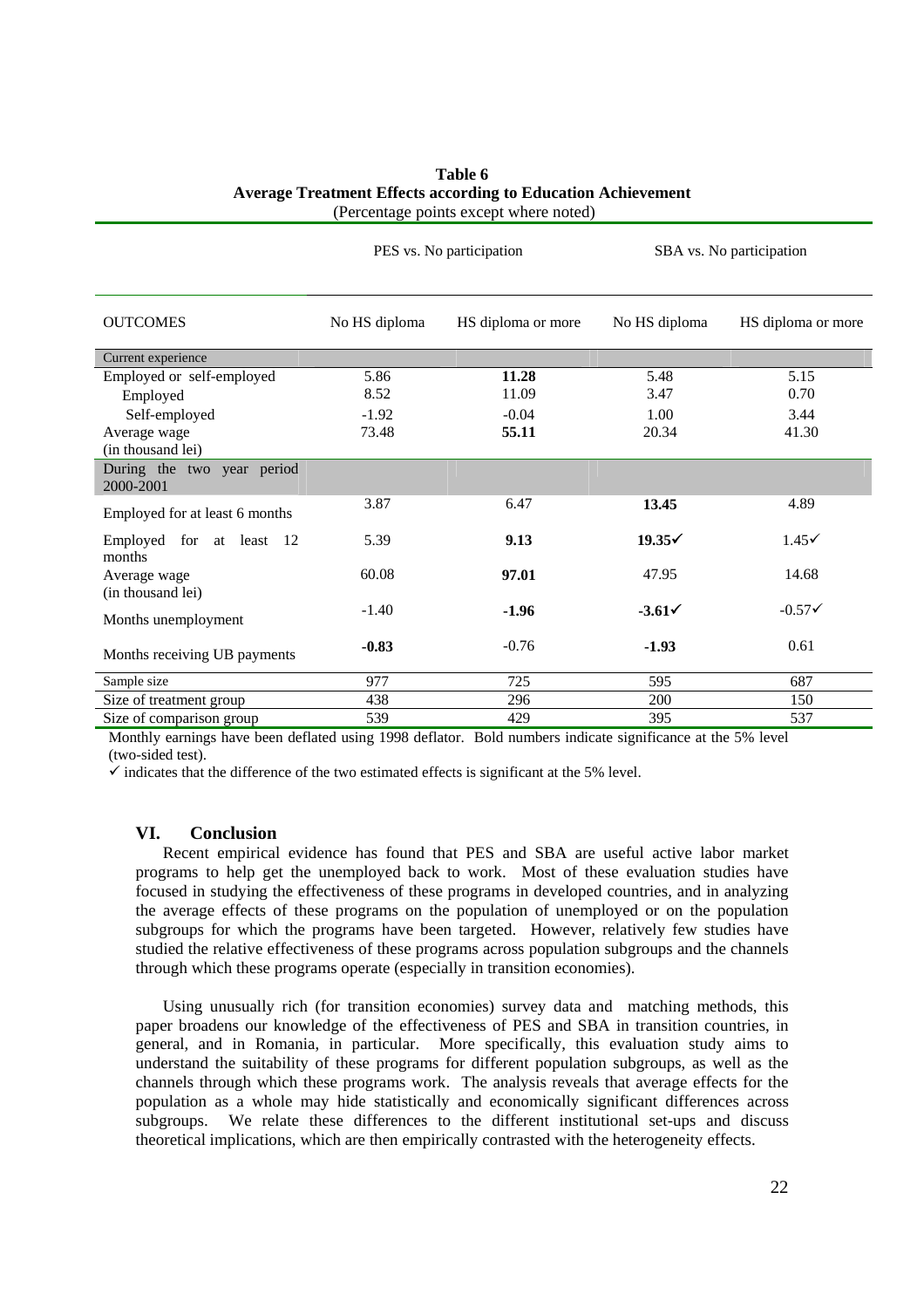These results suggest the following policy implications. First, we find that offering PES to unemployed workers with good access to the informal job-search channel is not a good idea. This finding is consistent with earlier findings (see Van der Berg and Van der Klaauv, 2006, among others). However, the novelty of this paper is to provide some guidance on which populations would benefit most from PES in economies with large informal job-search channels. In such countries, PES ought to be targeted to displaced workers with little access to the informal jobsearch channel (such as young workers) or those for whom the informal channel has dried up (such as those living in distressed areas.) Another policy implication is that, in economies with segmented labor markets, offering SBA to unemployed individuals is better than offering no program since participation in SBA improves their success chances in the secondary labor market. Most importantly, this study reveals that in view of Romania's relatively difficult administrative and economic conditions, it is pertinent to conduct ALMPs on a moderate scale, targeting individuals with particular labor-market needs to job counselors that can help them access the programs most suitable to their needs. Identifying these needs requires careful analysis of the situation of individual job seekers, employers and local labor markets. More generally, in order to avoid expensive policy mistakes, the government will need to ensure that its decisions are based on a realistic analysis of the likelihood that a proposed policy could be implemented as intended. In other words, ALMPs cannot and should not be conceived as a quantitatively sufficient response to the shortage of formal-sector jobs, a problem which can only be remedied by improvements in the general conditions for business and job creation.

#### **REFERENCES**

- Abadie A., and G. Imbens. 2006. "On the Failure of the Bootstrap for Matching Estimators." Working Paper, Harvard University.
- Abbring, J., J. van den Berg and J. van Ours. 2005. "The Effect of Unemployment Insurance Sanctions on the Transition Rate from Unemployment to Employment." *Economic Journal* 115, 602-630.
- Almeida, R., and E. Galasso. 2007. "Jump-Starting Self-Employment? Evidence Among Welfare Participants in Argentina." IZA Discussion Paper No. 2902.
- Ahrend, R., and J.O. Martins. 2003. "Creative Destruction or Destructive Perpetuation: The Role of Large State-Owned Enterprises and SMEs in Romania During Transition." *Post-Communist Economies*, 15:3, 331-356.
- Baumgartner H., and M. Caliendo. 2008. "Turning Unemployment into Self-Employment: Effectiveness of Two Start-Up Programs." *Oxford Bulletin of Economics and Statistics*, 70, 3 (2008) 0305-9049
- Bates, T. 1999. ''Entrepreneur Human Capital Inputs and Small Business Longevity.'' The *Review of Economics and Statistics* 72(4):551–59.
- Betcherman, G., K. Olivar, and A. Dar. 2004. "Impact of Active Labor Market Programs: New Evidence from Evaluations with Particular Attention to Developing and Transition Countries". *Social Protection Discussion Paper Series*, No. 0402.
- Benus J., J. Rude, and S. Patrabansh. 2001. "Impact of the Emergency Demobilization and Reintegration Project in Bosnia & Herzegovina." Abt Associates.
- Benus J., and N. Rodriguez-Planas. 2008. "Evaluating Active Labor Markets in Romania." UFAE and IAE Working Papers 699-07. Also IZA Discussion Papers 2464. Most updated version available from Rodriguez-Planas (Nuria.Rodriguez@uab.cat) upon request.
- Brown, D., J. Earle, V. Gimpelson, R. Kapeliushnikov, H. Lehmann, A. Telegdy, I. Vantu, R. Visan, and A. Voicu. 2006. "Nonstandard Forms and Measures of Employment and Unemployment in Transition: A Comparative Study of Estonia, Romania, and Russia." Budapest Working Papers on the Labour Market from Institute of Economics 602, Hungarian Academy of Sciences.
- Caliendo, M., 2008. "Start-Up Subsidies in East Germany: Finally, a Policy that Works?" IZA Discussion Paper 2018.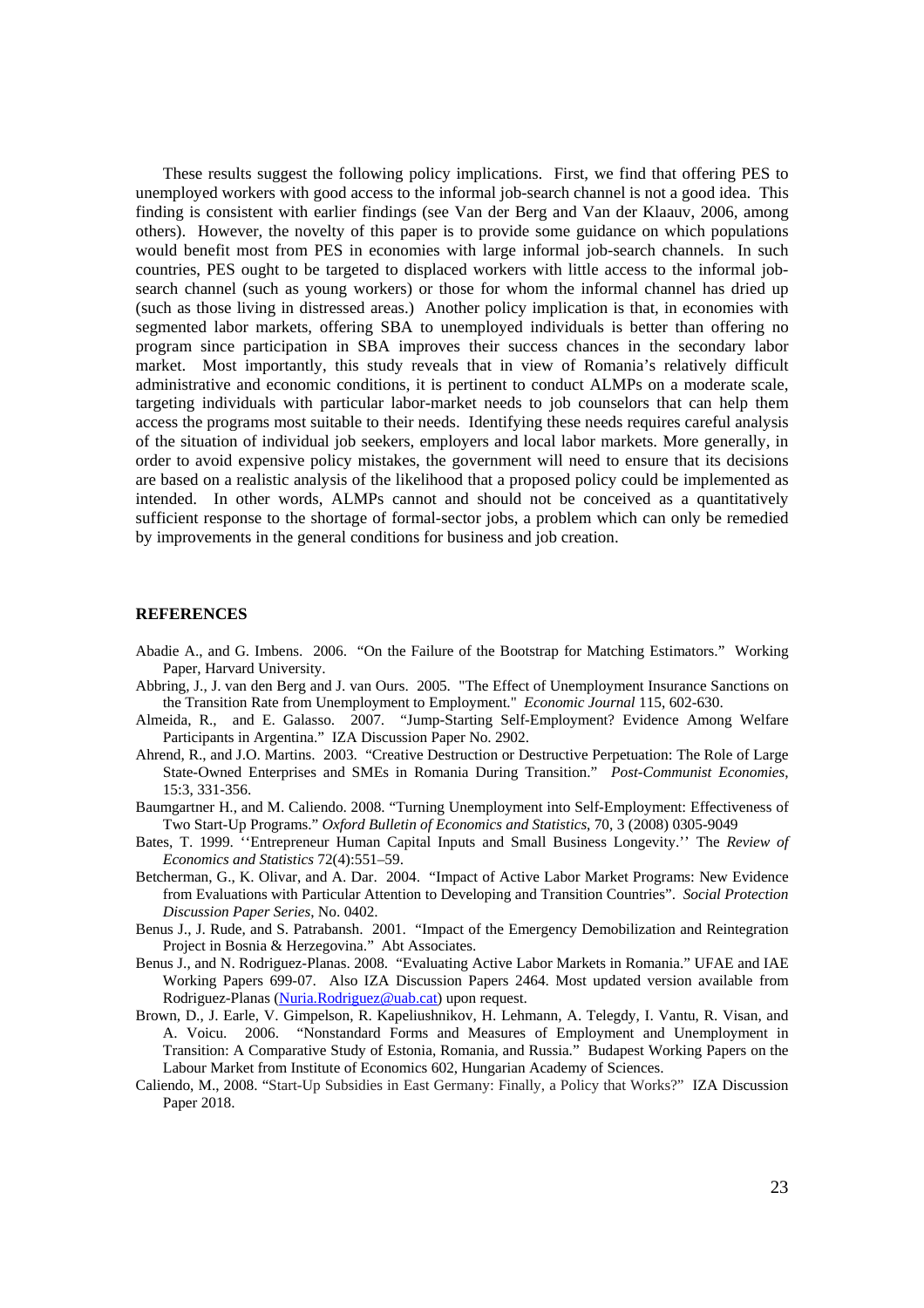- Caliendo, M, and S. Kopeinig. 2008. "Some Practical Guidance for the Implementation of Propensity Score Matching." *Journal of Economic Surveys*, 22 (1): 31-72.
- Caliendo M., R. Hujer, and S. Thomsen. 2005. "The Employment Effects of Job Creation Schemes in Germany- A Microeconomic Evaluation." IZA Discussion Paper No. 1512, Bonn.
- Cressy, Robert. 1996. ''Are Business Startups Debt-Rationed?'' *Economic Journal* 106(438):1253–70.
- Costariol, M. 1993. "The Small and Medium-Sized Enterprises in the Transition Process: the Case of Romania." CNA Veneto and EURO-IN Library, Venice.
- Dar A., and Z. Tzannatos. 1999. "Active Labor Market Programs: A Review of the Evidence from Evaluations." Social Protection Discussion Paper no. 9901. The World Bank, Washington, D.C.
- Dochia, A. 2000. "New Private Firms Contributions to Structural Change in the Romanian Economy." RCEP Working Paper No. 12.
- Dolton, P., and D. O'Neil. 1996. "Unemployment Duration and the Restart Effect: Some Experimental Evidence." *Economic Journal* 106: 387-400.
- Earle, J. and C. Pauna. 1996. "Incidence and Duration of Unemployment in Romania." *European Economic Review* 49: 829-837.
- Earle, J. and C. Pauna. 1998. "Long-term Unemployment, Social Assistance and Labour Market Policies in Romania." *Empirical Economics*, 23:203-235.
- Fajnzylber, Maloney, and Montes Rojas, 2006. "Microenterprise Dynamics in Developing Countries: How Similar are They to Those in the Industrialized World? Evidence from México." The World Bank Economic Review, vol. 20: 389-419.
- Fawcett, C. 2001. "Latin American Youth in Transition: A Policy Paper on Youth Unemployment in Latin America". Paper prepared for the "First Technical Meeting on Labor Market Issues." Panama City, Panama.
- Ferrari, M. 1999. "Small Enterprise Clusters for Local Development in a Transition Context: The Case of Romania." Working Paper, Bocconi University.
- Fredriksson, P. and P. Johansson. 2004. "Dynamic Treatment Assignment The Consequences for Evaluations Using Observational Data." Discussion Paper 1062, IZA.
- Fougère, D., J. Pradel, and M. Roger. 2005. "Does Job Search Assistance Affect Search Effort and Outcomes?" IZA Discussion Paper 1825.
- Gerfin M., and M. Lechner. "Microeconometric Evaluation of the Active Labour Market Policy in Switzerland." 2002*. Economic Journal* 112: 854-893.
- Gerfin M., and M. Lechner, and H. Steiger. 2005. "Does Subsidized Temporary Employment Get the Unemployed Back to Work? An Econometric Analysis of Two Different Schemes." *Labour Economics* 12: 807-835.
- Heckman, J., H. Ichimura, and P. Todd. 1997. "Matching as an Econometric Evaluation Estimator: Evidence from Evaluating a Job Training Program." *Review of Economic Studies*, 64(4), 605-654.
- Heckman, J., J. Lalonde, and J. Smith. 1999. "The Economics and Econometrics of Active Labor Market Programs." In Ashenfelter, O. Cards. D. (Eds.), Handbook of Labor Economics, Elsevier, Amsterdam.
- Heckman, J., and J. Smith. 1999. "The Preprogram Earnings Dip and the Determinants of Participation in a Social Program: Implications for Simple Program Evaluation Strategies." *Economic Journal*, 108: 313-348.
- Human Resources Development Canada. 1996. "A Review of Programs for Integrating Social Assistance Recipients into the Workforce." Mimeo. Evaluation and Data Development.
- Irac, D. and C. Minoiu. 2006. "Risk Insurance in a Transition Economy: Evidence from Rural Romania." Manuscript, Department of Economics, University of Columbia.
- Imbens, G. 2004. "Nonparametric estimation of average treatment effects under exogeneity: a review." *The Review of Economics and Statistics*, 86: 4–29.
- Jürges H., 2005. "Objects in the mirror are closer than they appear: unemployment, retrospective error, and life satisfaction." Schmollers Jahrb 125(1):157–165.
- Karlan D., and M. Valdivia. 2006. "Teaching Entrepreneurship: Impact of Business Training on Microfinance Clients and Institutions," Working Papers 941, Economic Growth Center, Yale University.
- Katz L., 1994. "Active Labor Market Policies to Expand Employment and Opportunity." Proceedings, Federal Reserve Bank of Kansas City, issue January: 239-322.
- Keeley, M.C., and P.K. Robins. 1985. "Government Programs, Job Search Requirements, and the Duration of Unemployment." *Journal of Labor Economics* 3: 337-362.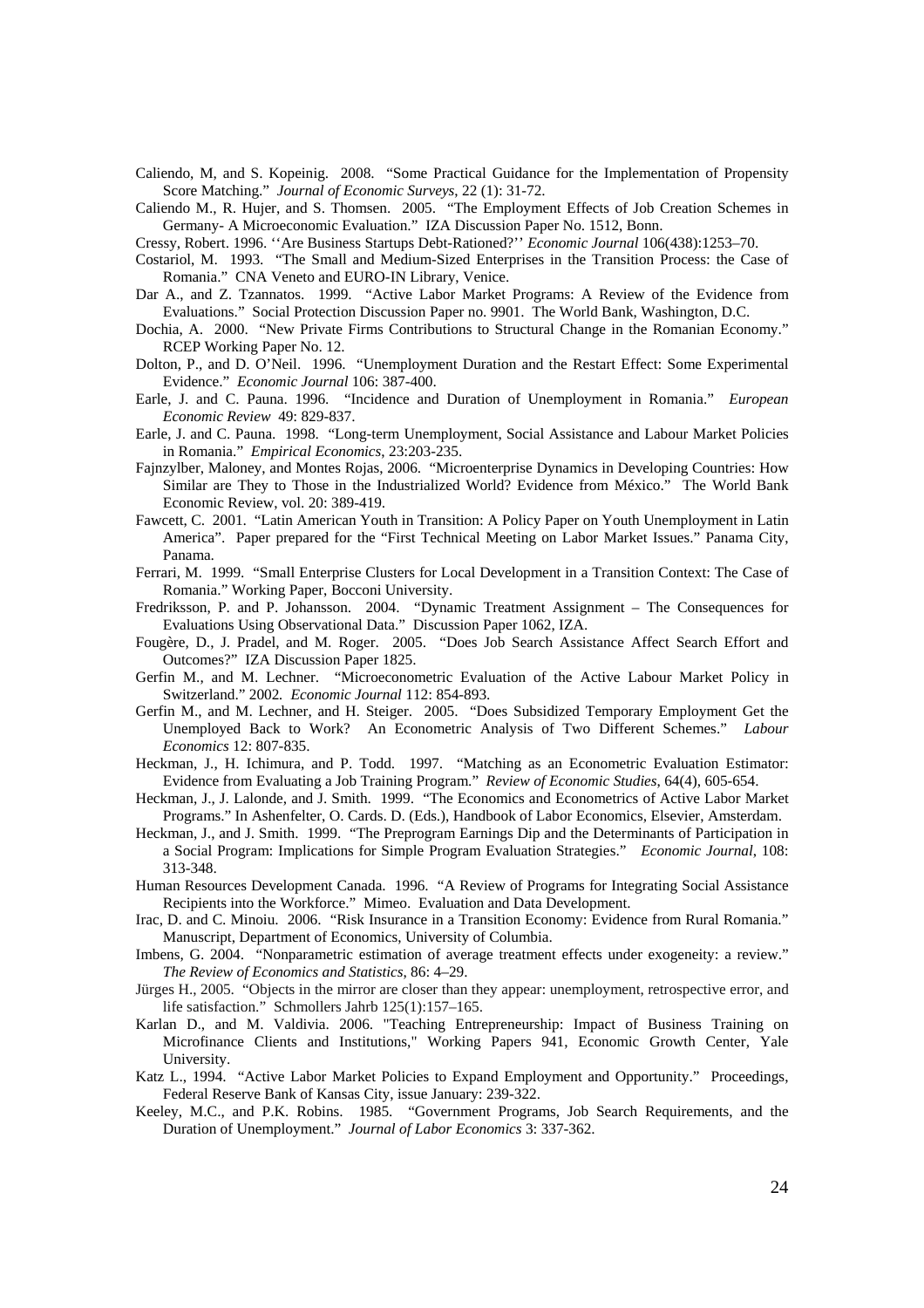- Kluve, J., 2006. "The Effectiveness of European Active Labor Market Policy." IZA Discussion Paper 2018.
- Kluve, J., H. Lehmann, C. Schmidt. 1999. "Active Labor Market Policies in Poland: Human Capital Enhancement, Stigmatization, or Benefit Churning?" *Journal of Comparative Economics*, 27.
- Kluve, J., H. Lehmann, C. Schmidt. 2008. "Disentangling Treatment Effects of Polish Active Labor Market Policies: The Role of Labor Force Status Sequences." *Labour Economics*, forthcoming.
- Köllo, J., and M. Vincze. 1999. "Self-employment, Unemployment and Wages: Regional Evidence from Hungary and Romania." Budapest Working Papers No.1999/7
- Kosanovich, W., and H. Fleck. 2001. "Comprehensive Assessment of Self-Employment Assistance Programs." DTI Associates, Inc. Prepared for :US Department of Labor. Office of Workforce Security.
- Lechner, M., and B. Melly. 2007. "Earnings Effects of Training Programs." IZA Discussion Paper 2926.
- Leuven, E., and B. Sianesi. 2003. *psmatch2: Stata module to perform Mahalanobis and propensity score matching, common support graphing, and covariate imbalance testing*, available at: http://ideas.repec.org/c/boc/bocode/s432001.html
- Martin, J.P., 1998. "What Works among Active Labor Market Policies: Evidence form OECD Countries' Experiences." *Labor Market and Social Policy Occasional Papers No. 35.* Paris.
- Martin, J., and D. Grubb (2001) "What Works and For Whom: A Review of OECD Countries' Experiences with Active Labor Market Policies." Office of Labor Market Policy Evaluation. Working Paper 2001:14.
- Meyer, B. 1995. "Lessons from U.S. Unemployment Insurance Experiments." *Journal of Economic Literature*, Vol. 33.
- Mitrut, C., and D-L Constantin. 2006. "Current Issues Concerning Regional Policy and SMEs in Romania." Southern Eastern European Journal of Economics 2: 209-221.
- Nagarajan, G., and R. Meyer. 1997. "The Private Sector and SMEs in Romania." In Meyer R. (Ed.) Financing Small Businesses in Romania. Report prepared for USAID. Columbus OH: Department of Agricultural Economics, The Ohio State University.
- Nesporova, A., 2002. "Why Unemployment Remains so High in Central and Eastern Europe." International Labor Office, Employment paper 2002/43.
- New Zealand Department of Labor. 1995. "Evaluation of Job Action." New Zealand Employment Services Report.
- OECD, 2000. *Labour Market and Social Policies in Romania.*
- OECD. 2003. *Employment Outlook.* Paris.
- O'Leary, C. J., P. Kolodziejczyk, and G. Lazar. "The Net Impact of Active Labour Programs in Hungary and Poland," 1998. *International Labour Review*, 137(3), 321-346.
- Plesca, M., and J. Smith. 2007. "Evaluating Multi-Treatment Programs: Theory and Evidence from the U.S. Job Training Partnership Act Experiment." *Empirical Economics*, 32:491–528.
- Oyer, P., 2004. "Recall Bias Among Displaced Workers", *Economics Letters*, 82: 392-397.
- Rees, Hedley, and Anup Shah. 1986. ''An Empirical Analysis of Self-Employment in the U.K.'' *Journal of Applied Econometrics* 1(1):95–108.
- Romania National Institute of Statistics. 2006. "Quality Report on 2006 Structure of Household Labor Survey."
- Rosenbaum P., 1995. *Observational Studies.* Springer Series in Statistics: New York.
- Rosenbaum P., and D. Rubin, 1983. "The Central Role of the Propensity Score in Observational Studies for Causal Effects." *Biometrika* 27, no.1:33-60.
- Roy, A., 1951. "Some thoughts on the distribution of earnings." *Oxford Economic Papers*, 3: 135–145.
- Rubin, D. 1974. "Estimating Causal Effects of Treatments in Randomized and Nonrandomized Studies." *Journal of Educational Psychology* 66: 688-701.
- Rubin D. 1977. "Assignment to Treatment Group on the Basis of a Covariate." *Journal of Educational Statistics*; 2; 1-26.
- Sianesi, B. 2004. "An Evaluation of the Swedish System of Active Labour Market Programs in the 1990s." *The Review of Economics and Statistics*, 86(1), 133-155.
- Smith, J. and P. Todd. 2005. "Does matching overcome LaLonde's critique of nonexperimental estimators?" *Journal of Econometrics*, 125: 305–353.
- Song, Y., 2007. "Recall Bias in the Displaced Workers Survey: Are Layoffs Really Lemons?" *Labour Economics,* 14: 335-45.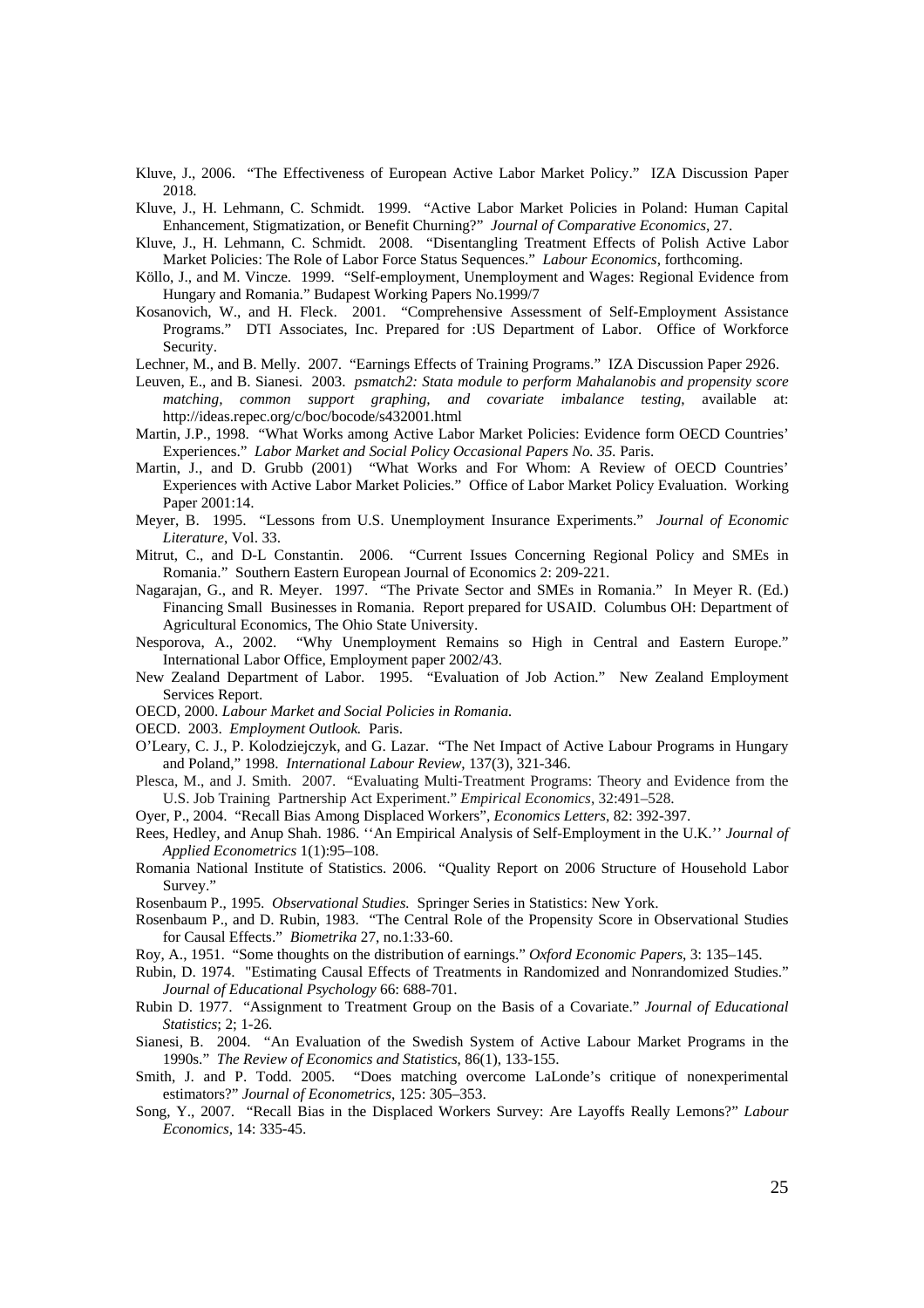- Terrell, K., and V. Sorm. 1999. "Labor Market Policies and Unemployment in the Czech Republic." *Journal of Comparative Economics* 27, no. 1:33-60.
- Van der Berg, G., and B. Van der Klaauw. 2006. "Counseling and Monitoring of Unemployed Workers: Theory and Evidence from a Controlled Social Experiment*." International Economic Review,* 47, 895-936
- Van Reenen, J. 2003. "Active Labour Market Policies and the British New Deal for the Young Unemployed in Context." NBER Working Paper Series. Working Paper 9576. Cambridge, Massachusetts.
- Weber, A., and H. Hofer. 2004. "Employment Effects of Early Interventions on Job Search Programs." IZA Discussion Paper No. 1076.
- Wilson, S., and A. Adams. 1994. "Self-Employment for the Unemployed: Experience in OECD and Transitional Economies." World Bank Discussion Paper No. 263.
- Woltermann, S. 2002. "Job Search Methods and Labor Market Transitions." University of Gottingen. Denmark.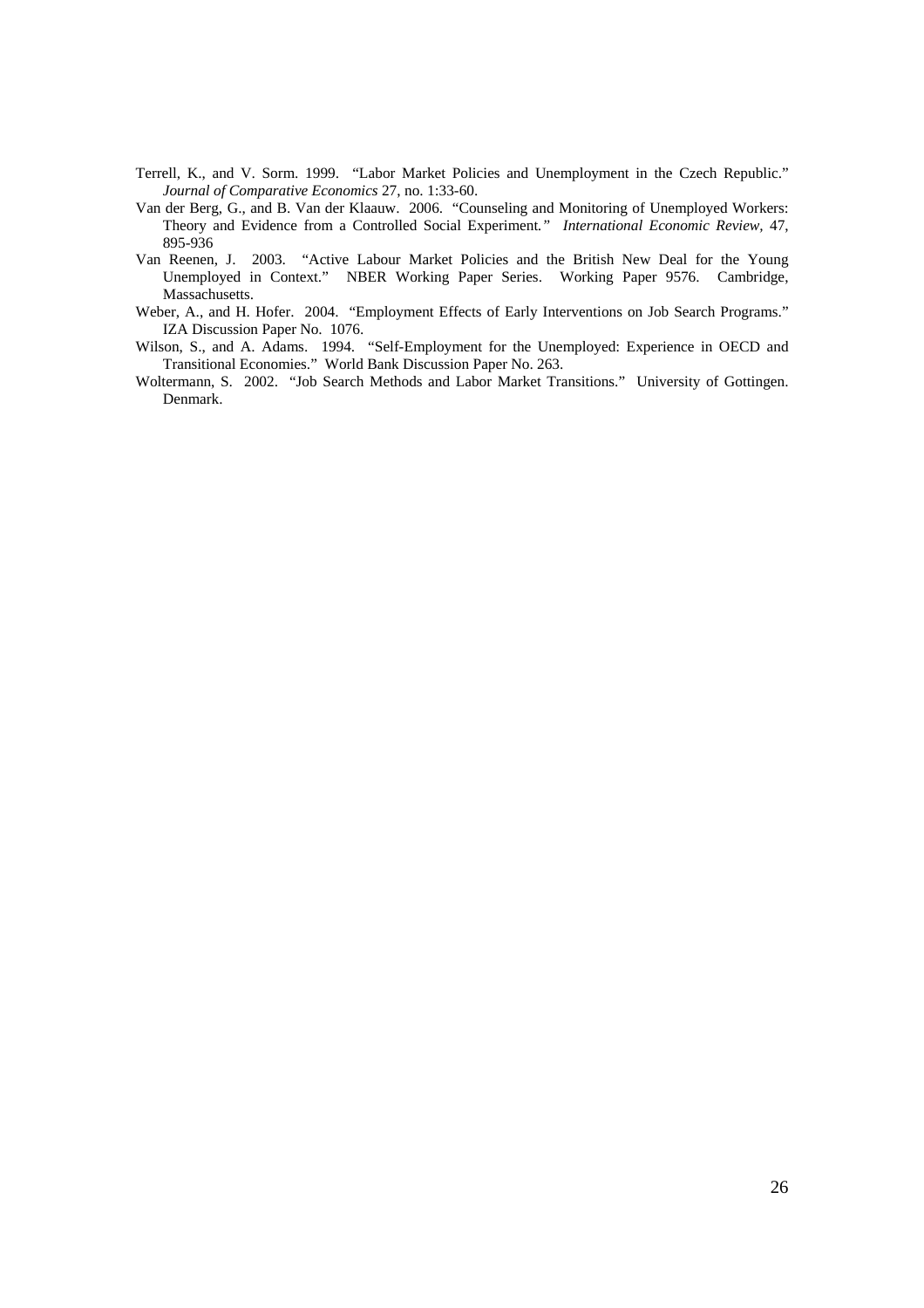## **APPENDIX**

|                             |             | <b>Participants</b> | Non-participants |               |  |
|-----------------------------|-------------|---------------------|------------------|---------------|--|
|                             | Sample size | Response rate       | Sample size      | Response rate |  |
| Initial sample              | 1.934       | --                  | 2,905            | $- -$         |  |
| <b>Completed interviews</b> | 1.398       | 72.3 %              | 1.949            | 67.1 %        |  |
| <b>Final sample</b>         | .109        | 79.3 %              | 1.501            | 77 %          |  |

## **Table A.1. Survey and item non-response**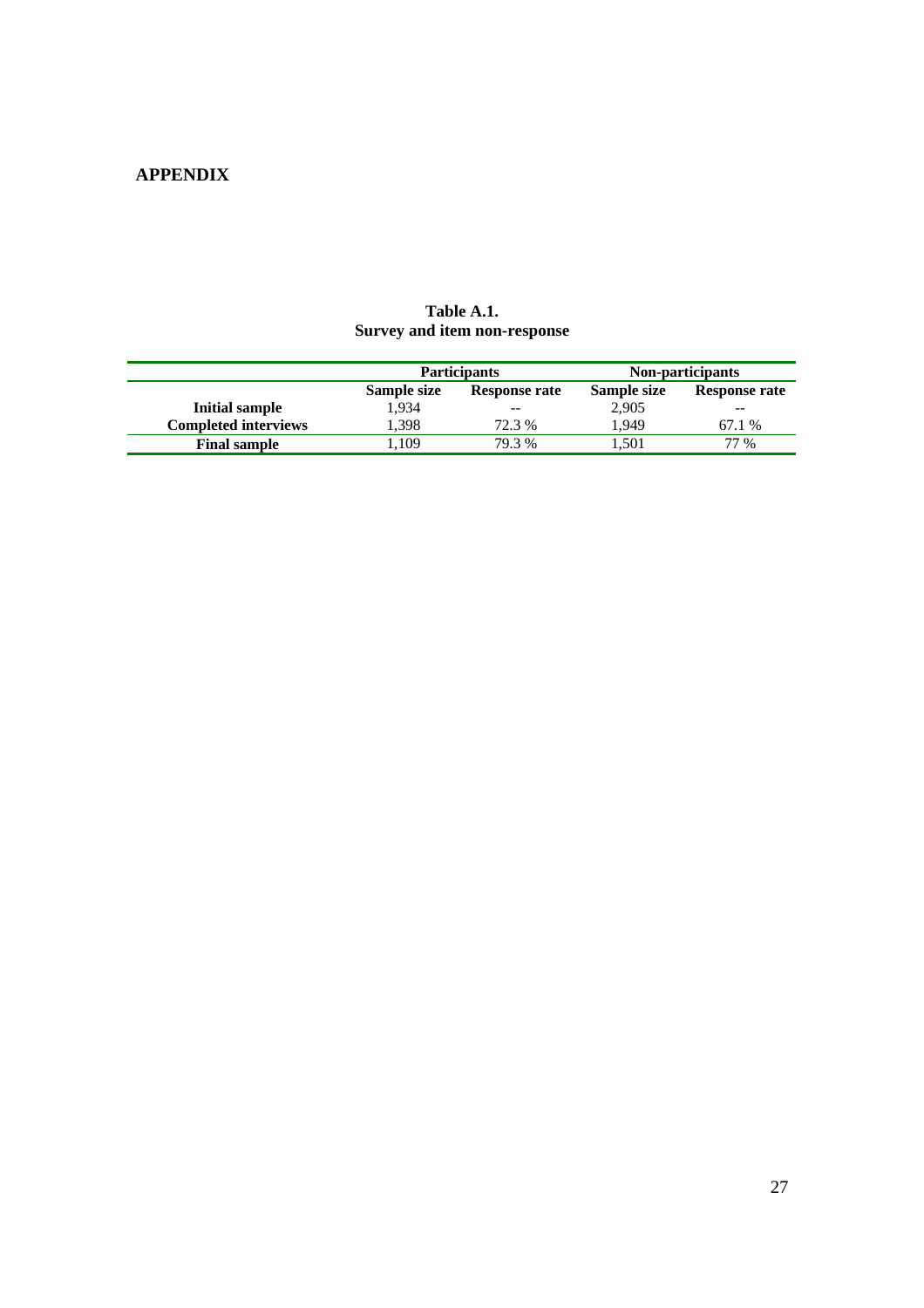| Table A.2                                                                               |
|-----------------------------------------------------------------------------------------|
| Selected Characteristics for Completed Interviews and Final Sample, by Treatment Status |
| (Percentages except where noted)                                                        |

|                                              | <b>SBA</b> |          | ER       |          | Non-participants |          |
|----------------------------------------------|------------|----------|----------|----------|------------------|----------|
| Sample Characteristics                       | (1)        | (2)      | (1)      | (2)      | (1)              | (2)      |
| Pre-program Characteristics                  |            |          |          |          |                  |          |
| Male                                         | 51.68      | 50.69    | 45.22    | 45.92    | 64.50            | 63.82    |
| Education completed                          |            |          |          |          |                  |          |
| Primary school                               | 9.62       | 9.97     | 13.04    | 13.25    | 15.15            | 14.86    |
| Secondary school                             | 31.77      | 32.41    | 46.48    | 45.92    | 44.32            | 44.30    |
| High school                                  | 38.26      | 37.67    | 28.71    | 28.65    | 28.56            | 29.31    |
| University                                   | 20.36      | 19.45    | 11.78    | 12.82    | 11.96            | 11.26    |
| Region                                       |            |          |          |          |                  |          |
| Rural                                        | 6.71       | 5.82     | 11.25    | 11.24    | 16.88            | 17.92    |
| Urban with less than 20 thousand inhabitants | 32.66      | 35.46    | 18.72    | 18.34    | 19.24            | 18.45    |
| Urban with 20 - 79 thousand inhabitants      | 15.88      | 14.13    | 21.03    | 20.08    | 26.94            | 28.11    |
| Urban with 80 - 199 thousand inhabitants     | 27.96      | 27.15    | 38.70    | 39.89    | 26.53            | 25.98    |
| Urban with 200 thousand inhabitants          | 16.77      | 17.45    | 10.30    | 10.44    | 10.42            | 9.53     |
| Judet's unemployment rate                    | 11.41      | 11.37    | 11.79    | 11.86    | 12.97            | 13.12    |
|                                              | 22.83      | 22.99    | 24.03    | 23.99    | 23.68            | 23.63    |
| Work experience (years)                      | (7.88)     | (8.04)   | (8.33)   | (8.28)   | (8.91)           | (8.91)   |
| Not employed in 1998                         | 20.81      | 23.82    | 21.25    | 22.36    | 17.81            | 19.19    |
| Employed in 1998                             | 79.19      | 76.18    | 78.81    | 77.64    | 82.37            | 80.81    |
| Employed between 1 and 3 months in 1998      | 2.23       | 1.39     | 4.57     | 4.42     | 2.80             | 2.53     |
| Employed between 4 and 6 months in 1998      | 6.04       | 6.37     | 8.50     | 8.70     | 7.22             | 7.40     |
| Employed between 7 and 9 months in 1998      | 2.68       | 3.05     | 9.88     | 10.71    | 5.76             | 5.53     |
| Employed between 9 and 12 months in 1998     | 68.23      | 65.37    | 55.79    | 53.82    | 66.41            | 65.36    |
| 1998 average monthly earnings                | 887.5      | 881.72   | 732.06   | 758.07   | 908.90           | 926.60   |
| (in thousand lei)                            | (768.57)   | (765.83) | (615.11) | (618.68) | (712.02)         | (719.77) |
| Average unemployment length during 1998      | 2.96       | 3.38     | 3.73     | 3.90     | 2.84             | 2.99     |
| (months)                                     | (4.72)     | (4.87)   | (4.66)   | (4.70)   | (4.49)           | (4.59)   |
| Received training during 1998                | 8.50       | 8.86     | 7.16     | 6.69     | 3.14             | 3.13     |
| Sample size                                  | 450        | 362      | 948      | 747      | 1,949            | 1,501    |

Columns (1) are calculated with the sample of completed interviews, whereas columns (2) are calculated with the final sample. The difference in size between columns (1) and (2) are due to item non-response. Standard deviation in parenthesis for continuous variables. We could not reject the null hypothesis that each of the sample means from columns (1) and (2) were equal at the 95% confidence level.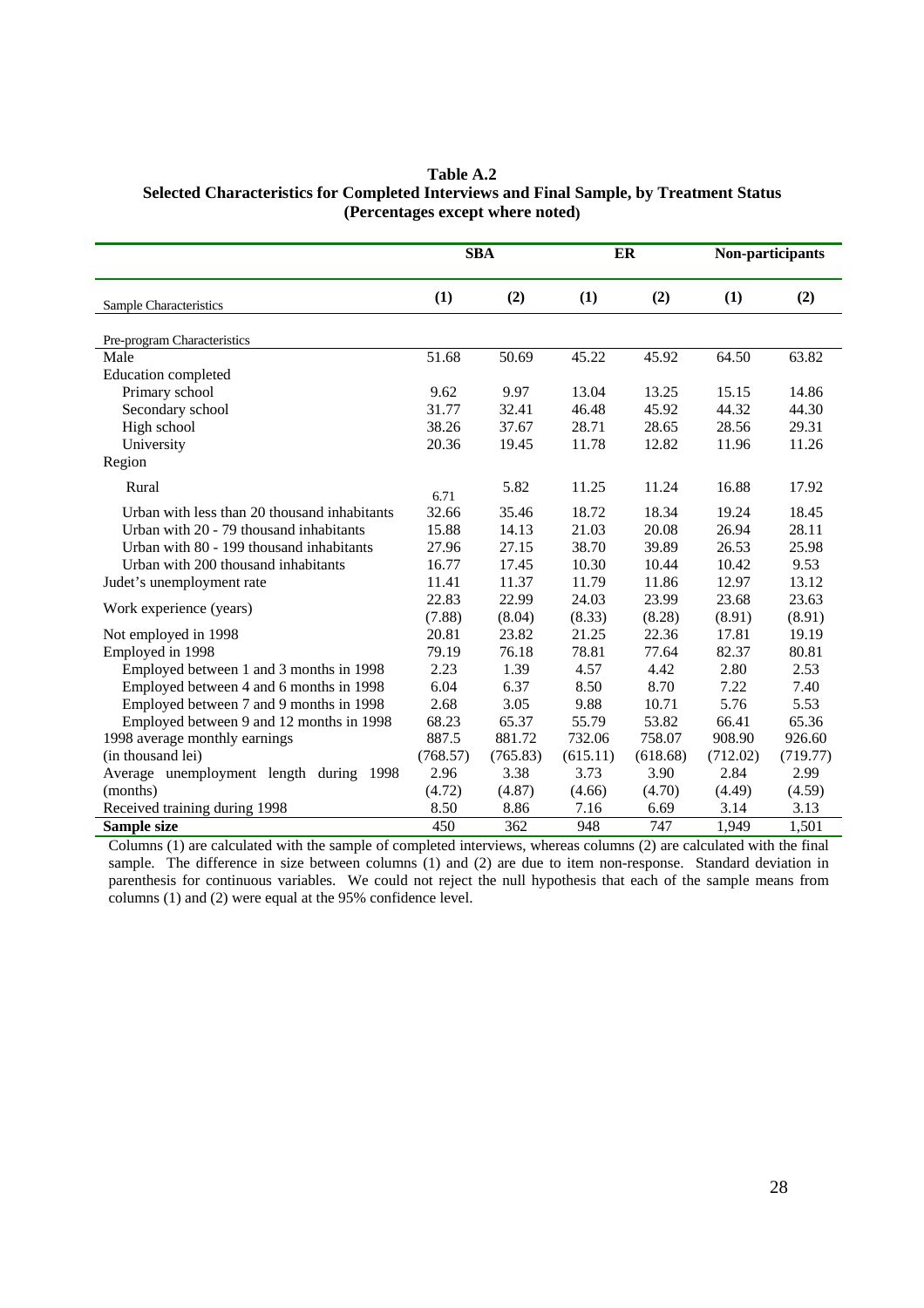## **Table A.3 Baseline Demographic and Regional Characteristics of ALMP Participants and Non-Participants, 1998**  (Percentages except where noted)

|                              | <b>SBA</b> | <b>PES</b> | Non-participants |
|------------------------------|------------|------------|------------------|
|                              |            |            |                  |
| Characteristics              |            |            |                  |
| <b>Male</b>                  | 50.69      | 45.92      | 63.82            |
| Age                          |            |            |                  |
| Less than 31 years old       | 4.99       | 7.50       | 8.93             |
| Between 31 and 35 years old  | 22.71      | 14.59      | 16.46            |
| Between 36 and 45 years old  | 40.44      | 40.16      | 36.58            |
| Between 45 and 50 years old  | 17.73      | 20.62      | 19.79            |
| More than 50 years old       | 14.13      | 17.14      | 18.25            |
| <b>Education completed</b>   |            |            |                  |
| <b>Primary school</b>        | 9.97       | 13.25      | 14.86            |
| <b>Secondary school</b>      | 32.41      | 45.92      | 44.30            |
| <b>High school</b>           | 37.67      | 28.65      | 29.31            |
| <b>University</b>            | 19.45      | 12.82      | 11.26            |
| <b>Family size</b>           | 3.59       | 3.64       | 3.65             |
|                              | (1.18)     | (1.28)     | (1.29)           |
| <b>Main family earner</b>    | 42.38      | 44.31      | 46.04            |
| <b>Region</b>                |            |            |                  |
| <b>Rural</b>                 | 5.82       | 11.24      | 17.92            |
| Urban with less than 20      |            |            |                  |
| thousand inhabitants         | 35.46      | 18.34      | 18.45            |
| Urban with 20 - 79 thousand  |            |            |                  |
| inhabitants                  | 14.13      | 20.08      | 28.11            |
| Urban with 80 - 199 thousand |            |            |                  |
| inhabitants                  | 27.15      | 39.89      | 25.98            |
| Urban with 200 thousand      | 17.45      | 10.44      | 9.53             |
| inhabitants                  |            |            |                  |
| Judet's unemployment rate    | 11.37      | 11.86      | 13.12            |
|                              |            |            |                  |
| Sample size                  | 362        | 747        | 1,501            |

Standard deviation in parenthesis for continuous variables.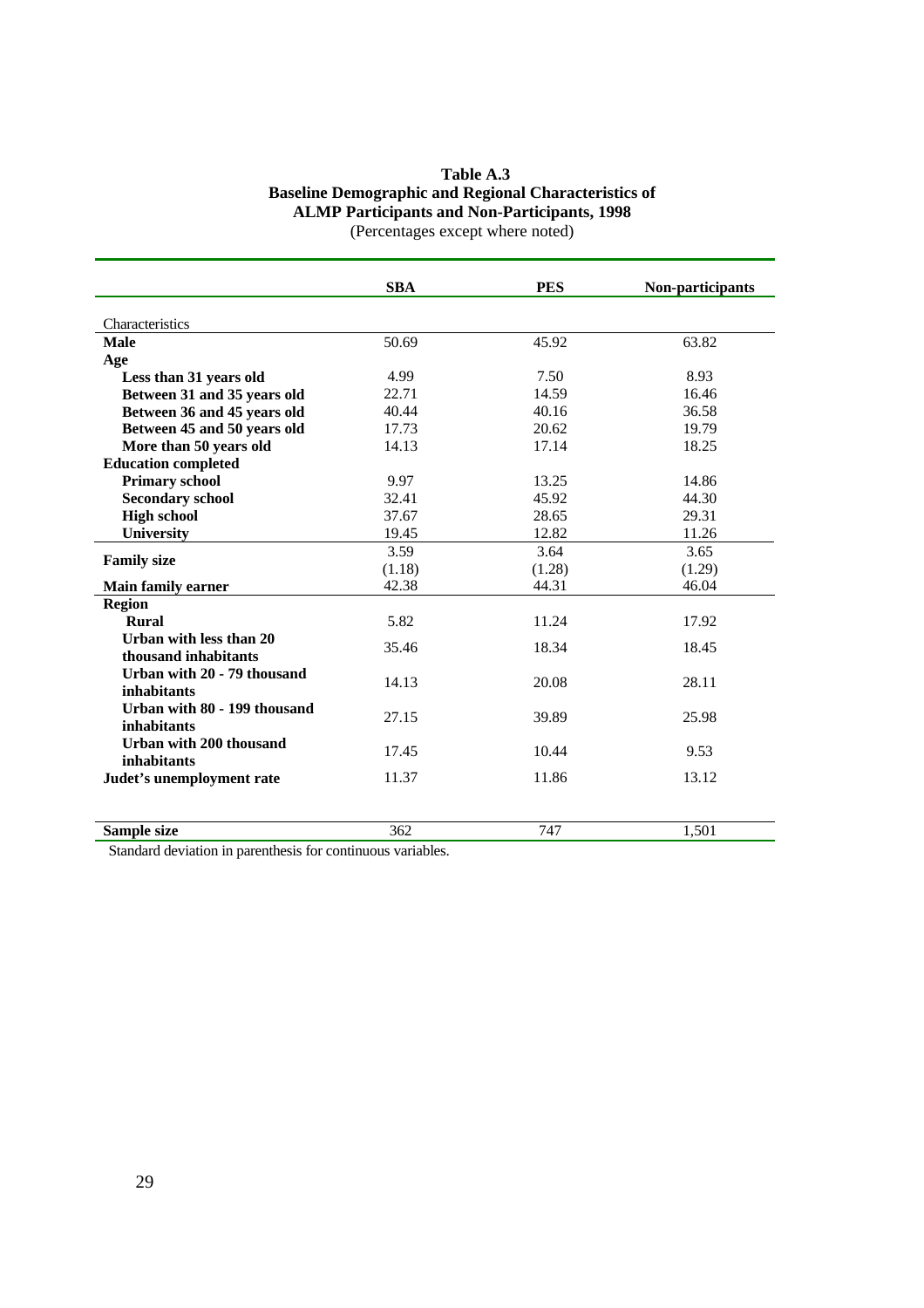#### **Table A.3 (C***ontinued***) Baseline Employment Characteristics of ALMP Participants and Non-Participants, 1998**  (Percentages except where noted)

|                                      | <b>SBA</b> | <b>PES</b>     | Non-participants |
|--------------------------------------|------------|----------------|------------------|
| Characteristics                      |            |                |                  |
|                                      | 22.99      | 23.99          | 23.63            |
| Work experience (years)              | (8.04)     | (8.28)         | (23.63)          |
| Not employed in 1998                 | 23.82      | 22.36          | 19.19            |
| <b>Employed in 1998</b>              | 76.18      | 77.64          | 80.81            |
| <b>Employed between 1 and 3</b>      | 1.39       | 4.42           | 2.53             |
| months in 1998                       |            |                |                  |
| <b>Employed between 4 and 6</b>      | 6.37       | 8.70           | 7.40             |
| months in 1998                       |            |                |                  |
| <b>Employed between 7 and 9</b>      | 3.05       | 10.71          | 5.53             |
| months in 1998                       |            |                |                  |
| <b>Employed between 9 and 12</b>     | 65.37      | 53.82          | 65.36            |
| months in 1998                       |            |                |                  |
| Not employed in 1998                 | 23.82      | 22.36          | 19.19            |
| Earnings per month                   |            |                |                  |
| Under 500 thousand lei               | 4.43       | 5.22           | 3.00             |
| 500 - 600 thousand lei               | 3.05       | 5.22           | 4.46             |
| 601 - 700 thousand lei               | 5.82       | 9.64           | 7.13             |
| 701 - 850 thousand lei               | 13.02      | 14.19          | 12.26            |
| 851 - 1,000 thousand lei             | 10.80      | 15.66          | 14.72            |
| 1,001 - 1,200 thousand lei           | 13.30      | 13.79          | 14.06            |
| 1,201 - 1,500 thousand lei           | 13.30      | 7.36           | 10.79            |
| 1,501 - 1,900 thousand lei           | 5.54       | 3.88           | 6.79             |
| 1,901 - 2,500 thousand lei           | 4.16       | 1.20           | 5.40             |
| More than 2,500 thousand lei         | 2.77       | 1.47           | 2.20             |
| <b>Average monthly earnings</b>      | 881.72     | 758.07 (22.51) | 926.60 (17.88)   |
| (in thousand lei)                    | (39.38)    |                |                  |
| <b>Average unemployment length</b>   | 3.38       | 3.90           | 2.99             |
| during 1998 (months)                 | (4.87)     | (4.70)         | (4.59)           |
| <b>Unemployed at least 9 months</b>  | 23.27      | 23.56          | 18.85            |
| during 1998                          |            |                |                  |
| <b>Received training during 1998</b> | 8.86       | 6.69           | 3.13             |
| Average training length during       | 0.29       | 0.26           | 0.10             |
| 1998 (months)                        | (1.18)     | (1.35)         | (0.70)           |
| Sample size                          | 362        | 747            | 1,501            |

Standard deviation in parenthesis for continuous variables.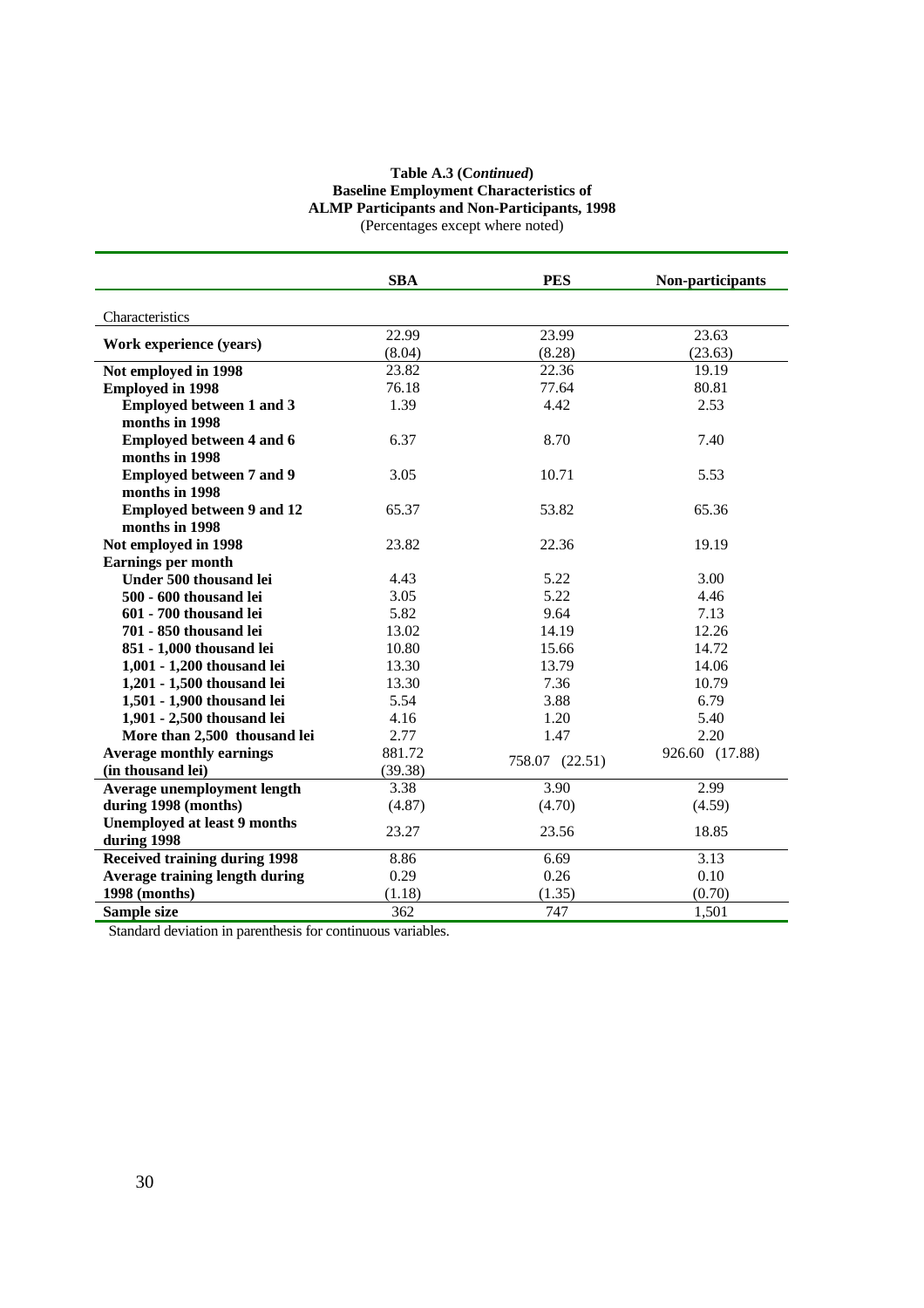|                                        | <b>SBA</b> vs. No participation | PES vs. No participation |
|----------------------------------------|---------------------------------|--------------------------|
|                                        |                                 |                          |
| Characteristics                        |                                 |                          |
| <b>Male</b>                            | $-.2015284$                     | $-.1427264$              |
|                                        | (.0926006)                      | (.0725004)               |
| Age                                    | .0284343                        | .0140676                 |
|                                        | (.1061328)                      | (.0929445)               |
| Age squared                            | $-.0004043$                     | $-.0001519$              |
|                                        | (.0012505)                      | (.0010719)               |
| <b>Education completed</b>             |                                 |                          |
| <b>Secondary school</b>                | .0398253                        | .0801002                 |
|                                        | (.1420994)                      | (.1099728)               |
| <b>High school</b>                     | .3389603                        | $-.0840283$              |
|                                        | (.1468737)                      | (.1175862)               |
| University                             | .6136505                        | $-.0083351$              |
|                                        | (.1687934)                      | (.1411292)               |
| Persons in the household               |                                 |                          |
| Three                                  | .1021722                        | .0232715                 |
|                                        | (.1271709)                      | (.1042423)               |
| Four                                   | .0459635                        | .133011                  |
|                                        | (.1259283)                      | (.1018456)               |
| $>$ four                               | .0726954                        | .0280627                 |
|                                        | (.1431552)                      | (.1143186)               |
| Respondent is the main earner          | $-.1547861$                     | .0962171                 |
|                                        | (.1348952)                      | (.1111627)               |
| Respondent is spouse of main earner    | $-.3095629$                     | $-.0487241$              |
|                                        | (.1379943)                      | (.1115485)               |
| <b>Region</b>                          |                                 |                          |
| Urban <20 thousand inhabitants         | .4965981                        | $-1270346$               |
|                                        | (.1689958)                      | (.1306713)               |
| Urban (20-79 thousand inhabitants)     | .2525536                        | .2316202                 |
|                                        | (.1768784)                      | (.124284)                |
| <b>Urban</b><br>$(80-199)$<br>thousand | .0461624                        | .3309776                 |
| inhabitants)                           | (.1719474)                      | (.119047)                |
| Urban (200 thousand inhabitants)       | .7366886                        | $-.0189794$              |
|                                        | (.2738287)                      | (.1976237)               |
| <b>Counties' unemployment rate</b>     | $-.1610341$                     | .0894544                 |
|                                        | (.0342555)                      | (.0627584)               |
| Work experience (years)                | .0356114                        | .0307314                 |
|                                        | (.0539121)                      | (.0490692)               |
| <b>Experience squared</b>              | $-.0007137$                     | $-.0007828$              |
|                                        | (.001081)                       | (.0009607)               |

## **Table A.4 Results from the binomial probit estimations**

In addition, all regressions include *judet* dummies. Pseudo  $R^2$  for all four specifications are presented in Table 3.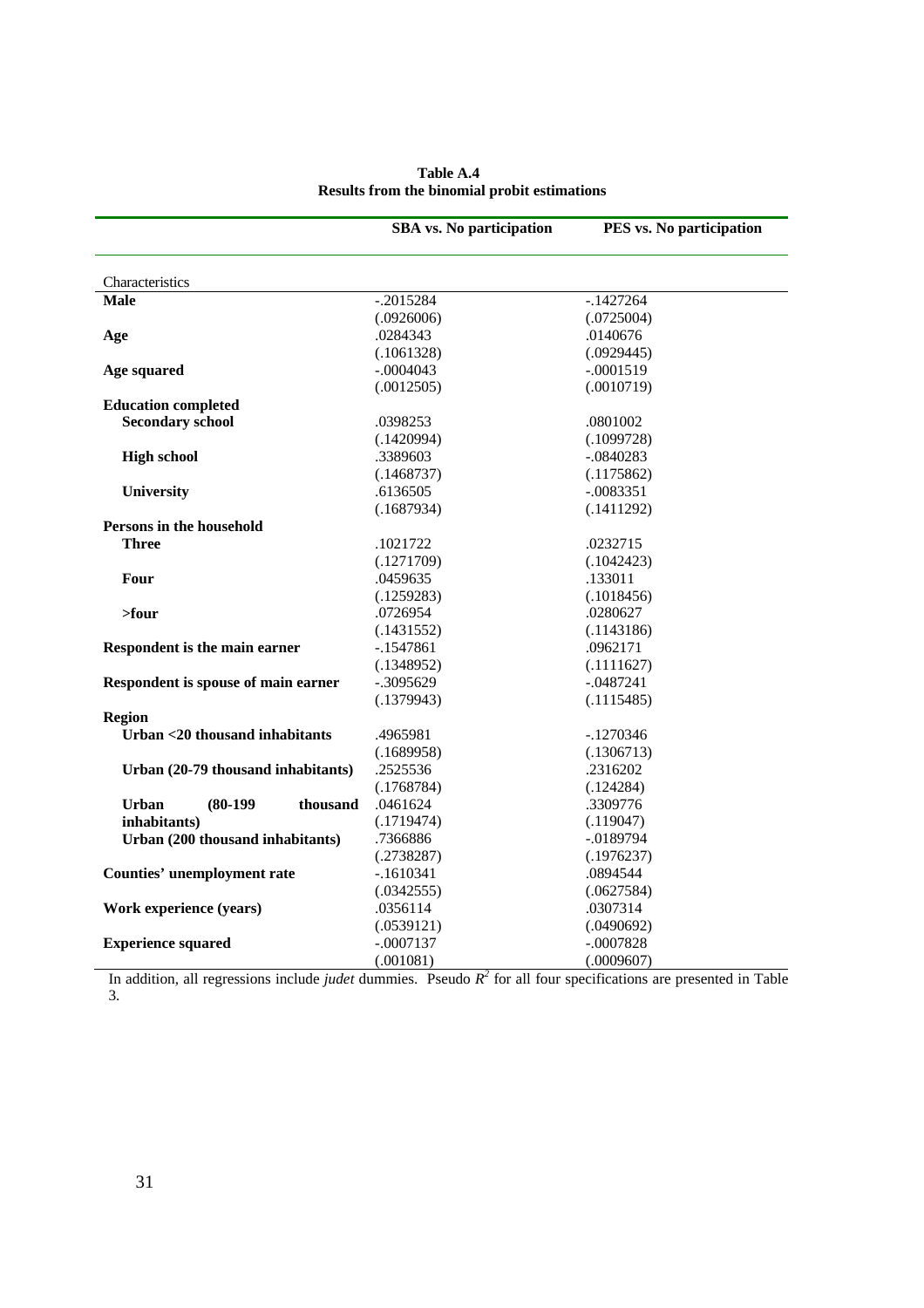| Characteristics<br>1998 employment spell                         |  |
|------------------------------------------------------------------|--|
|                                                                  |  |
|                                                                  |  |
|                                                                  |  |
| $-.9830641$<br>$-.6807008$                                       |  |
| 1-3 months<br>(.499512)<br>(.3418347)                            |  |
| $-1562037$<br>$-.6466339$                                        |  |
| 4-6 months<br>(.4336655)<br>(.3363872)                           |  |
| $-.2502013$<br>$-.3247323$                                       |  |
| 7-9 months<br>(.4274598)<br>(.3236533)                           |  |
| .9910766<br>$-123323$<br>9-12 month                              |  |
| (.4134734)<br>(.2971646)                                         |  |
| $-.0000$<br>$-.0001$<br>Average earnings per month in 1998       |  |
| (in thousand lei) (wage98)<br>(.0000943)<br>(.0000854)           |  |
| 500-600<br>$-.2457$<br>$-.1813$                                  |  |
| (.2942938)<br>(.2095827)                                         |  |
| $-.2447$<br>601-700<br>$-.1330$                                  |  |
| (.249114)<br>(.1841415)                                          |  |
| $-.0327$<br>$-.1748$<br>701-850                                  |  |
| (.2145763)<br>(.1698717)                                         |  |
| $-.2962$<br>$-.2043$<br>851-1,000                                |  |
| (.2074279)<br>(.1625509)                                         |  |
| 1,001-1,200<br>$-.3793$<br>$-.1763$                              |  |
| (.1984934)<br>(.1622569)                                         |  |
| $-.1055$<br>$-.3851$<br>1,201-1,500                              |  |
| (.1972956)<br>(.1724099)                                         |  |
| $-.3607$<br>$-.4094$<br>1,501-1,900                              |  |
| (.2262893)<br>(.1938586)                                         |  |
| $-.3758$<br>1,901-2,500<br>$-0.9456$<br>(.2408035)<br>(.2595758) |  |
| .5042<br>1998<br>unemployment spell<br>.3975<br>average          |  |
| (.0973285)<br>(.0673983)<br>(months)                             |  |
| Avg. unemployment spell squared<br>$-.0289$<br>$-.0387$          |  |
| (.009252)<br>(.0071279)                                          |  |
| 1998 unemployed at least 9 months<br>.6637<br>.2608              |  |
| (.7353178)<br>(.5406227)                                         |  |
| .5994<br>$-.2614$<br><b>Received training during 1998</b>        |  |
| (.5026792)<br>(.42072)                                           |  |
| $-.0084$<br>1998 average training length (months)<br>.1144       |  |
| (.2404551)<br>(.1907319)                                         |  |
| Sample size<br>1,326<br>1,775                                    |  |

### **Table A.4** *(Continued)*  **Results from the binomial probit estimations**

In addition, all regressions include *judet* dummies. Pseudo *R2* for all four specifications are presented in Table 3.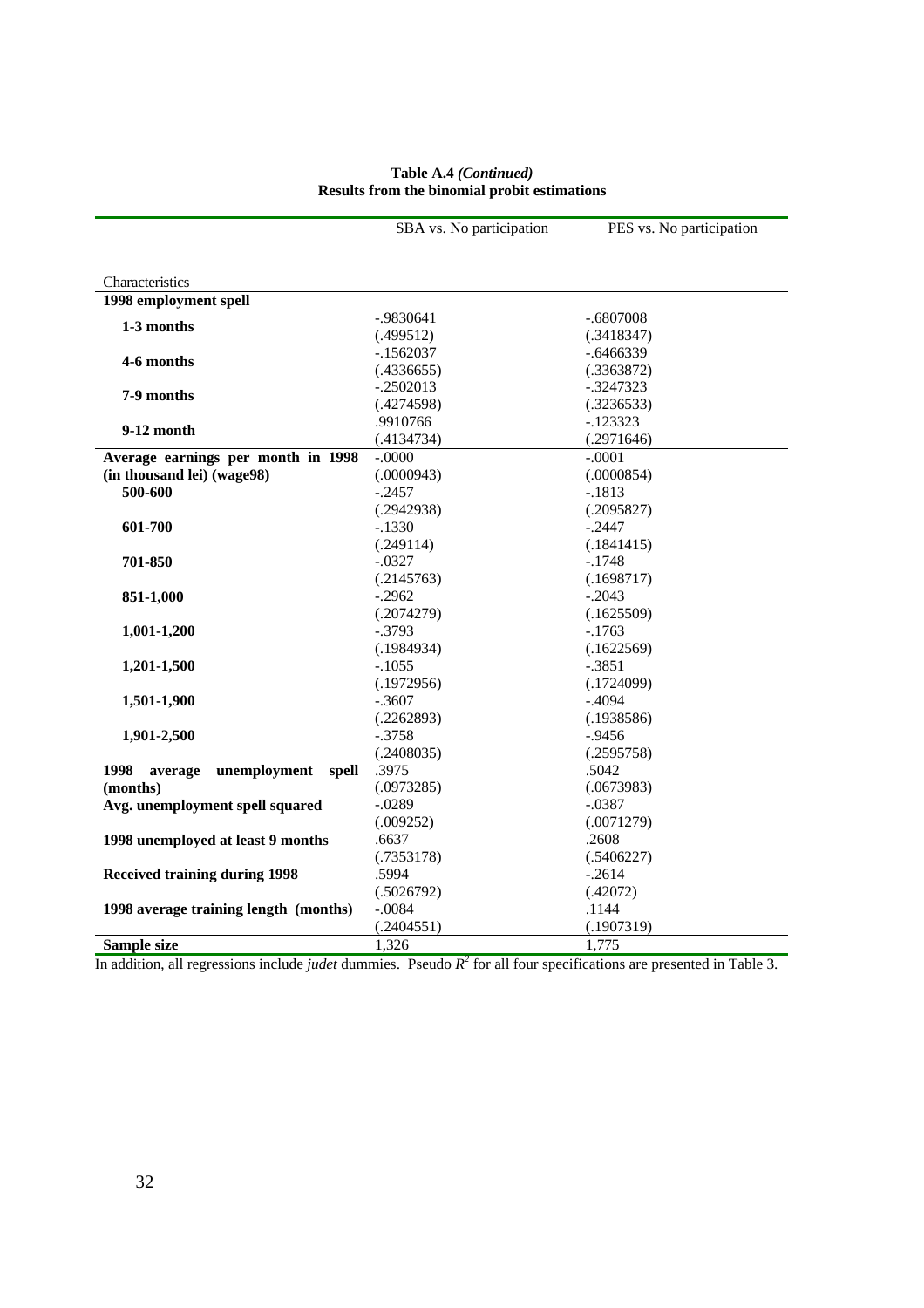## **Table A.5 Average Treatment Effects according to Pre-Unemployment History**

|                                                                                                        | PES vs. No participation |                    | SBA vs. No participation |             |  |
|--------------------------------------------------------------------------------------------------------|--------------------------|--------------------|--------------------------|-------------|--|
| <b>OUTCOMES</b>                                                                                        | $<$ 6 months             | $>5$ months        | $<$ 6 months             | $>5$ months |  |
| Current experience                                                                                     |                          |                    |                          |             |  |
| Employed or self-employed                                                                              | $12.25\checkmark$        | $-3.83<$           | 4.29                     | 18.98       |  |
| Employed                                                                                               | 13.14                    | $-3.49$            | $-0.83$                  | 14.93       |  |
| Self-employed                                                                                          | $-0.52$                  | $-0.78$            | 3.55                     | 4.09        |  |
| Average wage                                                                                           | $102.01\check{ }$        | $-70.20\checkmark$ | 31.46                    | 204.01      |  |
| (in thousand lei)                                                                                      |                          |                    |                          |             |  |
|                                                                                                        |                          |                    |                          |             |  |
| During the two year period<br>2000-2001                                                                |                          |                    |                          |             |  |
| Employed for at least 6<br>months                                                                      | $7.55\checkmark$         | $-5.02\checkmark$  | 5.64                     | 3.15        |  |
| Employed for at least 12<br>months                                                                     | 7.33                     | $-1.15$            | 3.65                     | 4.35        |  |
| Average wage                                                                                           | 91.47                    | 18.83              | 19.68                    | 123.90      |  |
| (in thousand lei)<br>Months unemployment                                                               | $-2.04$                  | $-0.20$            | $-1.02$                  | $-1.55$     |  |
|                                                                                                        |                          |                    |                          |             |  |
| <b>UB</b><br>Months<br>receiving<br>payments                                                           | $-1.00$                  | $-0.21$            | $-0.70$                  | $-0.01$     |  |
| Sample size                                                                                            | 1,282                    | 324                | 966                      | 208         |  |
| Size of treatment group                                                                                | 482                      | 213                | 244                      | 45          |  |
| Size of comparison group                                                                               | 1,282                    | 111                | 722                      | 163         |  |
| Monthly earnings have been defleted using 1009 defleter. Bold numbers indicate significance at the 50% |                          |                    |                          |             |  |

(Percentage points except where noted)

Monthly earnings have been deflated using 1998 deflator. Bold numbers indicate significance at the 5% level (two-sided test).

 $\checkmark$  indicates that the difference of the two estimated effects is significant at the 5% level.